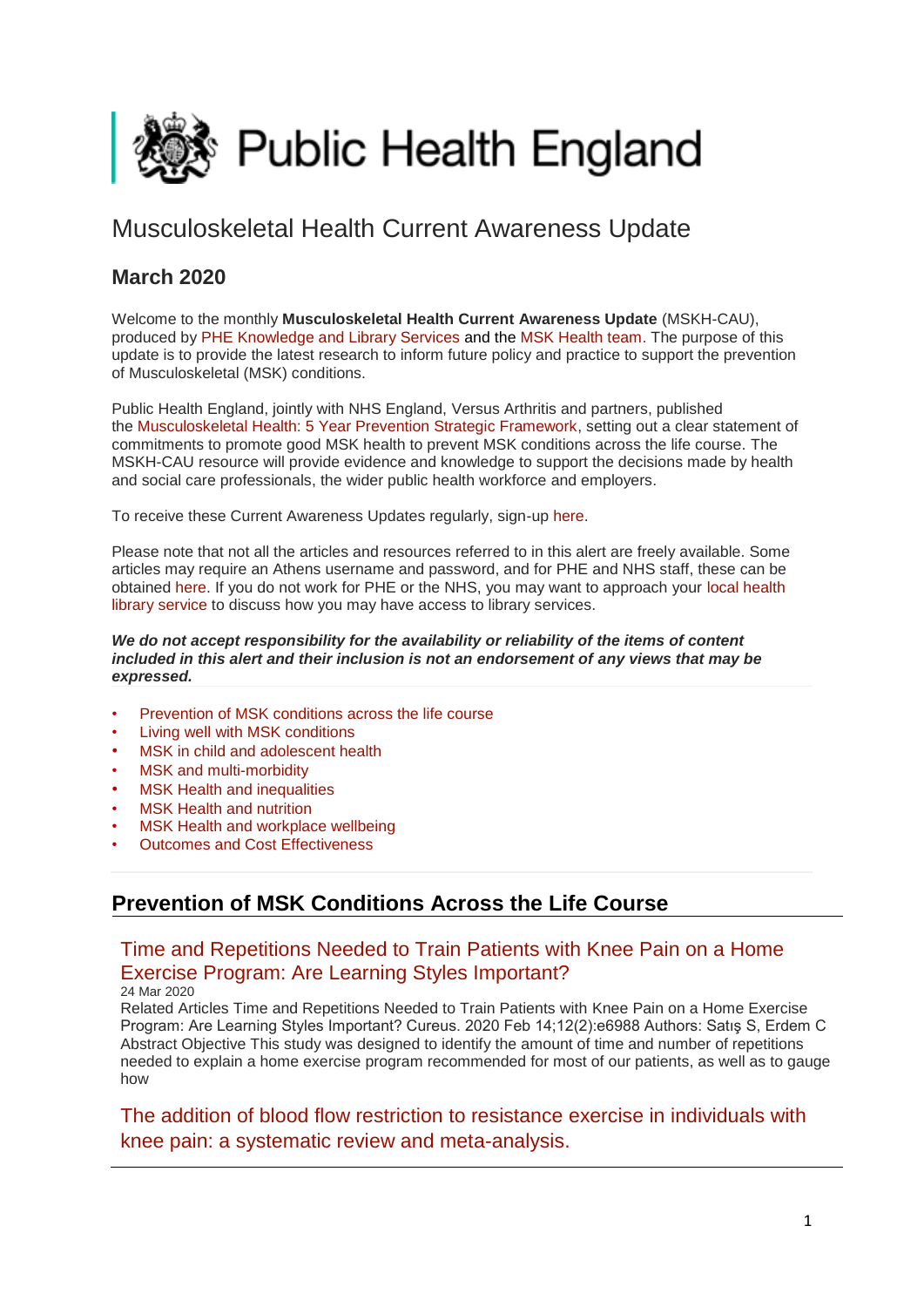#### 22 Mar 2020

The addition of blood flow restriction to resistance exercise in individuals with knee pain: a systematic review and meta-analysis. Braz J Phys Ther. 2020 Mar 12;: Authors: Cuyul-Vásquez I, Leiva-Sepúlveda A, Catalán-Medalla O, Araya-Quintanilla F, Gutiérrez-Espinoza H Abstract BACKGROUND: Blood flow restriction (BFR) is an effective clinical intervention used to increase strength in healthy

## [Neighborhood built and social environment and meeting physical activity](http://transit.linexsystems.com/track/click/30370861/ca.linexsystems.com?p=eyJzIjoiWkxwcEE2cUNpZVFYM0oybDVhSEljSzBodGdZIiwidiI6MSwicCI6IntcInVcIjozMDM3MDg2MSxcInZcIjoxLFwidXJsXCI6XCJodHRwOlxcXC9cXFwvY2EubGluZXhzeXN0ZW1zLmNvbVxcXC9jb250ZW50c1xcXC90cmFuc2l0XFxcLzM2NTA3NTI0MTU_dXNlcl9pZD00NDM1MTUmbG9nPTc5Y2ZhYjYyNGM2ZjAyMDU3MTQ2YzFjZGFkZmYyZWRmJnA9OTMyOTMzMjUmbT0xJmM9MzUyOTEwODUyNSZvcmdfaWQ9MTc0ODFcIixcImlkXCI6XCIzMTZmODY5MDRhMTE0N2Y3ODcxZDgyZTE3YWVkOTczZlwiLFwidXJsX2lkc1wiOltcIjA1ZTliM2YxZjk4OTA1NGZlM2JjODI0YWQ4ZmExYjhmMWYyMzVkMTNcIl19In0)  [recommendations among mid to older adults with joint pain.](http://transit.linexsystems.com/track/click/30370861/ca.linexsystems.com?p=eyJzIjoiWkxwcEE2cUNpZVFYM0oybDVhSEljSzBodGdZIiwidiI6MSwicCI6IntcInVcIjozMDM3MDg2MSxcInZcIjoxLFwidXJsXCI6XCJodHRwOlxcXC9cXFwvY2EubGluZXhzeXN0ZW1zLmNvbVxcXC9jb250ZW50c1xcXC90cmFuc2l0XFxcLzM2NTA3NTI0MTU_dXNlcl9pZD00NDM1MTUmbG9nPTc5Y2ZhYjYyNGM2ZjAyMDU3MTQ2YzFjZGFkZmYyZWRmJnA9OTMyOTMzMjUmbT0xJmM9MzUyOTEwODUyNSZvcmdfaWQ9MTc0ODFcIixcImlkXCI6XCIzMTZmODY5MDRhMTE0N2Y3ODcxZDgyZTE3YWVkOTczZlwiLFwidXJsX2lkc1wiOltcIjA1ZTliM2YxZjk4OTA1NGZlM2JjODI0YWQ4ZmExYjhmMWYyMzVkMTNcIl19In0)

#### 08 Mar 2020

Related Articles Neighborhood built and social environment and meeting physical activity recommendations among mid to older adults with joint pain. Prev Med Rep. 2020 Jun;18:101063 Authors: Gebauer S, Schootman M, Xian H, Xaverius P Abstract Arthritis is a leading cause of disability in the United States, with the most efficacious treatments being physical activity (PA)

### [Osteoporosis: assessing the risk of fragility fracture](http://transit.linexsystems.com/track/click/30370861/ca.linexsystems.com?p=eyJzIjoiRlB2bHNBVVQ2VjlMclE2UXk5Y3NtXzdIUDFzIiwidiI6MSwicCI6IntcInVcIjozMDM3MDg2MSxcInZcIjoxLFwidXJsXCI6XCJodHRwOlxcXC9cXFwvY2EubGluZXhzeXN0ZW1zLmNvbVxcXC9jb250ZW50c1xcXC90cmFuc2l0XFxcLzM2NjM5NjEzMjU_dXNlcl9pZD00NDM1MTUmbG9nPTc5Y2ZhYjYyNGM2ZjAyMDU3MTQ2YzFjZGFkZmYyZWRmJnA9OTMyOTMzMjUmbT0xJmM9MzUyOTEwODkxNSZvcmdfaWQ9MTc0ODFcIixcImlkXCI6XCIzMTZmODY5MDRhMTE0N2Y3ODcxZDgyZTE3YWVkOTczZlwiLFwidXJsX2lkc1wiOltcIjA1ZTliM2YxZjk4OTA1NGZlM2JjODI0YWQ4ZmExYjhmMWYyMzVkMTNcIl19In0)

#### 19 Mar 2020

Osteoporosis: assessing the risk of fragility fracture Book. 2017 02 Authors: Abstract Osteoporosis is a disease characterised by low bone mass and structural deterioration of bone tissue, with a consequent increase in bone fragility and susceptibility to fracture

## [Smoking-induced risk of osteoporosis is partly mediated by cadmium from](http://transit.linexsystems.com/track/click/30370861/ca.linexsystems.com?p=eyJzIjoieXZuV0JkelRHY2tEZE8yU2F3RlhoMGtPWE9JIiwidiI6MSwicCI6IntcInVcIjozMDM3MDg2MSxcInZcIjoxLFwidXJsXCI6XCJodHRwOlxcXC9cXFwvY2EubGluZXhzeXN0ZW1zLmNvbVxcXC9jb250ZW50c1xcXC90cmFuc2l0XFxcLzM2NjUwNTYxMzU_dXNlcl9pZD00NDM1MTUmbG9nPTc5Y2ZhYjYyNGM2ZjAyMDU3MTQ2YzFjZGFkZmYyZWRmJnA9OTMyOTMzMjUmbT0xJmM9MzUyOTEwODkxNSZvcmdfaWQ9MTc0ODFcIixcImlkXCI6XCIzMTZmODY5MDRhMTE0N2Y3ODcxZDgyZTE3YWVkOTczZlwiLFwidXJsX2lkc1wiOltcIjA1ZTliM2YxZjk4OTA1NGZlM2JjODI0YWQ4ZmExYjhmMWYyMzVkMTNcIl19In0)  [tobacco smoke: The MrOS Sweden Study.](http://transit.linexsystems.com/track/click/30370861/ca.linexsystems.com?p=eyJzIjoieXZuV0JkelRHY2tEZE8yU2F3RlhoMGtPWE9JIiwidiI6MSwicCI6IntcInVcIjozMDM3MDg2MSxcInZcIjoxLFwidXJsXCI6XCJodHRwOlxcXC9cXFwvY2EubGluZXhzeXN0ZW1zLmNvbVxcXC9jb250ZW50c1xcXC90cmFuc2l0XFxcLzM2NjUwNTYxMzU_dXNlcl9pZD00NDM1MTUmbG9nPTc5Y2ZhYjYyNGM2ZjAyMDU3MTQ2YzFjZGFkZmYyZWRmJnA9OTMyOTMzMjUmbT0xJmM9MzUyOTEwODkxNSZvcmdfaWQ9MTc0ODFcIixcImlkXCI6XCIzMTZmODY5MDRhMTE0N2Y3ODcxZDgyZTE3YWVkOTczZlwiLFwidXJsX2lkc1wiOltcIjA1ZTliM2YxZjk4OTA1NGZlM2JjODI0YWQ4ZmExYjhmMWYyMzVkMTNcIl19In0)

### 20 Mar 2020

Related Articles Smoking-induced risk of osteoporosis is partly mediated by cadmium from tobacco smoke: The MrOS Sweden Study. J Bone Miner Res. 2020 Mar 19;: Authors: Li H, Wallin M, Barregard L, Sallsten G, Lundh T, Ohlsson C, Mellström D, Andersson EM Abstract Cigarette smoking is a risk factor for osteoporosis and bone fracture

### [Reduced strength, poor balance and concern about falls mediate the](http://transit.linexsystems.com/track/click/30370861/ca.linexsystems.com?p=eyJzIjoidjdkeG94QnJmVElhZDNwSGxtRk10dlUya3ZnIiwidiI6MSwicCI6IntcInVcIjozMDM3MDg2MSxcInZcIjoxLFwidXJsXCI6XCJodHRwOlxcXC9cXFwvY2EubGluZXhzeXN0ZW1zLmNvbVxcXC9jb250ZW50c1xcXC90cmFuc2l0XFxcLzM2NTA3NTIwMjU_dXNlcl9pZD00NDM1MTUmbG9nPTc5Y2ZhYjYyNGM2ZjAyMDU3MTQ2YzFjZGFkZmYyZWRmJnA9OTMyOTMzMjUmbT0xJmM9MzUyOTEwODUyNSZvcmdfaWQ9MTc0ODFcIixcImlkXCI6XCIzMTZmODY5MDRhMTE0N2Y3ODcxZDgyZTE3YWVkOTczZlwiLFwidXJsX2lkc1wiOltcIjA1ZTliM2YxZjk4OTA1NGZlM2JjODI0YWQ4ZmExYjhmMWYyMzVkMTNcIl19In0)  [relationship between knee pain and fall risk in older people.](http://transit.linexsystems.com/track/click/30370861/ca.linexsystems.com?p=eyJzIjoidjdkeG94QnJmVElhZDNwSGxtRk10dlUya3ZnIiwidiI6MSwicCI6IntcInVcIjozMDM3MDg2MSxcInZcIjoxLFwidXJsXCI6XCJodHRwOlxcXC9cXFwvY2EubGluZXhzeXN0ZW1zLmNvbVxcXC9jb250ZW50c1xcXC90cmFuc2l0XFxcLzM2NTA3NTIwMjU_dXNlcl9pZD00NDM1MTUmbG9nPTc5Y2ZhYjYyNGM2ZjAyMDU3MTQ2YzFjZGFkZmYyZWRmJnA9OTMyOTMzMjUmbT0xJmM9MzUyOTEwODUyNSZvcmdfaWQ9MTc0ODFcIixcImlkXCI6XCIzMTZmODY5MDRhMTE0N2Y3ODcxZDgyZTE3YWVkOTczZlwiLFwidXJsX2lkc1wiOltcIjA1ZTliM2YxZjk4OTA1NGZlM2JjODI0YWQ4ZmExYjhmMWYyMzVkMTNcIl19In0)

### 08 Mar 2020

Related Articles Reduced strength, poor balance and concern about falls mediate the relationship between knee pain and fall risk in older people. BMC Geriatr. 2020 Mar 06;20(1):94 Authors: Hicks C, Levinger P, Menant JC, Lord SR, Sachdev PS, Brodaty H, Sturnieks DL Abstract BACKGROUND: Pain is an independent risk factor for falling

## [Exercise programs to reduce the risk of musculoskeletal injuries in military](http://transit.linexsystems.com/track/click/30370861/ca.linexsystems.com?p=eyJzIjoiMXdjMmgxRTZmeG43dWRUVHo2UjZwckVScHZRIiwidiI6MSwicCI6IntcInVcIjozMDM3MDg2MSxcInZcIjoxLFwidXJsXCI6XCJodHRwOlxcXC9cXFwvY2EubGluZXhzeXN0ZW1zLmNvbVxcXC9jb250ZW50c1xcXC90cmFuc2l0XFxcLzM2NTY4OTk5ODU_dXNlcl9pZD00NDM1MTUmbG9nPTc5Y2ZhYjYyNGM2ZjAyMDU3MTQ2YzFjZGFkZmYyZWRmJnA9OTMyOTMzMjUmbT0xJmM9MzUyOTEwODUyNSZvcmdfaWQ9MTc0ODFcIixcImlkXCI6XCIzMTZmODY5MDRhMTE0N2Y3ODcxZDgyZTE3YWVkOTczZlwiLFwidXJsX2lkc1wiOltcIjA1ZTliM2YxZjk4OTA1NGZlM2JjODI0YWQ4ZmExYjhmMWYyMzVkMTNcIl19In0)  [personnel: A systematic review and meta-analysis.](http://transit.linexsystems.com/track/click/30370861/ca.linexsystems.com?p=eyJzIjoiMXdjMmgxRTZmeG43dWRUVHo2UjZwckVScHZRIiwidiI6MSwicCI6IntcInVcIjozMDM3MDg2MSxcInZcIjoxLFwidXJsXCI6XCJodHRwOlxcXC9cXFwvY2EubGluZXhzeXN0ZW1zLmNvbVxcXC9jb250ZW50c1xcXC90cmFuc2l0XFxcLzM2NTY4OTk5ODU_dXNlcl9pZD00NDM1MTUmbG9nPTc5Y2ZhYjYyNGM2ZjAyMDU3MTQ2YzFjZGFkZmYyZWRmJnA9OTMyOTMzMjUmbT0xJmM9MzUyOTEwODUyNSZvcmdfaWQ9MTc0ODFcIixcImlkXCI6XCIzMTZmODY5MDRhMTE0N2Y3ODcxZDgyZTE3YWVkOTczZlwiLFwidXJsX2lkc1wiOltcIjA1ZTliM2YxZjk4OTA1NGZlM2JjODI0YWQ4ZmExYjhmMWYyMzVkMTNcIl19In0)

### 13 Mar 2020

Related Articles Exercise programs to reduce the risk of musculoskeletal injuries in military personnel: A systematic review and meta-analysis. PM R. 2020 Mar 11;: Authors: Dijksma I, Arslan IG, van Etten-Jamaludin FS, Elbers RG, Lucas C, Stuiver MM Abstract OBJECTIVE: To evaluate the effect of exercise programs on reduction of musculoskeletal injury (MSI) risk in military populations

## [Psychosocial Interventions Help Facilitate Recovery Following Musculoskeletal](http://transit.linexsystems.com/track/click/30370861/ca.linexsystems.com?p=eyJzIjoiQ2ktMHg3R2J5bDFJZENuaTFEMkY4ZXJzc1FBIiwidiI6MSwicCI6IntcInVcIjozMDM3MDg2MSxcInZcIjoxLFwidXJsXCI6XCJodHRwOlxcXC9cXFwvY2EubGluZXhzeXN0ZW1zLmNvbVxcXC9jb250ZW50c1xcXC90cmFuc2l0XFxcLzM2NjM4Njc0NTU_dXNlcl9pZD00NDM1MTUmbG9nPTc5Y2ZhYjYyNGM2ZjAyMDU3MTQ2YzFjZGFkZmYyZWRmJnA9OTMyOTMzMjUmbT0xJmM9MzUyOTEwODUyNSZvcmdfaWQ9MTc0ODFcIixcImlkXCI6XCIzMTZmODY5MDRhMTE0N2Y3ODcxZDgyZTE3YWVkOTczZlwiLFwidXJsX2lkc1wiOltcIjA1ZTliM2YxZjk4OTA1NGZlM2JjODI0YWQ4ZmExYjhmMWYyMzVkMTNcIl19In0)  [Sports Injuries: A Systematic Review.](http://transit.linexsystems.com/track/click/30370861/ca.linexsystems.com?p=eyJzIjoiQ2ktMHg3R2J5bDFJZENuaTFEMkY4ZXJzc1FBIiwidiI6MSwicCI6IntcInVcIjozMDM3MDg2MSxcInZcIjoxLFwidXJsXCI6XCJodHRwOlxcXC9cXFwvY2EubGluZXhzeXN0ZW1zLmNvbVxcXC9jb250ZW50c1xcXC90cmFuc2l0XFxcLzM2NjM4Njc0NTU_dXNlcl9pZD00NDM1MTUmbG9nPTc5Y2ZhYjYyNGM2ZjAyMDU3MTQ2YzFjZGFkZmYyZWRmJnA9OTMyOTMzMjUmbT0xJmM9MzUyOTEwODUyNSZvcmdfaWQ9MTc0ODFcIixcImlkXCI6XCIzMTZmODY5MDRhMTE0N2Y3ODcxZDgyZTE3YWVkOTczZlwiLFwidXJsX2lkc1wiOltcIjA1ZTliM2YxZjk4OTA1NGZlM2JjODI0YWQ4ZmExYjhmMWYyMzVkMTNcIl19In0)

### 19 Mar 2020

Psychosocial Interventions Help Facilitate Recovery Following Musculoskeletal Sports Injuries: A Systematic Review. Phys Sportsmed. 2020 Mar 18;: Authors: Gennarelli SM, Brown SM, Mulcahey MK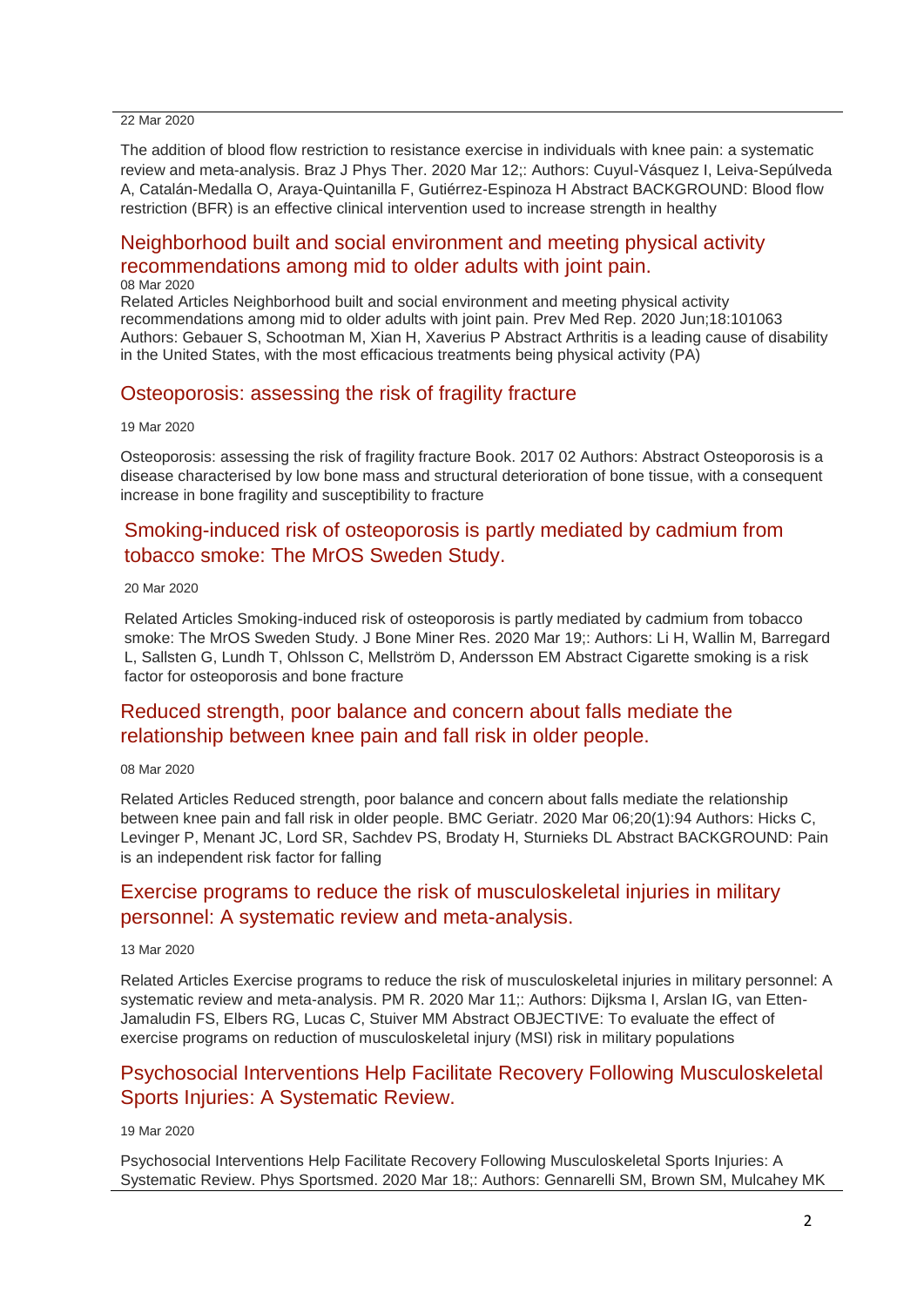Abstract Context: Recent research demonstrates a connection between psychological factors and return to play following a musculoskeletal sports injury

### [Pain Education With Therapeutic Exercise in Chronic Nonspecific Low Back](http://transit.linexsystems.com/track/click/30370861/ca.linexsystems.com?p=eyJzIjoiZzBfQjJvYng4dGUwWVFjakY2TUFuOHQxcGowIiwidiI6MSwicCI6IntcInVcIjozMDM3MDg2MSxcInZcIjoxLFwidXJsXCI6XCJodHRwOlxcXC9cXFwvY2EubGluZXhzeXN0ZW1zLmNvbVxcXC9jb250ZW50c1xcXC90cmFuc2l0XFxcLzM2NDIwNDQ3MzU_dXNlcl9pZD00NDM1MTUmbG9nPTc5Y2ZhYjYyNGM2ZjAyMDU3MTQ2YzFjZGFkZmYyZWRmJnA9OTMyOTMzMjUmbT0xJmM9MzUyOTEwODUyNSZvcmdfaWQ9MTc0ODFcIixcImlkXCI6XCIzMTZmODY5MDRhMTE0N2Y3ODcxZDgyZTE3YWVkOTczZlwiLFwidXJsX2lkc1wiOltcIjA1ZTliM2YxZjk4OTA1NGZlM2JjODI0YWQ4ZmExYjhmMWYyMzVkMTNcIl19In0)  [Pain Rehabilitation: A Critically](http://transit.linexsystems.com/track/click/30370861/ca.linexsystems.com?p=eyJzIjoiZzBfQjJvYng4dGUwWVFjakY2TUFuOHQxcGowIiwidiI6MSwicCI6IntcInVcIjozMDM3MDg2MSxcInZcIjoxLFwidXJsXCI6XCJodHRwOlxcXC9cXFwvY2EubGluZXhzeXN0ZW1zLmNvbVxcXC9jb250ZW50c1xcXC90cmFuc2l0XFxcLzM2NDIwNDQ3MzU_dXNlcl9pZD00NDM1MTUmbG9nPTc5Y2ZhYjYyNGM2ZjAyMDU3MTQ2YzFjZGFkZmYyZWRmJnA9OTMyOTMzMjUmbT0xJmM9MzUyOTEwODUyNSZvcmdfaWQ9MTc0ODFcIixcImlkXCI6XCIzMTZmODY5MDRhMTE0N2Y3ODcxZDgyZTE3YWVkOTczZlwiLFwidXJsX2lkc1wiOltcIjA1ZTliM2YxZjk4OTA1NGZlM2JjODI0YWQ4ZmExYjhmMWYyMzVkMTNcIl19In0) Appraised Topic.

28 Feb 2020

Pain Education With Therapeutic Exercise in Chronic Nonspecific Low Back Pain Rehabilitation: A Critically Appraised Topic. J Sport Rehabil. 2020 Feb 27;:1-6 Authors: Jones KC, Tocco EC, Marshall AN, Valovich McLeod TC, Welch Bacon CE Abstract Clinical Scenario: Low back pain is widely prevalent in the general population as well as in athletes

### [Generating alpha: can we prevent a back pain bubble?](http://transit.linexsystems.com/track/click/30370861/ca.linexsystems.com?p=eyJzIjoiUlFaVXVrbEgwSHZGTW1CZDRTbGdJTlpwUjdFIiwidiI6MSwicCI6IntcInVcIjozMDM3MDg2MSxcInZcIjoxLFwidXJsXCI6XCJodHRwOlxcXC9cXFwvY2EubGluZXhzeXN0ZW1zLmNvbVxcXC9jb250ZW50c1xcXC90cmFuc2l0XFxcLzM2NDU1NTAwMzU_dXNlcl9pZD00NDM1MTUmbG9nPTc5Y2ZhYjYyNGM2ZjAyMDU3MTQ2YzFjZGFkZmYyZWRmJnA9OTMyOTMzMjUmbT0xJmM9MzUyOTEwODUyNSZvcmdfaWQ9MTc0ODFcIixcImlkXCI6XCIzMTZmODY5MDRhMTE0N2Y3ODcxZDgyZTE3YWVkOTczZlwiLFwidXJsX2lkc1wiOltcIjA1ZTliM2YxZjk4OTA1NGZlM2JjODI0YWQ4ZmExYjhmMWYyMzVkMTNcIl19In0)

#### 03 Mar 2020

Related Articles Generating alpha: can we prevent a back pain bubble? J Neurosurg Spine. 2020 Mar 06;:1-3 Authors: Kolcun JPG, Basil GW, Ghogawala Z, Wang MY PMID: 32114532 [PubMed - as supplied by publisher]

### [Musculoskeletal adaptations to strength training in frail elderly: a matter of](http://transit.linexsystems.com/track/click/30370861/ca.linexsystems.com?p=eyJzIjoiZ2lJcjdPb1c2U2NQZGFqMU1wZ19acExOX1k4IiwidiI6MSwicCI6IntcInVcIjozMDM3MDg2MSxcInZcIjoxLFwidXJsXCI6XCJodHRwOlxcXC9cXFwvY2EubGluZXhzeXN0ZW1zLmNvbVxcXC9jb250ZW50c1xcXC90cmFuc2l0XFxcLzM2MzgyMDIxNTU_dXNlcl9pZD00NDM1MTUmbG9nPTc5Y2ZhYjYyNGM2ZjAyMDU3MTQ2YzFjZGFkZmYyZWRmJnA9OTMyOTMzMjUmbT0xJmM9MzUyOTEwODUyNSZvcmdfaWQ9MTc0ODFcIixcImlkXCI6XCIzMTZmODY5MDRhMTE0N2Y3ODcxZDgyZTE3YWVkOTczZlwiLFwidXJsX2lkc1wiOltcIjA1ZTliM2YxZjk4OTA1NGZlM2JjODI0YWQ4ZmExYjhmMWYyMzVkMTNcIl19In0)  [quantity or quality?](http://transit.linexsystems.com/track/click/30370861/ca.linexsystems.com?p=eyJzIjoiZ2lJcjdPb1c2U2NQZGFqMU1wZ19acExOX1k4IiwidiI6MSwicCI6IntcInVcIjozMDM3MDg2MSxcInZcIjoxLFwidXJsXCI6XCJodHRwOlxcXC9cXFwvY2EubGluZXhzeXN0ZW1zLmNvbVxcXC9jb250ZW50c1xcXC90cmFuc2l0XFxcLzM2MzgyMDIxNTU_dXNlcl9pZD00NDM1MTUmbG9nPTc5Y2ZhYjYyNGM2ZjAyMDU3MTQ2YzFjZGFkZmYyZWRmJnA9OTMyOTMzMjUmbT0xJmM9MzUyOTEwODUyNSZvcmdfaWQ9MTc0ODFcIixcImlkXCI6XCIzMTZmODY5MDRhMTE0N2Y3ODcxZDgyZTE3YWVkOTczZlwiLFwidXJsX2lkc1wiOltcIjA1ZTliM2YxZjk4OTA1NGZlM2JjODI0YWQ4ZmExYjhmMWYyMzVkMTNcIl19In0)

#### 25 Feb 2020

Musculoskeletal adaptations to strength training in frail elderly: a matter of quantity or quality? J Cachexia Sarcopenia Muscle. 2020 Feb 24;: Authors: Aas SN, Breit M, Karsrud S, Aase OJ, Rognlien SH, Cumming KT, Reggiani C, Seynnes O, Rossi AP, Toniolo L, Raastad T Abstract BACKGROUND: The improvement in muscle strength generally exceeds the increase in muscle size following strength training

## [A comparison of bone-targeted exercise strategies to reduce fracture risk in](http://transit.linexsystems.com/track/click/30370861/ca.linexsystems.com?p=eyJzIjoiakxsTlJmbElmUkxTdkJwREpSYTNINWM5ZEI0IiwidiI6MSwicCI6IntcInVcIjozMDM3MDg2MSxcInZcIjoxLFwidXJsXCI6XCJodHRwOlxcXC9cXFwvY2EubGluZXhzeXN0ZW1zLmNvbVxcXC9jb250ZW50c1xcXC90cmFuc2l0XFxcLzM2NjA3NzkwMTU_dXNlcl9pZD00NDM1MTUmbG9nPTc5Y2ZhYjYyNGM2ZjAyMDU3MTQ2YzFjZGFkZmYyZWRmJnA9OTMyOTMzMjUmbT0xJmM9MzUyOTEwODUyNSZvcmdfaWQ9MTc0ODFcIixcImlkXCI6XCIzMTZmODY5MDRhMTE0N2Y3ODcxZDgyZTE3YWVkOTczZlwiLFwidXJsX2lkc1wiOltcIjA1ZTliM2YxZjk4OTA1NGZlM2JjODI0YWQ4ZmExYjhmMWYyMzVkMTNcIl19In0)  [middle-aged and older men with osteopenia and osteoporosis: LIFTMOR-M](http://transit.linexsystems.com/track/click/30370861/ca.linexsystems.com?p=eyJzIjoiakxsTlJmbElmUkxTdkJwREpSYTNINWM5ZEI0IiwidiI6MSwicCI6IntcInVcIjozMDM3MDg2MSxcInZcIjoxLFwidXJsXCI6XCJodHRwOlxcXC9cXFwvY2EubGluZXhzeXN0ZW1zLmNvbVxcXC9jb250ZW50c1xcXC90cmFuc2l0XFxcLzM2NjA3NzkwMTU_dXNlcl9pZD00NDM1MTUmbG9nPTc5Y2ZhYjYyNGM2ZjAyMDU3MTQ2YzFjZGFkZmYyZWRmJnA9OTMyOTMzMjUmbT0xJmM9MzUyOTEwODUyNSZvcmdfaWQ9MTc0ODFcIixcImlkXCI6XCIzMTZmODY5MDRhMTE0N2Y3ODcxZDgyZTE3YWVkOTczZlwiLFwidXJsX2lkc1wiOltcIjA1ZTliM2YxZjk4OTA1NGZlM2JjODI0YWQ4ZmExYjhmMWYyMzVkMTNcIl19In0)  [semi-randomized controlled trial.](http://transit.linexsystems.com/track/click/30370861/ca.linexsystems.com?p=eyJzIjoiakxsTlJmbElmUkxTdkJwREpSYTNINWM5ZEI0IiwidiI6MSwicCI6IntcInVcIjozMDM3MDg2MSxcInZcIjoxLFwidXJsXCI6XCJodHRwOlxcXC9cXFwvY2EubGluZXhzeXN0ZW1zLmNvbVxcXC9jb250ZW50c1xcXC90cmFuc2l0XFxcLzM2NjA3NzkwMTU_dXNlcl9pZD00NDM1MTUmbG9nPTc5Y2ZhYjYyNGM2ZjAyMDU3MTQ2YzFjZGFkZmYyZWRmJnA9OTMyOTMzMjUmbT0xJmM9MzUyOTEwODUyNSZvcmdfaWQ9MTc0ODFcIixcImlkXCI6XCIzMTZmODY5MDRhMTE0N2Y3ODcxZDgyZTE3YWVkOTczZlwiLFwidXJsX2lkc1wiOltcIjA1ZTliM2YxZjk4OTA1NGZlM2JjODI0YWQ4ZmExYjhmMWYyMzVkMTNcIl19In0)

#### 17 Mar 2020

Related Articles A comparison of bone-targeted exercise strategies to reduce fracture risk in middleaged and older men with osteopenia and osteoporosis: LIFTMOR-M semi-randomized controlled trial. J Bone Miner Res

[\[back to top\]](#page-0-1)

## <span id="page-2-0"></span>**Living well with MSK conditions**

## [Persons in remission from recurrent low back pain alter trunk coupling under](http://transit.linexsystems.com/track/click/30370861/ca.linexsystems.com?p=eyJzIjoiNmRGRGpPOGlyMDFmLVNMR2lsZm5lWjVFX2ZRIiwidiI6MSwicCI6IntcInVcIjozMDM3MDg2MSxcInZcIjoxLFwidXJsXCI6XCJodHRwOlxcXC9cXFwvY2EubGluZXhzeXN0ZW1zLmNvbVxcXC9jb250ZW50c1xcXC90cmFuc2l0XFxcLzM2NjM5NTQ1NDU_dXNlcl9pZD00NDM1MTUmbG9nPTc5Y2ZhYjYyNGM2ZjAyMDU3MTQ2YzFjZGFkZmYyZWRmJnA9OTMyOTMzMjUmbT0xJmM9MzUyOTEwODUyNSZvcmdfaWQ9MTc0ODFcIixcImlkXCI6XCIzMTZmODY5MDRhMTE0N2Y3ODcxZDgyZTE3YWVkOTczZlwiLFwidXJsX2lkc1wiOltcIjA1ZTliM2YxZjk4OTA1NGZlM2JjODI0YWQ4ZmExYjhmMWYyMzVkMTNcIl19In0)  [dual-task interference during a dynamic balance task.](http://transit.linexsystems.com/track/click/30370861/ca.linexsystems.com?p=eyJzIjoiNmRGRGpPOGlyMDFmLVNMR2lsZm5lWjVFX2ZRIiwidiI6MSwicCI6IntcInVcIjozMDM3MDg2MSxcInZcIjoxLFwidXJsXCI6XCJodHRwOlxcXC9cXFwvY2EubGluZXhzeXN0ZW1zLmNvbVxcXC9jb250ZW50c1xcXC90cmFuc2l0XFxcLzM2NjM5NTQ1NDU_dXNlcl9pZD00NDM1MTUmbG9nPTc5Y2ZhYjYyNGM2ZjAyMDU3MTQ2YzFjZGFkZmYyZWRmJnA9OTMyOTMzMjUmbT0xJmM9MzUyOTEwODUyNSZvcmdfaWQ9MTc0ODFcIixcImlkXCI6XCIzMTZmODY5MDRhMTE0N2Y3ODcxZDgyZTE3YWVkOTczZlwiLFwidXJsX2lkc1wiOltcIjA1ZTliM2YxZjk4OTA1NGZlM2JjODI0YWQ4ZmExYjhmMWYyMzVkMTNcIl19In0)

### 19 Mar 2020

Related Articles Persons in remission from recurrent low back pain alter trunk coupling under dual-task interference during a dynamic balance task. Exp Brain Res. 2020 Mar 17;: Authors: Rowley KM, Winstein CJ, Kulig K Abstract This study investigated effects of cognitive dual-task interference and task prioritization instructions on task performance and trunk control during a dynamic balance task

### [Are weather conditions associated with chronic musculoskeletal pain? Review](http://transit.linexsystems.com/track/click/30370861/ca.linexsystems.com?p=eyJzIjoiM3JSTnNqUkFQNlVVNFg0UTNadG9sM2lQRTYwIiwidiI6MSwicCI6IntcInVcIjozMDM3MDg2MSxcInZcIjoxLFwidXJsXCI6XCJodHRwOlxcXC9cXFwvY2EubGluZXhzeXN0ZW1zLmNvbVxcXC9jb250ZW50c1xcXC90cmFuc2l0XFxcLzM2NjYyNzgyMTU_dXNlcl9pZD00NDM1MTUmbG9nPTc5Y2ZhYjYyNGM2ZjAyMDU3MTQ2YzFjZGFkZmYyZWRmJnA9OTMyOTMzMjUmbT0xJmM9MzUyOTEwODkxNSZvcmdfaWQ9MTc0ODFcIixcImlkXCI6XCIzMTZmODY5MDRhMTE0N2Y3ODcxZDgyZTE3YWVkOTczZlwiLFwidXJsX2lkc1wiOltcIjA1ZTliM2YxZjk4OTA1NGZlM2JjODI0YWQ4ZmExYjhmMWYyMzVkMTNcIl19In0)  [of results and methodologies.](http://transit.linexsystems.com/track/click/30370861/ca.linexsystems.com?p=eyJzIjoiM3JSTnNqUkFQNlVVNFg0UTNadG9sM2lQRTYwIiwidiI6MSwicCI6IntcInVcIjozMDM3MDg2MSxcInZcIjoxLFwidXJsXCI6XCJodHRwOlxcXC9cXFwvY2EubGluZXhzeXN0ZW1zLmNvbVxcXC9jb250ZW50c1xcXC90cmFuc2l0XFxcLzM2NjYyNzgyMTU_dXNlcl9pZD00NDM1MTUmbG9nPTc5Y2ZhYjYyNGM2ZjAyMDU3MTQ2YzFjZGFkZmYyZWRmJnA9OTMyOTMzMjUmbT0xJmM9MzUyOTEwODkxNSZvcmdfaWQ9MTc0ODFcIixcImlkXCI6XCIzMTZmODY5MDRhMTE0N2Y3ODcxZDgyZTE3YWVkOTczZlwiLFwidXJsX2lkc1wiOltcIjA1ZTliM2YxZjk4OTA1NGZlM2JjODI0YWQ4ZmExYjhmMWYyMzVkMTNcIl19In0)

22 Mar 2020

Related Articles Are weather conditions associated with chronic musculoskeletal pain? Review of results and methodologies. Pain. 2020 Apr;161(4):668-683 Authors: Beukenhorst AL, Schultz DM,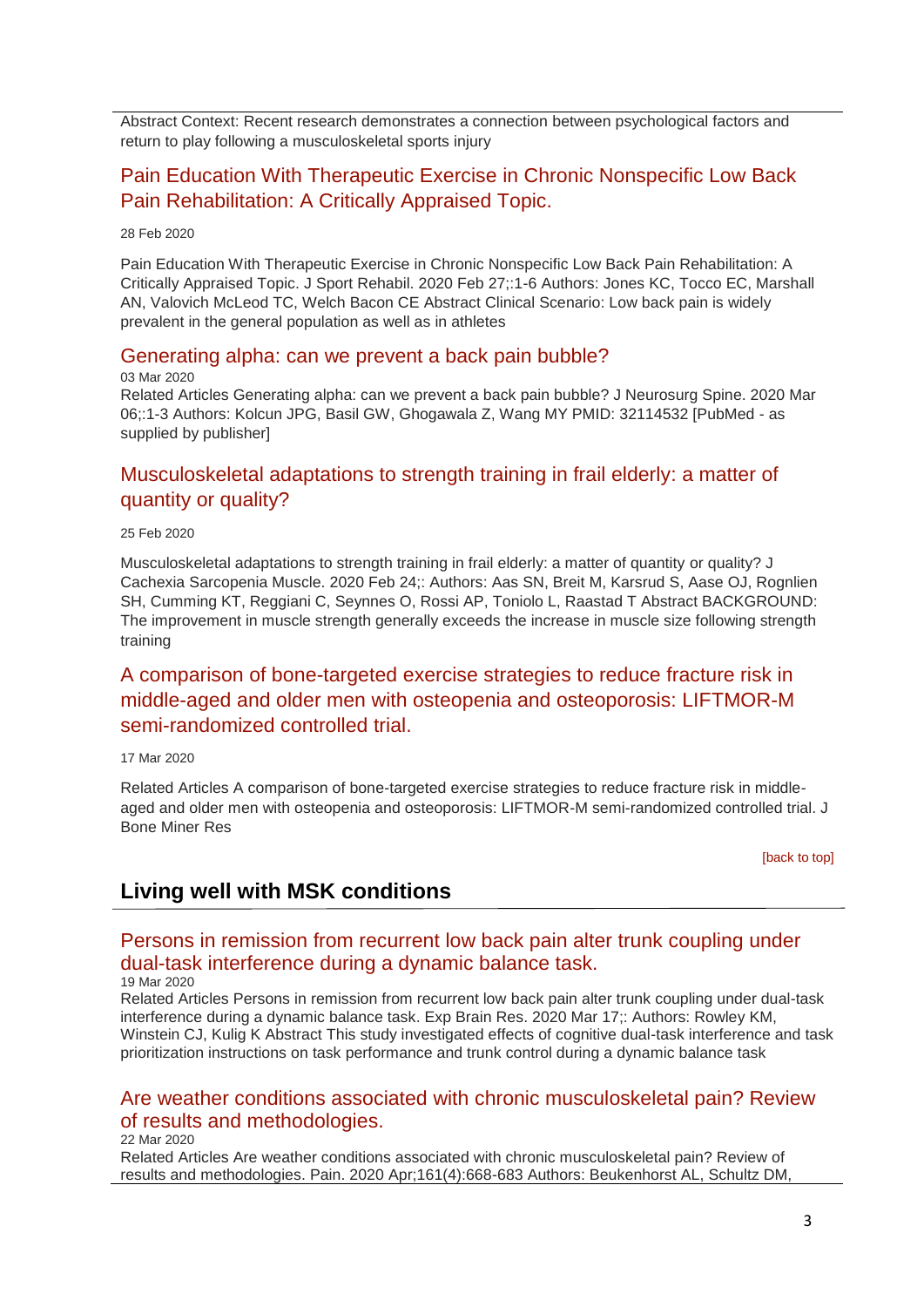McBeth J, Sergeant JC, Dixon WG Abstract Many people believe that weather influences chronic musculoskeletal pain

### [Long-term rates of change in musculoskeletal aging and body composition:](http://transit.linexsystems.com/track/click/30370861/ca.linexsystems.com?p=eyJzIjoieXcwM2g4OHA1cnYxNy1CNUR0dDhQTHdrV2d3IiwidiI6MSwicCI6IntcInVcIjozMDM3MDg2MSxcInZcIjoxLFwidXJsXCI6XCJodHRwOlxcXC9cXFwvY2EubGluZXhzeXN0ZW1zLmNvbVxcXC9jb250ZW50c1xcXC90cmFuc2l0XFxcLzM2NDY5MTk3MjU_dXNlcl9pZD00NDM1MTUmbG9nPTc5Y2ZhYjYyNGM2ZjAyMDU3MTQ2YzFjZGFkZmYyZWRmJnA9OTMyOTMzMjUmbT0xJmM9MzUyOTEwODkxNSZvcmdfaWQ9MTc0ODFcIixcImlkXCI6XCIzMTZmODY5MDRhMTE0N2Y3ODcxZDgyZTE3YWVkOTczZlwiLFwidXJsX2lkc1wiOltcIjA1ZTliM2YxZjk4OTA1NGZlM2JjODI0YWQ4ZmExYjhmMWYyMzVkMTNcIl19In0)  [findings from the Health, Aging and Body Composition Study.](http://transit.linexsystems.com/track/click/30370861/ca.linexsystems.com?p=eyJzIjoieXcwM2g4OHA1cnYxNy1CNUR0dDhQTHdrV2d3IiwidiI6MSwicCI6IntcInVcIjozMDM3MDg2MSxcInZcIjoxLFwidXJsXCI6XCJodHRwOlxcXC9cXFwvY2EubGluZXhzeXN0ZW1zLmNvbVxcXC9jb250ZW50c1xcXC90cmFuc2l0XFxcLzM2NDY5MTk3MjU_dXNlcl9pZD00NDM1MTUmbG9nPTc5Y2ZhYjYyNGM2ZjAyMDU3MTQ2YzFjZGFkZmYyZWRmJnA9OTMyOTMzMjUmbT0xJmM9MzUyOTEwODkxNSZvcmdfaWQ9MTc0ODFcIixcImlkXCI6XCIzMTZmODY5MDRhMTE0N2Y3ODcxZDgyZTE3YWVkOTczZlwiLFwidXJsX2lkc1wiOltcIjA1ZTliM2YxZjk4OTA1NGZlM2JjODI0YWQ4ZmExYjhmMWYyMzVkMTNcIl19In0) 04 Mar 2020

Related Articles Long-term rates of change in musculoskeletal aging and body composition: findings from the Health, Aging and Body Composition Study. Calcif Tissue Int. 2020 Mar 03;: Authors: Westbury LD, Syddall HE, Fuggle NR, Dennison EM, Cauley JA, Shiroma EJ, Fielding RA, Newman AB, Cooper C Abstract Musculoskeletal disorders are common among older people

### [The role of pain and disability changes after physiotherapy treatment on global](http://transit.linexsystems.com/track/click/30370861/ca.linexsystems.com?p=eyJzIjoiaGl6REdXOFJQcy0zU3ozRVNEYmZXR2g5aGhJIiwidiI6MSwicCI6IntcInVcIjozMDM3MDg2MSxcInZcIjoxLFwidXJsXCI6XCJodHRwOlxcXC9cXFwvY2EubGluZXhzeXN0ZW1zLmNvbVxcXC9jb250ZW50c1xcXC90cmFuc2l0XFxcLzM2NTI5Nzk2ODU_dXNlcl9pZD00NDM1MTUmbG9nPTc5Y2ZhYjYyNGM2ZjAyMDU3MTQ2YzFjZGFkZmYyZWRmJnA9OTMyOTMzMjUmbT0xJmM9MzUyOTEwODUyNSZvcmdfaWQ9MTc0ODFcIixcImlkXCI6XCIzMTZmODY5MDRhMTE0N2Y3ODcxZDgyZTE3YWVkOTczZlwiLFwidXJsX2lkc1wiOltcIjA1ZTliM2YxZjk4OTA1NGZlM2JjODI0YWQ4ZmExYjhmMWYyMzVkMTNcIl19In0)  [perception of improvement in patients with chronic low back pain.](http://transit.linexsystems.com/track/click/30370861/ca.linexsystems.com?p=eyJzIjoiaGl6REdXOFJQcy0zU3ozRVNEYmZXR2g5aGhJIiwidiI6MSwicCI6IntcInVcIjozMDM3MDg2MSxcInZcIjoxLFwidXJsXCI6XCJodHRwOlxcXC9cXFwvY2EubGluZXhzeXN0ZW1zLmNvbVxcXC9jb250ZW50c1xcXC90cmFuc2l0XFxcLzM2NTI5Nzk2ODU_dXNlcl9pZD00NDM1MTUmbG9nPTc5Y2ZhYjYyNGM2ZjAyMDU3MTQ2YzFjZGFkZmYyZWRmJnA9OTMyOTMzMjUmbT0xJmM9MzUyOTEwODUyNSZvcmdfaWQ9MTc0ODFcIixcImlkXCI6XCIzMTZmODY5MDRhMTE0N2Y3ODcxZDgyZTE3YWVkOTczZlwiLFwidXJsX2lkc1wiOltcIjA1ZTliM2YxZjk4OTA1NGZlM2JjODI0YWQ4ZmExYjhmMWYyMzVkMTNcIl19In0) 10 Mar 2020

The role of pain and disability changes after physiotherapy treatment on global perception of improvement in patients with chronic low back pain. Musculoskelet Sci Pract. 2020 Feb 28;47:102139 Authors: Pires DADF, Brazete Cruz EJC, Canhão HCM, Nunes CDRD Abstract BACKGROUND: The effectiveness of physiotherapy in patients with chronic low back pain is usually measured through changes in pain and

## [Pain-related fear in adolescents with chronic musculoskeletal pain: process](http://transit.linexsystems.com/track/click/30370861/ca.linexsystems.com?p=eyJzIjoiSy1reGwxUktrSVBJX0FGZmZNZVpLRmQ4RVJjIiwidiI6MSwicCI6IntcInVcIjozMDM3MDg2MSxcInZcIjoxLFwidXJsXCI6XCJodHRwOlxcXC9cXFwvY2EubGluZXhzeXN0ZW1zLmNvbVxcXC9jb250ZW50c1xcXC90cmFuc2l0XFxcLzM2NjA3Nzg2MTU_dXNlcl9pZD00NDM1MTUmbG9nPTc5Y2ZhYjYyNGM2ZjAyMDU3MTQ2YzFjZGFkZmYyZWRmJnA9OTMyOTMzMjUmbT0xJmM9MzUyOTEwODkxNSZvcmdfaWQ9MTc0ODFcIixcImlkXCI6XCIzMTZmODY5MDRhMTE0N2Y3ODcxZDgyZTE3YWVkOTczZlwiLFwidXJsX2lkc1wiOltcIjA1ZTliM2YxZjk4OTA1NGZlM2JjODI0YWQ4ZmExYjhmMWYyMzVkMTNcIl19In0)  [evaluation of an interdisciplinary graded exposure program.](http://transit.linexsystems.com/track/click/30370861/ca.linexsystems.com?p=eyJzIjoiSy1reGwxUktrSVBJX0FGZmZNZVpLRmQ4RVJjIiwidiI6MSwicCI6IntcInVcIjozMDM3MDg2MSxcInZcIjoxLFwidXJsXCI6XCJodHRwOlxcXC9cXFwvY2EubGluZXhzeXN0ZW1zLmNvbVxcXC9jb250ZW50c1xcXC90cmFuc2l0XFxcLzM2NjA3Nzg2MTU_dXNlcl9pZD00NDM1MTUmbG9nPTc5Y2ZhYjYyNGM2ZjAyMDU3MTQ2YzFjZGFkZmYyZWRmJnA9OTMyOTMzMjUmbT0xJmM9MzUyOTEwODkxNSZvcmdfaWQ9MTc0ODFcIixcImlkXCI6XCIzMTZmODY5MDRhMTE0N2Y3ODcxZDgyZTE3YWVkOTczZlwiLFwidXJsX2lkc1wiOltcIjA1ZTliM2YxZjk4OTA1NGZlM2JjODI0YWQ4ZmExYjhmMWYyMzVkMTNcIl19In0)

### 17 Mar 2020

Related Articles Pain-related fear in adolescents with chronic musculoskeletal pain: process evaluation of an interdisciplinary graded exposure program. BMC Health Serv Res. 2020 Mar 14;20(1):213 Authors: Dekker C, van Haastregt JCM, Verbunt JAMCF, de Jong JR, van Meulenbroek T, Pernot HFM, van Velzen AD, Bastiaenen CHG, Goossens MEJB Abstract BACKGROUND: For studying the effectiveness of

## [What does best practice care for musculoskeletal pain look like? Eleven](http://transit.linexsystems.com/track/click/30370861/ca.linexsystems.com?p=eyJzIjoiVXVhVmd2aldTZFMyXy1uUDFlelhPZVppQzJrIiwidiI6MSwicCI6IntcInVcIjozMDM3MDg2MSxcInZcIjoxLFwidXJsXCI6XCJodHRwOlxcXC9cXFwvY2EubGluZXhzeXN0ZW1zLmNvbVxcXC9jb250ZW50c1xcXC90cmFuc2l0XFxcLzM2NDIwNDQ1MDU_dXNlcl9pZD00NDM1MTUmbG9nPTc5Y2ZhYjYyNGM2ZjAyMDU3MTQ2YzFjZGFkZmYyZWRmJnA9OTMyOTMzMjUmbT0xJmM9MzUyOTExMTIyNSZvcmdfaWQ9MTc0ODFcIixcImlkXCI6XCIzMTZmODY5MDRhMTE0N2Y3ODcxZDgyZTE3YWVkOTczZlwiLFwidXJsX2lkc1wiOltcIjA1ZTliM2YxZjk4OTA1NGZlM2JjODI0YWQ4ZmExYjhmMWYyMzVkMTNcIl19In0)  [consistent recommendations from high-quality clinical practice guidelines:](http://transit.linexsystems.com/track/click/30370861/ca.linexsystems.com?p=eyJzIjoiVXVhVmd2aldTZFMyXy1uUDFlelhPZVppQzJrIiwidiI6MSwicCI6IntcInVcIjozMDM3MDg2MSxcInZcIjoxLFwidXJsXCI6XCJodHRwOlxcXC9cXFwvY2EubGluZXhzeXN0ZW1zLmNvbVxcXC9jb250ZW50c1xcXC90cmFuc2l0XFxcLzM2NDIwNDQ1MDU_dXNlcl9pZD00NDM1MTUmbG9nPTc5Y2ZhYjYyNGM2ZjAyMDU3MTQ2YzFjZGFkZmYyZWRmJnA9OTMyOTMzMjUmbT0xJmM9MzUyOTExMTIyNSZvcmdfaWQ9MTc0ODFcIixcImlkXCI6XCIzMTZmODY5MDRhMTE0N2Y3ODcxZDgyZTE3YWVkOTczZlwiLFwidXJsX2lkc1wiOltcIjA1ZTliM2YxZjk4OTA1NGZlM2JjODI0YWQ4ZmExYjhmMWYyMzVkMTNcIl19In0)  [systematic review.](http://transit.linexsystems.com/track/click/30370861/ca.linexsystems.com?p=eyJzIjoiVXVhVmd2aldTZFMyXy1uUDFlelhPZVppQzJrIiwidiI6MSwicCI6IntcInVcIjozMDM3MDg2MSxcInZcIjoxLFwidXJsXCI6XCJodHRwOlxcXC9cXFwvY2EubGluZXhzeXN0ZW1zLmNvbVxcXC9jb250ZW50c1xcXC90cmFuc2l0XFxcLzM2NDIwNDQ1MDU_dXNlcl9pZD00NDM1MTUmbG9nPTc5Y2ZhYjYyNGM2ZjAyMDU3MTQ2YzFjZGFkZmYyZWRmJnA9OTMyOTMzMjUmbT0xJmM9MzUyOTExMTIyNSZvcmdfaWQ9MTc0ODFcIixcImlkXCI6XCIzMTZmODY5MDRhMTE0N2Y3ODcxZDgyZTE3YWVkOTczZlwiLFwidXJsX2lkc1wiOltcIjA1ZTliM2YxZjk4OTA1NGZlM2JjODI0YWQ4ZmExYjhmMWYyMzVkMTNcIl19In0)

#### 28 Feb 2020

Related Articles What does best practice care for musculoskeletal pain look like? Eleven consistent recommendations from high-quality clinical practice guidelines: systematic review. Br J Sports Med. 2020 Jan;54(2):79-86 Authors: Lin I, Wiles L, Waller R, Goucke R, Nagree Y, Gibberd M, Straker L, Maher CG, O'Sullivan PPB Abstract OBJECTIVES: To identify common recommendations for highquality

### [Lower limb kinematics in individuals with chronic low back pain during walking.](http://transit.linexsystems.com/track/click/30370861/ca.linexsystems.com?p=eyJzIjoiRkZQVDVnLTdQNmFrb01razBYNDBBU2NLRm5nIiwidiI6MSwicCI6IntcInVcIjozMDM3MDg2MSxcInZcIjoxLFwidXJsXCI6XCJodHRwOlxcXC9cXFwvY2EubGluZXhzeXN0ZW1zLmNvbVxcXC9jb250ZW50c1xcXC90cmFuc2l0XFxcLzM2NDU1NDM2MTU_dXNlcl9pZD00NDM1MTUmbG9nPTc5Y2ZhYjYyNGM2ZjAyMDU3MTQ2YzFjZGFkZmYyZWRmJnA9OTMyOTMzMjUmbT0xJmM9MzUyOTEwODkxNSZvcmdfaWQ9MTc0ODFcIixcImlkXCI6XCIzMTZmODY5MDRhMTE0N2Y3ODcxZDgyZTE3YWVkOTczZlwiLFwidXJsX2lkc1wiOltcIjA1ZTliM2YxZjk4OTA1NGZlM2JjODI0YWQ4ZmExYjhmMWYyMzVkMTNcIl19In0) 03 Mar 2020

Lower limb kinematics in individuals with chronic low back pain during walking. J Electromyogr Kinesiol. 2020 Feb 17;51:102404 Authors: Rahimi A, Arab AM, Nourbakhsh MR, Hosseini SM, Forghany S Abstract Several investigators have suggested the presence of a link between Chronic Low Back Pain (CLBP) and lower limbs kinematics that can contribute to functional limitations and disability

## [Trunk-Pelvis Kinematics Variability During Gait and Its Association With Trunk](http://transit.linexsystems.com/track/click/30370861/ca.linexsystems.com?p=eyJzIjoiVVFuRlhHel9tUnlsMF9MSlpCbVJnTHRZWXRJIiwidiI6MSwicCI6IntcInVcIjozMDM3MDg2MSxcInZcIjoxLFwidXJsXCI6XCJodHRwOlxcXC9cXFwvY2EubGluZXhzeXN0ZW1zLmNvbVxcXC9jb250ZW50c1xcXC90cmFuc2l0XFxcLzM2NjA3ODY2MTU_dXNlcl9pZD00NDM1MTUmbG9nPTc5Y2ZhYjYyNGM2ZjAyMDU3MTQ2YzFjZGFkZmYyZWRmJnA9OTMyOTMzMjUmbT0xJmM9MzUyOTEwODkxNSZvcmdfaWQ9MTc0ODFcIixcImlkXCI6XCIzMTZmODY5MDRhMTE0N2Y3ODcxZDgyZTE3YWVkOTczZlwiLFwidXJsX2lkc1wiOltcIjA1ZTliM2YxZjk4OTA1NGZlM2JjODI0YWQ4ZmExYjhmMWYyMzVkMTNcIl19In0)  [Muscle Endurance in Patients With Chronic Low Back Pain.](http://transit.linexsystems.com/track/click/30370861/ca.linexsystems.com?p=eyJzIjoiVVFuRlhHel9tUnlsMF9MSlpCbVJnTHRZWXRJIiwidiI6MSwicCI6IntcInVcIjozMDM3MDg2MSxcInZcIjoxLFwidXJsXCI6XCJodHRwOlxcXC9cXFwvY2EubGluZXhzeXN0ZW1zLmNvbVxcXC9jb250ZW50c1xcXC90cmFuc2l0XFxcLzM2NjA3ODY2MTU_dXNlcl9pZD00NDM1MTUmbG9nPTc5Y2ZhYjYyNGM2ZjAyMDU3MTQ2YzFjZGFkZmYyZWRmJnA9OTMyOTMzMjUmbT0xJmM9MzUyOTEwODkxNSZvcmdfaWQ9MTc0ODFcIixcImlkXCI6XCIzMTZmODY5MDRhMTE0N2Y3ODcxZDgyZTE3YWVkOTczZlwiLFwidXJsX2lkc1wiOltcIjA1ZTliM2YxZjk4OTA1NGZlM2JjODI0YWQ4ZmExYjhmMWYyMzVkMTNcIl19In0)

### 17 Mar 2020

Related Articles Trunk-Pelvis Kinematics Variability During Gait and Its Association With Trunk Muscle Endurance in Patients With Chronic Low Back Pain. J Appl Biomech. 2020 Mar 16;:1-9 Authors: Bagheri R, Ebrahimi Takamjani I, Pourahmadi MR, Jannati E, Fazeli SH, Hedayati R, Akbari M Abstract The first purpose was to investigate the trunk muscle endurance, the second aim was to evaluate the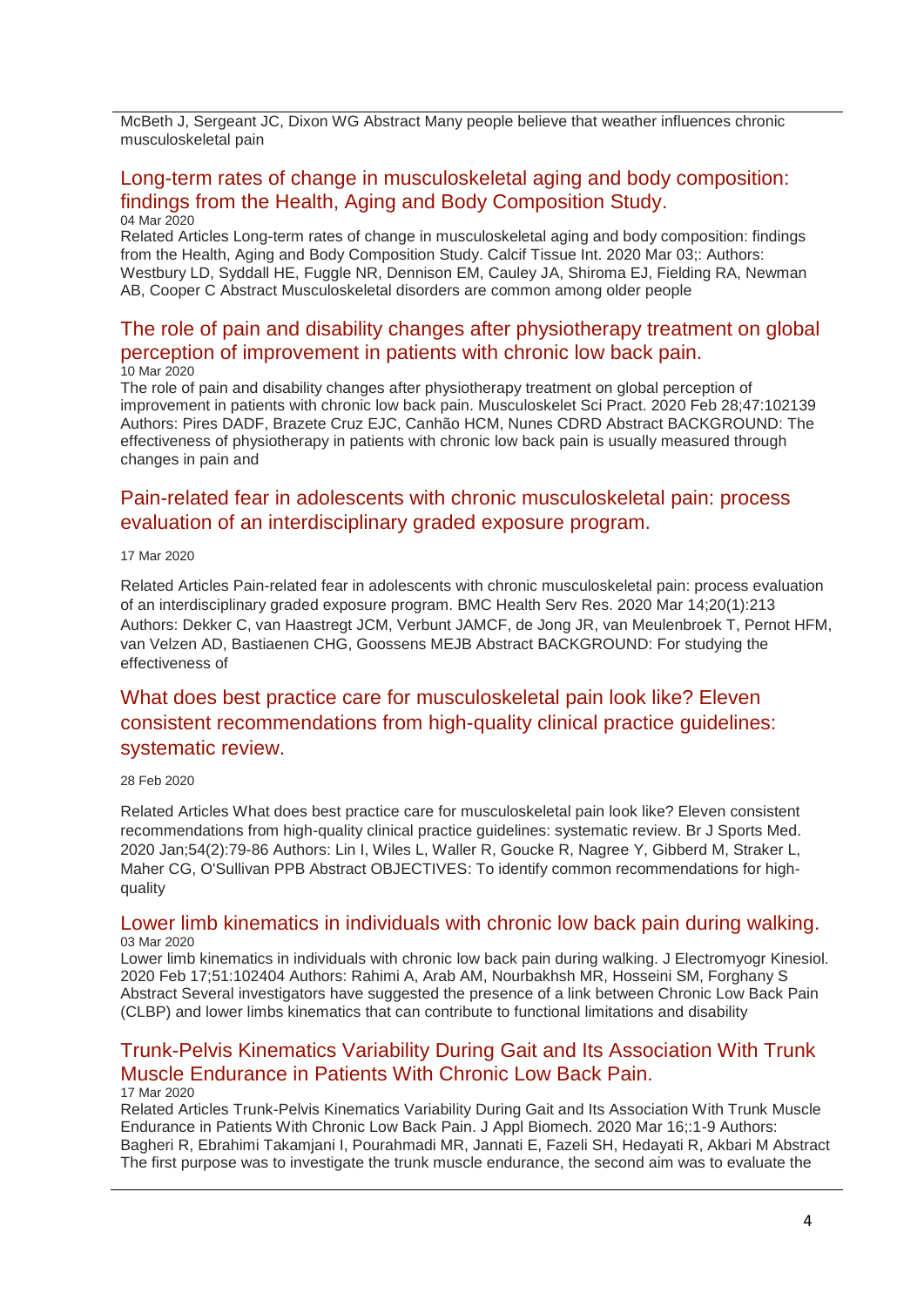## [Effects of mind-body exercises for osteoporosis in older adults: Protocol for](http://transit.linexsystems.com/track/click/30370861/ca.linexsystems.com?p=eyJzIjoiUDFqRm16S0FJeXNTY0c5OVA5blZUWVNKT2NzIiwidiI6MSwicCI6IntcInVcIjozMDM3MDg2MSxcInZcIjoxLFwidXJsXCI6XCJodHRwOlxcXC9cXFwvY2EubGluZXhzeXN0ZW1zLmNvbVxcXC9jb250ZW50c1xcXC90cmFuc2l0XFxcLzM2NjA3ODY1NDU_dXNlcl9pZD00NDM1MTUmbG9nPTc5Y2ZhYjYyNGM2ZjAyMDU3MTQ2YzFjZGFkZmYyZWRmJnA9OTMyOTMzMjUmbT0xJmM9MzUyOTEwOTg3NSZvcmdfaWQ9MTc0ODFcIixcImlkXCI6XCIzMTZmODY5MDRhMTE0N2Y3ODcxZDgyZTE3YWVkOTczZlwiLFwidXJsX2lkc1wiOltcIjA1ZTliM2YxZjk4OTA1NGZlM2JjODI0YWQ4ZmExYjhmMWYyMzVkMTNcIl19In0)  [systematic review and Bayesian network meta-analysis of randomized](http://transit.linexsystems.com/track/click/30370861/ca.linexsystems.com?p=eyJzIjoiUDFqRm16S0FJeXNTY0c5OVA5blZUWVNKT2NzIiwidiI6MSwicCI6IntcInVcIjozMDM3MDg2MSxcInZcIjoxLFwidXJsXCI6XCJodHRwOlxcXC9cXFwvY2EubGluZXhzeXN0ZW1zLmNvbVxcXC9jb250ZW50c1xcXC90cmFuc2l0XFxcLzM2NjA3ODY1NDU_dXNlcl9pZD00NDM1MTUmbG9nPTc5Y2ZhYjYyNGM2ZjAyMDU3MTQ2YzFjZGFkZmYyZWRmJnA9OTMyOTMzMjUmbT0xJmM9MzUyOTEwOTg3NSZvcmdfaWQ9MTc0ODFcIixcImlkXCI6XCIzMTZmODY5MDRhMTE0N2Y3ODcxZDgyZTE3YWVkOTczZlwiLFwidXJsX2lkc1wiOltcIjA1ZTliM2YxZjk4OTA1NGZlM2JjODI0YWQ4ZmExYjhmMWYyMzVkMTNcIl19In0)  [controlled trials.](http://transit.linexsystems.com/track/click/30370861/ca.linexsystems.com?p=eyJzIjoiUDFqRm16S0FJeXNTY0c5OVA5blZUWVNKT2NzIiwidiI6MSwicCI6IntcInVcIjozMDM3MDg2MSxcInZcIjoxLFwidXJsXCI6XCJodHRwOlxcXC9cXFwvY2EubGluZXhzeXN0ZW1zLmNvbVxcXC9jb250ZW50c1xcXC90cmFuc2l0XFxcLzM2NjA3ODY1NDU_dXNlcl9pZD00NDM1MTUmbG9nPTc5Y2ZhYjYyNGM2ZjAyMDU3MTQ2YzFjZGFkZmYyZWRmJnA9OTMyOTMzMjUmbT0xJmM9MzUyOTEwOTg3NSZvcmdfaWQ9MTc0ODFcIixcImlkXCI6XCIzMTZmODY5MDRhMTE0N2Y3ODcxZDgyZTE3YWVkOTczZlwiLFwidXJsX2lkc1wiOltcIjA1ZTliM2YxZjk4OTA1NGZlM2JjODI0YWQ4ZmExYjhmMWYyMzVkMTNcIl19In0)

### 17 Mar 2020

Related Articles Effects of mind-body exercises for osteoporosis in older adults: Protocol for systematic review and Bayesian network meta-analysis of randomized controlled trials. Medicine (Baltimore)

## [Pain assessment for chronic lower back pain: performance of the PAL-S and](http://transit.linexsystems.com/track/click/30370861/ca.linexsystems.com?p=eyJzIjoiSUhQMHQ5ekIyRExXOHJzNXFMRDVaWXdCOGRjIiwidiI6MSwicCI6IntcInVcIjozMDM3MDg2MSxcInZcIjoxLFwidXJsXCI6XCJodHRwOlxcXC9cXFwvY2EubGluZXhzeXN0ZW1zLmNvbVxcXC9jb250ZW50c1xcXC90cmFuc2l0XFxcLzM2NjA3Nzg5NTU_dXNlcl9pZD00NDM1MTUmbG9nPTc5Y2ZhYjYyNGM2ZjAyMDU3MTQ2YzFjZGFkZmYyZWRmJnA9OTMyOTMzMjUmbT0xJmM9MzUyOTEwODkxNSZvcmdfaWQ9MTc0ODFcIixcImlkXCI6XCIzMTZmODY5MDRhMTE0N2Y3ODcxZDgyZTE3YWVkOTczZlwiLFwidXJsX2lkc1wiOltcIjA1ZTliM2YxZjk4OTA1NGZlM2JjODI0YWQ4ZmExYjhmMWYyMzVkMTNcIl19In0)  [PAL-I patient-reported measures for symptoms and impacts.](http://transit.linexsystems.com/track/click/30370861/ca.linexsystems.com?p=eyJzIjoiSUhQMHQ5ekIyRExXOHJzNXFMRDVaWXdCOGRjIiwidiI6MSwicCI6IntcInVcIjozMDM3MDg2MSxcInZcIjoxLFwidXJsXCI6XCJodHRwOlxcXC9cXFwvY2EubGluZXhzeXN0ZW1zLmNvbVxcXC9jb250ZW50c1xcXC90cmFuc2l0XFxcLzM2NjA3Nzg5NTU_dXNlcl9pZD00NDM1MTUmbG9nPTc5Y2ZhYjYyNGM2ZjAyMDU3MTQ2YzFjZGFkZmYyZWRmJnA9OTMyOTMzMjUmbT0xJmM9MzUyOTEwODkxNSZvcmdfaWQ9MTc0ODFcIixcImlkXCI6XCIzMTZmODY5MDRhMTE0N2Y3ODcxZDgyZTE3YWVkOTczZlwiLFwidXJsX2lkc1wiOltcIjA1ZTliM2YxZjk4OTA1NGZlM2JjODI0YWQ4ZmExYjhmMWYyMzVkMTNcIl19In0)

#### 17 Mar 2020

Related Articles Pain assessment for chronic lower back pain: performance of the PAL-S and PAL-I patient-reported measures for symptoms and impacts. Curr Med Res Opin. 2020 Mar 16;:1 Authors: Bushnell DM, Martin ML, Eerdekens M, Christoph A, Kralidis G, Liedgens H Abstract Objective: The Pain Assessment for Lower Back-Symptoms (PAL-S) and Impacts (PAL-I) were developed to incorporate patient

## [What are the effects of photographic self-assessment on students risk for](http://transit.linexsystems.com/track/click/30370861/ca.linexsystems.com?p=eyJzIjoiNHlVY3pqSFVKbnQ5OXk1Sko1Rm1pNzN4cUswIiwidiI6MSwicCI6IntcInVcIjozMDM3MDg2MSxcInZcIjoxLFwidXJsXCI6XCJodHRwOlxcXC9cXFwvY2EubGluZXhzeXN0ZW1zLmNvbVxcXC9jb250ZW50c1xcXC90cmFuc2l0XFxcLzM2NjY0Nzc4MzU_dXNlcl9pZD00NDM1MTUmbG9nPTc5Y2ZhYjYyNGM2ZjAyMDU3MTQ2YzFjZGFkZmYyZWRmJnA9OTMyOTMzMjUmbT0xJmM9MzUyOTEwODkxNSZvcmdfaWQ9MTc0ODFcIixcImlkXCI6XCIzMTZmODY5MDRhMTE0N2Y3ODcxZDgyZTE3YWVkOTczZlwiLFwidXJsX2lkc1wiOltcIjA1ZTliM2YxZjk4OTA1NGZlM2JjODI0YWQ4ZmExYjhmMWYyMzVkMTNcIl19In0)  [musculoskeletal disorders using Rapid Upper Limb Assessment.](http://transit.linexsystems.com/track/click/30370861/ca.linexsystems.com?p=eyJzIjoiNHlVY3pqSFVKbnQ5OXk1Sko1Rm1pNzN4cUswIiwidiI6MSwicCI6IntcInVcIjozMDM3MDg2MSxcInZcIjoxLFwidXJsXCI6XCJodHRwOlxcXC9cXFwvY2EubGluZXhzeXN0ZW1zLmNvbVxcXC9jb250ZW50c1xcXC90cmFuc2l0XFxcLzM2NjY0Nzc4MzU_dXNlcl9pZD00NDM1MTUmbG9nPTc5Y2ZhYjYyNGM2ZjAyMDU3MTQ2YzFjZGFkZmYyZWRmJnA9OTMyOTMzMjUmbT0xJmM9MzUyOTEwODkxNSZvcmdfaWQ9MTc0ODFcIixcImlkXCI6XCIzMTZmODY5MDRhMTE0N2Y3ODcxZDgyZTE3YWVkOTczZlwiLFwidXJsX2lkc1wiOltcIjA1ZTliM2YxZjk4OTA1NGZlM2JjODI0YWQ4ZmExYjhmMWYyMzVkMTNcIl19In0)

### 22 Mar 2020

What are the effects of photographic self-assessment on students risk for musculoskeletal disorders using Rapid Upper Limb Assessment. J Dent Educ. 2020 Mar 21;: Authors: Mills ME, Smilyanski I, Giblin-Scanlon L, Vineyard J Abstract PURPOSES/OBJECTIVES: Musculoskeletal disorders (MSD) affect the careers of dental professionals. Research suggests symptoms of MSD begin during educational careers

## [Validation of the Behavioural Regulation in Exercise Questionnaire-2 for adults](http://transit.linexsystems.com/track/click/30370861/ca.linexsystems.com?p=eyJzIjoiVmpGNUZ5QkRJeXlsOXhvc2hBM2FTNDhpWlJjIiwidiI6MSwicCI6IntcInVcIjozMDM3MDg2MSxcInZcIjoxLFwidXJsXCI6XCJodHRwOlxcXC9cXFwvY2EubGluZXhzeXN0ZW1zLmNvbVxcXC9jb250ZW50c1xcXC90cmFuc2l0XFxcLzM2NTA5NTQzOTU_dXNlcl9pZD00NDM1MTUmbG9nPTc5Y2ZhYjYyNGM2ZjAyMDU3MTQ2YzFjZGFkZmYyZWRmJnA9OTMyOTMzMjUmbT0xJmM9MzUyOTEwODUyNSZvcmdfaWQ9MTc0ODFcIixcImlkXCI6XCIzMTZmODY5MDRhMTE0N2Y3ODcxZDgyZTE3YWVkOTczZlwiLFwidXJsX2lkc1wiOltcIjA1ZTliM2YxZjk4OTA1NGZlM2JjODI0YWQ4ZmExYjhmMWYyMzVkMTNcIl19In0)  [with chronic musculoskeletal pain.](http://transit.linexsystems.com/track/click/30370861/ca.linexsystems.com?p=eyJzIjoiVmpGNUZ5QkRJeXlsOXhvc2hBM2FTNDhpWlJjIiwidiI6MSwicCI6IntcInVcIjozMDM3MDg2MSxcInZcIjoxLFwidXJsXCI6XCJodHRwOlxcXC9cXFwvY2EubGluZXhzeXN0ZW1zLmNvbVxcXC9jb250ZW50c1xcXC90cmFuc2l0XFxcLzM2NTA5NTQzOTU_dXNlcl9pZD00NDM1MTUmbG9nPTc5Y2ZhYjYyNGM2ZjAyMDU3MTQ2YzFjZGFkZmYyZWRmJnA9OTMyOTMzMjUmbT0xJmM9MzUyOTEwODUyNSZvcmdfaWQ9MTc0ODFcIixcImlkXCI6XCIzMTZmODY5MDRhMTE0N2Y3ODcxZDgyZTE3YWVkOTczZlwiLFwidXJsX2lkc1wiOltcIjA1ZTliM2YxZjk4OTA1NGZlM2JjODI0YWQ4ZmExYjhmMWYyMzVkMTNcIl19In0)

### 08 Mar 2020

Related Articles Validation of the Behavioural Regulation in Exercise Questionnaire-2 for adults with chronic musculoskeletal pain. Int J Ther Rehabil. 2018 Aug 02;25(8):395-404 Authors: Brooks JM, Kaya C, Chan F, Thompson K, Cotton BP, Sánchez J, Fortuna K Abstract Background/Aims: The Behavioural Regulation in Exercise Questionnaire-2 (BREQ-2) has demonstrated reliability and validity in the

### [Relationship between healthcare seeking and pain expansion in patients with](http://transit.linexsystems.com/track/click/30370861/ca.linexsystems.com?p=eyJzIjoicTROajhIUW1CWVROYTZEazc2R2xVem41dmNNIiwidiI6MSwicCI6IntcInVcIjozMDM3MDg2MSxcInZcIjoxLFwidXJsXCI6XCJodHRwOlxcXC9cXFwvY2EubGluZXhzeXN0ZW1zLmNvbVxcXC9jb250ZW50c1xcXC90cmFuc2l0XFxcLzM2NjYyODYxOTU_dXNlcl9pZD00NDM1MTUmbG9nPTc5Y2ZhYjYyNGM2ZjAyMDU3MTQ2YzFjZGFkZmYyZWRmJnA9OTMyOTMzMjUmbT0xJmM9MzUyOTEwODkxNSZvcmdfaWQ9MTc0ODFcIixcImlkXCI6XCIzMTZmODY5MDRhMTE0N2Y3ODcxZDgyZTE3YWVkOTczZlwiLFwidXJsX2lkc1wiOltcIjA1ZTliM2YxZjk4OTA1NGZlM2JjODI0YWQ4ZmExYjhmMWYyMzVkMTNcIl19In0)  [nonspecific chronic low back pain.](http://transit.linexsystems.com/track/click/30370861/ca.linexsystems.com?p=eyJzIjoicTROajhIUW1CWVROYTZEazc2R2xVem41dmNNIiwidiI6MSwicCI6IntcInVcIjozMDM3MDg2MSxcInZcIjoxLFwidXJsXCI6XCJodHRwOlxcXC9cXFwvY2EubGluZXhzeXN0ZW1zLmNvbVxcXC9jb250ZW50c1xcXC90cmFuc2l0XFxcLzM2NjYyODYxOTU_dXNlcl9pZD00NDM1MTUmbG9nPTc5Y2ZhYjYyNGM2ZjAyMDU3MTQ2YzFjZGFkZmYyZWRmJnA9OTMyOTMzMjUmbT0xJmM9MzUyOTEwODkxNSZvcmdfaWQ9MTc0ODFcIixcImlkXCI6XCIzMTZmODY5MDRhMTE0N2Y3ODcxZDgyZTE3YWVkOTczZlwiLFwidXJsX2lkc1wiOltcIjA1ZTliM2YxZjk4OTA1NGZlM2JjODI0YWQ4ZmExYjhmMWYyMzVkMTNcIl19In0)

#### 22 Mar 2020

Related Articles Relationship between healthcare seeking and pain expansion in patients with nonspecific chronic low back pain. PeerJ. 2020;8:e8756 Authors: Grande-Alonso M, Muñoz-García D, Cuenca-Martínez F, Delgado-Sanz L, Prieto-Aldana M, La Touche R, Gil-Martínez A Abstract Objectives: Low back pain (LBP) is the most prevalent musculoskeletal problem, which implies a high rate of chronicity

### [Behavioural activation and inhibition systems in relation to pain intensity and](http://transit.linexsystems.com/track/click/30370861/ca.linexsystems.com?p=eyJzIjoiaEt3N3gzXzhEcmRsZ0VFUEZtV3BBd3BIMkVvIiwidiI6MSwicCI6IntcInVcIjozMDM3MDg2MSxcInZcIjoxLFwidXJsXCI6XCJodHRwOlxcXC9cXFwvY2EubGluZXhzeXN0ZW1zLmNvbVxcXC9jb250ZW50c1xcXC90cmFuc2l0XFxcLzM2NTI5ODM4MTU_dXNlcl9pZD00NDM1MTUmbG9nPTc5Y2ZhYjYyNGM2ZjAyMDU3MTQ2YzFjZGFkZmYyZWRmJnA9OTMyOTMzMjUmbT0xJmM9MzUyOTEwODkxNSZvcmdfaWQ9MTc0ODFcIixcImlkXCI6XCIzMTZmODY5MDRhMTE0N2Y3ODcxZDgyZTE3YWVkOTczZlwiLFwidXJsX2lkc1wiOltcIjA1ZTliM2YxZjk4OTA1NGZlM2JjODI0YWQ4ZmExYjhmMWYyMzVkMTNcIl19In0)  [duration in a sample of people experiencing chronic musculoskeletal pain.](http://transit.linexsystems.com/track/click/30370861/ca.linexsystems.com?p=eyJzIjoiaEt3N3gzXzhEcmRsZ0VFUEZtV3BBd3BIMkVvIiwidiI6MSwicCI6IntcInVcIjozMDM3MDg2MSxcInZcIjoxLFwidXJsXCI6XCJodHRwOlxcXC9cXFwvY2EubGluZXhzeXN0ZW1zLmNvbVxcXC9jb250ZW50c1xcXC90cmFuc2l0XFxcLzM2NTI5ODM4MTU_dXNlcl9pZD00NDM1MTUmbG9nPTc5Y2ZhYjYyNGM2ZjAyMDU3MTQ2YzFjZGFkZmYyZWRmJnA9OTMyOTMzMjUmbT0xJmM9MzUyOTEwODkxNSZvcmdfaWQ9MTc0ODFcIixcImlkXCI6XCIzMTZmODY5MDRhMTE0N2Y3ODcxZDgyZTE3YWVkOTczZlwiLFwidXJsX2lkc1wiOltcIjA1ZTliM2YxZjk4OTA1NGZlM2JjODI0YWQ4ZmExYjhmMWYyMzVkMTNcIl19In0) 10 Mar 2020

### Behavioural activation and inhibition systems in relation to pain intensity and duration in a sample of people experiencing chronic musculoskeletal pain. Musculoskelet Sci Pract. 2020 Feb 05;47:102129 Authors: Sanson N, Hach S, Moran R, Mason J Abstract BACKGROUND: There is potential clinical utility in tailoring patients' pain management based on behavioural tendencies

## [A systematic review of the role of inflammatory biomarkers in acute, subacute](http://transit.linexsystems.com/track/click/30370861/ca.linexsystems.com?p=eyJzIjoiSWRCN0lnRVB4TmtXMWMwMVNmMGRkcFV0NHNrIiwidiI6MSwicCI6IntcInVcIjozMDM3MDg2MSxcInZcIjoxLFwidXJsXCI6XCJodHRwOlxcXC9cXFwvY2EubGluZXhzeXN0ZW1zLmNvbVxcXC9jb250ZW50c1xcXC90cmFuc2l0XFxcLzM2NDgyNTQ3OTU_dXNlcl9pZD00NDM1MTUmbG9nPTc5Y2ZhYjYyNGM2ZjAyMDU3MTQ2YzFjZGFkZmYyZWRmJnA9OTMyOTMzMjUmbT0xJmM9MzUyOTEwODkxNSZvcmdfaWQ9MTc0ODFcIixcImlkXCI6XCIzMTZmODY5MDRhMTE0N2Y3ODcxZDgyZTE3YWVkOTczZlwiLFwidXJsX2lkc1wiOltcIjA1ZTliM2YxZjk4OTA1NGZlM2JjODI0YWQ4ZmExYjhmMWYyMzVkMTNcIl19In0)  [and chronic non-specific low back pain.](http://transit.linexsystems.com/track/click/30370861/ca.linexsystems.com?p=eyJzIjoiSWRCN0lnRVB4TmtXMWMwMVNmMGRkcFV0NHNrIiwidiI6MSwicCI6IntcInVcIjozMDM3MDg2MSxcInZcIjoxLFwidXJsXCI6XCJodHRwOlxcXC9cXFwvY2EubGluZXhzeXN0ZW1zLmNvbVxcXC9jb250ZW50c1xcXC90cmFuc2l0XFxcLzM2NDgyNTQ3OTU_dXNlcl9pZD00NDM1MTUmbG9nPTc5Y2ZhYjYyNGM2ZjAyMDU3MTQ2YzFjZGFkZmYyZWRmJnA9OTMyOTMzMjUmbT0xJmM9MzUyOTEwODkxNSZvcmdfaWQ9MTc0ODFcIixcImlkXCI6XCIzMTZmODY5MDRhMTE0N2Y3ODcxZDgyZTE3YWVkOTczZlwiLFwidXJsX2lkc1wiOltcIjA1ZTliM2YxZjk4OTA1NGZlM2JjODI0YWQ4ZmExYjhmMWYyMzVkMTNcIl19In0)

#### 05 Mar 2020

Related Articles A systematic review of the role of inflammatory biomarkers in acute, subacute and chronic non-specific low back pain. BMC Musculoskelet Disord. 2020 Mar 03;21(1):142 Authors: Morris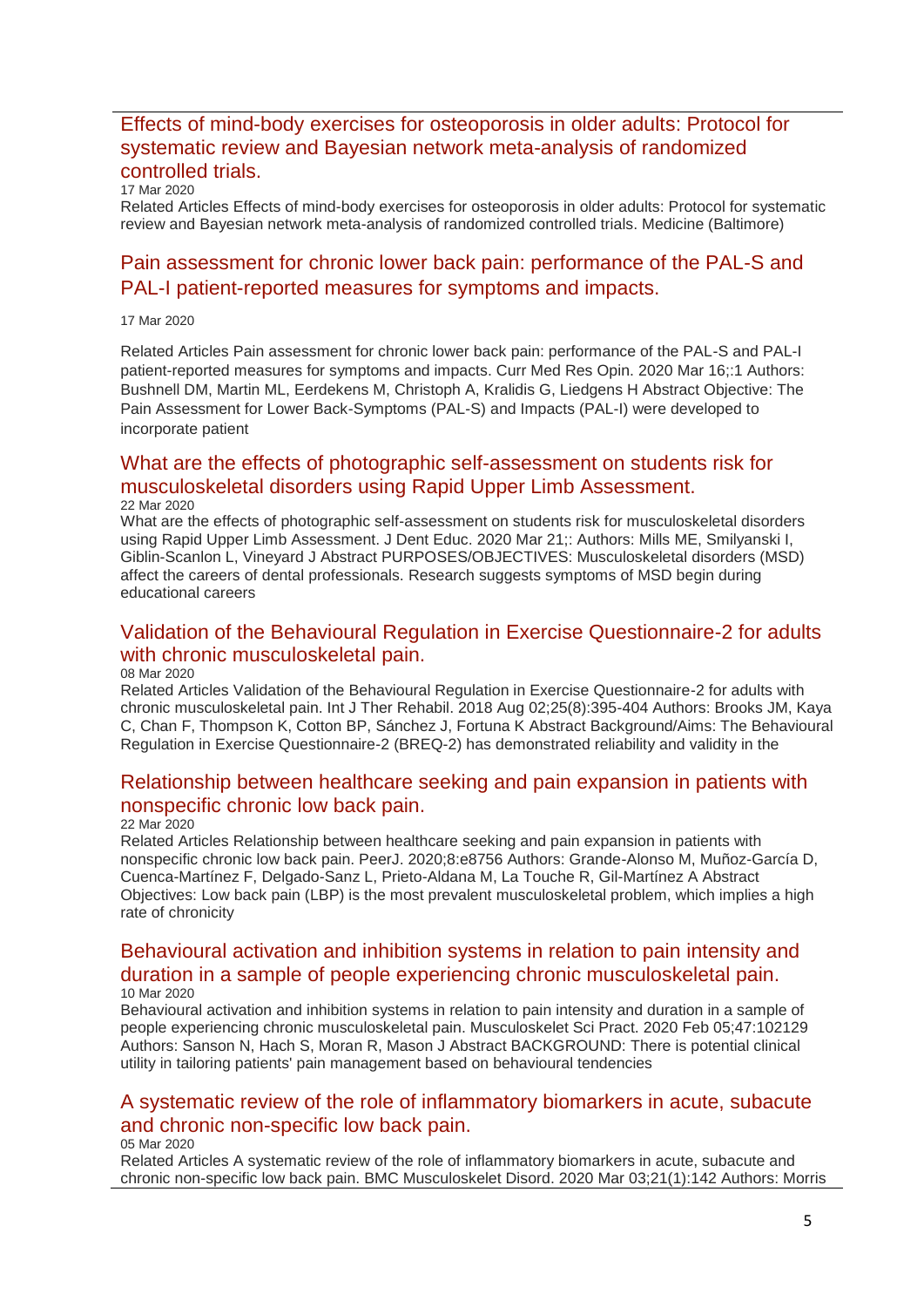P, Ali K, Merritt M, Pelletier J, Macedo LG Abstract BACKGROUND: Low back pain (LBP) is one of the greatest contributors to disability in the world and there is growing interest on the role of

### [Association between objectively measured physical behaviour and neck-](http://transit.linexsystems.com/track/click/30370861/ca.linexsystems.com?p=eyJzIjoiVFhoVWlXQWpTR0QwRGpPZm9RMDNWZ0xmcVprIiwidiI6MSwicCI6IntcInVcIjozMDM3MDg2MSxcInZcIjoxLFwidXJsXCI6XCJodHRwOlxcXC9cXFwvY2EubGluZXhzeXN0ZW1zLmNvbVxcXC9jb250ZW50c1xcXC90cmFuc2l0XFxcLzM2MzkzOTUyNTU_dXNlcl9pZD00NDM1MTUmbG9nPTc5Y2ZhYjYyNGM2ZjAyMDU3MTQ2YzFjZGFkZmYyZWRmJnA9OTMyOTMzMjUmbT0xJmM9MzUyOTEwODkxNSZvcmdfaWQ9MTc0ODFcIixcImlkXCI6XCIzMTZmODY5MDRhMTE0N2Y3ODcxZDgyZTE3YWVkOTczZlwiLFwidXJsX2lkc1wiOltcIjA1ZTliM2YxZjk4OTA1NGZlM2JjODI0YWQ4ZmExYjhmMWYyMzVkMTNcIl19In0) And/or [low back pain: A systematic review.](http://transit.linexsystems.com/track/click/30370861/ca.linexsystems.com?p=eyJzIjoiVFhoVWlXQWpTR0QwRGpPZm9RMDNWZ0xmcVprIiwidiI6MSwicCI6IntcInVcIjozMDM3MDg2MSxcInZcIjoxLFwidXJsXCI6XCJodHRwOlxcXC9cXFwvY2EubGluZXhzeXN0ZW1zLmNvbVxcXC9jb250ZW50c1xcXC90cmFuc2l0XFxcLzM2MzkzOTUyNTU_dXNlcl9pZD00NDM1MTUmbG9nPTc5Y2ZhYjYyNGM2ZjAyMDU3MTQ2YzFjZGFkZmYyZWRmJnA9OTMyOTMzMjUmbT0xJmM9MzUyOTEwODkxNSZvcmdfaWQ9MTc0ODFcIixcImlkXCI6XCIzMTZmODY5MDRhMTE0N2Y3ODcxZDgyZTE3YWVkOTczZlwiLFwidXJsX2lkc1wiOltcIjA1ZTliM2YxZjk4OTA1NGZlM2JjODI0YWQ4ZmExYjhmMWYyMzVkMTNcIl19In0)

26 Feb 2020

Related Articles Association between objectively measured physical behaviour and neck- And/or low back pain: A systematic review. Eur J Pain. 2020 Feb 24;: Authors: Øverås CK, Villumsen M, Axén I, Cabrita M, Leboeuf-Yde C, Hartvigsen J, Mork PJ Abstract BACKGROUND AND OBJECTIVE: Clinical guidelines recommend physical activity to manage neck pain (NP) and low back pain (LBP)

<span id="page-5-0"></span>[\[back to top\]](#page-0-1)

## **MSK in Child and Adolescent Health**

### <span id="page-5-1"></span>[The Burden of Pediatric Musculoskeletal Diseases Worldwide.](http://transit.linexsystems.com/track/click/30370861/ca.linexsystems.com?p=eyJzIjoibUlpSll1azkzVkJiMFFnbjFzbnQ2T1FjT0tnIiwidiI6MSwicCI6IntcInVcIjozMDM3MDg2MSxcInZcIjoxLFwidXJsXCI6XCJodHRwOlxcXC9cXFwvY2EubGluZXhzeXN0ZW1zLmNvbVxcXC9jb250ZW50c1xcXC90cmFuc2l0XFxcLzM2NTA3NTIwOTU_dXNlcl9pZD00NDM1MTUmbG9nPTc5Y2ZhYjYyNGM2ZjAyMDU3MTQ2YzFjZGFkZmYyZWRmJnA9OTMyOTMzMjUmbT0xJmM9MzUyOTEwOTMyNSZvcmdfaWQ9MTc0ODFcIixcImlkXCI6XCIzMTZmODY5MDRhMTE0N2Y3ODcxZDgyZTE3YWVkOTczZlwiLFwidXJsX2lkc1wiOltcIjA1ZTliM2YxZjk4OTA1NGZlM2JjODI0YWQ4ZmExYjhmMWYyMzVkMTNcIl19In0)

08 Mar 2020

Related Articles The Burden of Pediatric Musculoskeletal Diseases Worldwide. Orthop Clin North Am. 2020 Apr;51(2):207-217 Authors: Schwend RM Abstract Global burden of disease (GBD) refers to the economic and human costs resulting from poor health. The disability-adjusted life year is a measure of life lost from premature death and life not lived at 100% health

### Beat osteoporosis - [nourish and exercise skeletons \(BONES\): a group](http://transit.linexsystems.com/track/click/30370861/ca.linexsystems.com?p=eyJzIjoienBvSU9qZE1zdkpLaG41b3Qwa3ItZVRTX0tZIiwidiI6MSwicCI6IntcInVcIjozMDM3MDg2MSxcInZcIjoxLFwidXJsXCI6XCJodHRwOlxcXC9cXFwvY2EubGluZXhzeXN0ZW1zLmNvbVxcXC9jb250ZW50c1xcXC90cmFuc2l0XFxcLzM2Mzk0MDI1NTU_dXNlcl9pZD00NDM1MTUmbG9nPTc5Y2ZhYjYyNGM2ZjAyMDU3MTQ2YzFjZGFkZmYyZWRmJnA9OTMyOTMzMjUmbT0xJmM9MzUyOTEwODUyNSZvcmdfaWQ9MTc0ODFcIixcImlkXCI6XCIzMTZmODY5MDRhMTE0N2Y3ODcxZDgyZTE3YWVkOTczZlwiLFwidXJsX2lkc1wiOltcIjA1ZTliM2YxZjk4OTA1NGZlM2JjODI0YWQ4ZmExYjhmMWYyMzVkMTNcIl19In0)  [randomized controlled trial in children.](http://transit.linexsystems.com/track/click/30370861/ca.linexsystems.com?p=eyJzIjoienBvSU9qZE1zdkpLaG41b3Qwa3ItZVRTX0tZIiwidiI6MSwicCI6IntcInVcIjozMDM3MDg2MSxcInZcIjoxLFwidXJsXCI6XCJodHRwOlxcXC9cXFwvY2EubGluZXhzeXN0ZW1zLmNvbVxcXC9jb250ZW50c1xcXC90cmFuc2l0XFxcLzM2Mzk0MDI1NTU_dXNlcl9pZD00NDM1MTUmbG9nPTc5Y2ZhYjYyNGM2ZjAyMDU3MTQ2YzFjZGFkZmYyZWRmJnA9OTMyOTMzMjUmbT0xJmM9MzUyOTEwODUyNSZvcmdfaWQ9MTc0ODFcIixcImlkXCI6XCIzMTZmODY5MDRhMTE0N2Y3ODcxZDgyZTE3YWVkOTczZlwiLFwidXJsX2lkc1wiOltcIjA1ZTliM2YxZjk4OTA1NGZlM2JjODI0YWQ4ZmExYjhmMWYyMzVkMTNcIl19In0)

26 Feb 2020

Related Articles Beat osteoporosis - nourish and exercise skeletons (BONES): a group randomized controlled trial in children. BMC Pediatr. 2020 Feb 21;20(1):83 Authors: Economos CD, Hennessy E, Chui K, Dwyer J, Marcotte L, Must A, Naumova EN, Goldberg J Abstract BACKGROUND: Lifelong healthy habits developed during childhood may prevent chronic diseases in adulthood

### [Vitamin D levels in relation to low back pain during adolescence.](http://transit.linexsystems.com/track/click/30370861/ca.linexsystems.com?p=eyJzIjoiSTNTTHhweXNVZHBnTEtpM3BSRFNfR2FKNHVrIiwidiI6MSwicCI6IntcInVcIjozMDM3MDg2MSxcInZcIjoxLFwidXJsXCI6XCJodHRwOlxcXC9cXFwvY2EubGluZXhzeXN0ZW1zLmNvbVxcXC9jb250ZW50c1xcXC90cmFuc2l0XFxcLzM2NDA3MzUxMTU_dXNlcl9pZD00NDM1MTUmbG9nPTc5Y2ZhYjYyNGM2ZjAyMDU3MTQ2YzFjZGFkZmYyZWRmJnA9OTMyOTMzMjUmbT0xJmM9MzUyOTExMDAyNSZvcmdfaWQ9MTc0ODFcIixcImlkXCI6XCIzMTZmODY5MDRhMTE0N2Y3ODcxZDgyZTE3YWVkOTczZlwiLFwidXJsX2lkc1wiOltcIjA1ZTliM2YxZjk4OTA1NGZlM2JjODI0YWQ4ZmExYjhmMWYyMzVkMTNcIl19In0)

27 Feb 2020

Related Articles Vitamin D levels in relation to low back pain during adolescence. Br J Nutr. 2020 Feb 26;:1-24 Authors: Al-Taiar A, Rahman A, Al-Sabah R, Shaban L, AlBaloul AH, Banaee S, Akpinar-Elci M Abstract This study aimed to investigate the association between 25-hydroxyvitamin D (25(OH)D) level and Low back pain (LBP) among adolescents while adjusting for potential confounders pertinent

## [Unusual Presentation of Galactosemia in a Child: Musculoskeletal](http://transit.linexsystems.com/track/click/30370861/ca.linexsystems.com?p=eyJzIjoiWi1KT0p4SzNtcWs0NWRHVFpYQUM3bEpxUUQ0IiwidiI6MSwicCI6IntcInVcIjozMDM3MDg2MSxcInZcIjoxLFwidXJsXCI6XCJodHRwOlxcXC9cXFwvY2EubGluZXhzeXN0ZW1zLmNvbVxcXC9jb250ZW50c1xcXC90cmFuc2l0XFxcLzM2NjM5NTQ1MzU_dXNlcl9pZD00NDM1MTUmbG9nPTc5Y2ZhYjYyNGM2ZjAyMDU3MTQ2YzFjZGFkZmYyZWRmJnA9OTMyOTMzMjUmbT0xJmM9MzUyOTEwOTMyNSZvcmdfaWQ9MTc0ODFcIixcImlkXCI6XCIzMTZmODY5MDRhMTE0N2Y3ODcxZDgyZTE3YWVkOTczZlwiLFwidXJsX2lkc1wiOltcIjA1ZTliM2YxZjk4OTA1NGZlM2JjODI0YWQ4ZmExYjhmMWYyMzVkMTNcIl19In0)  **Manifestations**

19 Mar 2020

Related Articles Unusual Presentation of Galactosemia in a Child: Musculoskeletal Manifestations. Mediterr J Rheumatol. 2019 Jun;30(2):123-124 Authors: Gorial FI, Mohammed MJ Abstract Galactosemia is an autosomal recessive inherited disease of galactose metabolism. In this report, a galactosemia case with unusual presentation has been presented

## [A prospective longitudinal study of mobile touch screen device use and](http://transit.linexsystems.com/track/click/30370861/ca.linexsystems.com?p=eyJzIjoiZDlhMmRlS29mUVh6SEIya2Q5N1pTTk9yeWlBIiwidiI6MSwicCI6IntcInVcIjozMDM3MDg2MSxcInZcIjoxLFwidXJsXCI6XCJodHRwOlxcXC9cXFwvY2EubGluZXhzeXN0ZW1zLmNvbVxcXC9jb250ZW50c1xcXC90cmFuc2l0XFxcLzM2NjA3ODY0NTU_dXNlcl9pZD00NDM1MTUmbG9nPTc5Y2ZhYjYyNGM2ZjAyMDU3MTQ2YzFjZGFkZmYyZWRmJnA9OTMyOTMzMjUmbT0xJmM9MzUyOTEwOTMyNSZvcmdfaWQ9MTc0ODFcIixcImlkXCI6XCIzMTZmODY5MDRhMTE0N2Y3ODcxZDgyZTE3YWVkOTczZlwiLFwidXJsX2lkc1wiOltcIjA1ZTliM2YxZjk4OTA1NGZlM2JjODI0YWQ4ZmExYjhmMWYyMzVkMTNcIl19In0)  [musculoskeletal symptoms and visual health in adolescents.](http://transit.linexsystems.com/track/click/30370861/ca.linexsystems.com?p=eyJzIjoiZDlhMmRlS29mUVh6SEIya2Q5N1pTTk9yeWlBIiwidiI6MSwicCI6IntcInVcIjozMDM3MDg2MSxcInZcIjoxLFwidXJsXCI6XCJodHRwOlxcXC9cXFwvY2EubGluZXhzeXN0ZW1zLmNvbVxcXC9jb250ZW50c1xcXC90cmFuc2l0XFxcLzM2NjA3ODY0NTU_dXNlcl9pZD00NDM1MTUmbG9nPTc5Y2ZhYjYyNGM2ZjAyMDU3MTQ2YzFjZGFkZmYyZWRmJnA9OTMyOTMzMjUmbT0xJmM9MzUyOTEwOTMyNSZvcmdfaWQ9MTc0ODFcIixcImlkXCI6XCIzMTZmODY5MDRhMTE0N2Y3ODcxZDgyZTE3YWVkOTczZlwiLFwidXJsX2lkc1wiOltcIjA1ZTliM2YxZjk4OTA1NGZlM2JjODI0YWQ4ZmExYjhmMWYyMzVkMTNcIl19In0)

17 Mar 2020

Related Articles A prospective longitudinal study of mobile touch screen device use and musculoskeletal symptoms and visual health in adolescents. Appl Ergon. 2020 May;85:103028 Authors: Toh SH, Coenen P, Howie EK, Smith AJ, Mukherjee S, Mackey DA, Straker LM Abstract This study aimed to examine prospective associations of mobile touch screen device (i.e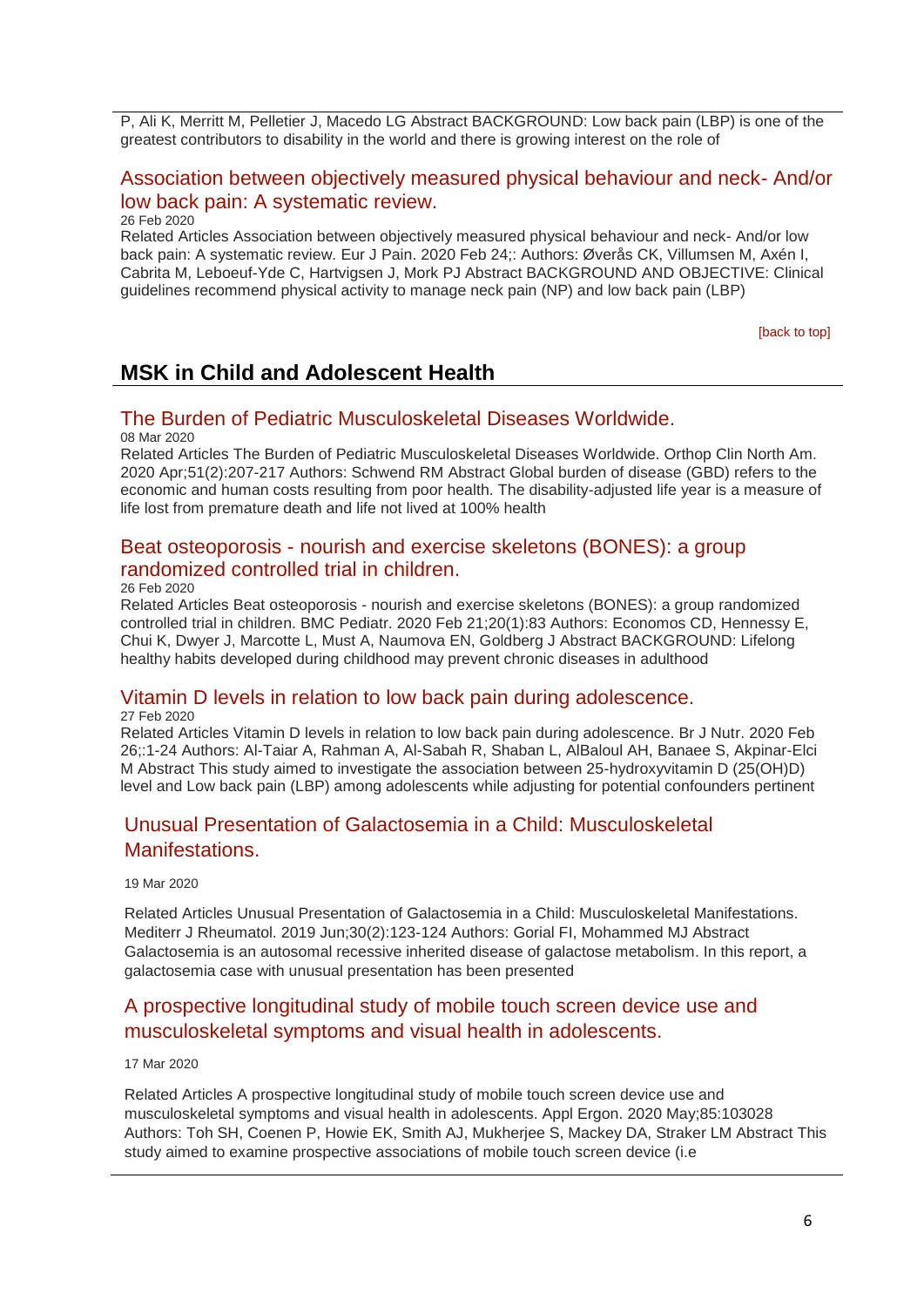### [Knee pain in children with cerebral palsy.](http://transit.linexsystems.com/track/click/30370861/ca.linexsystems.com?p=eyJzIjoiUU5UOGFBMlB0TnlVWXNKRTFXclNaMXNjSEt3IiwidiI6MSwicCI6IntcInVcIjozMDM3MDg2MSxcInZcIjoxLFwidXJsXCI6XCJodHRwOlxcXC9cXFwvY2EubGluZXhzeXN0ZW1zLmNvbVxcXC9jb250ZW50c1xcXC90cmFuc2l0XFxcLzM2NDU1NDMwMDU_dXNlcl9pZD00NDM1MTUmbG9nPTc5Y2ZhYjYyNGM2ZjAyMDU3MTQ2YzFjZGFkZmYyZWRmJnA9OTMyOTMzMjUmbT0xJmM9MzUyOTEwOTMyNSZvcmdfaWQ9MTc0ODFcIixcImlkXCI6XCIzMTZmODY5MDRhMTE0N2Y3ODcxZDgyZTE3YWVkOTczZlwiLFwidXJsX2lkc1wiOltcIjA1ZTliM2YxZjk4OTA1NGZlM2JjODI0YWQ4ZmExYjhmMWYyMzVkMTNcIl19In0)

03 Mar 2020

Related Articles Knee pain in children with cerebral palsy. Dev Med Child Neurol. 2020 Mar 02;: Authors: Chambers HG PMID: 32115684 [PubMed - as supplied by publisher]

### [The Epidemiology of Back Pain in American Children and Adolescents.](http://transit.linexsystems.com/track/click/30370861/ca.linexsystems.com?p=eyJzIjoiXzY5T2FtcER2MGREaHFkOXdlNDZWTWVHRHhnIiwidiI6MSwicCI6IntcInVcIjozMDM3MDg2MSxcInZcIjoxLFwidXJsXCI6XCJodHRwOlxcXC9cXFwvY2EubGluZXhzeXN0ZW1zLmNvbVxcXC9jb250ZW50c1xcXC90cmFuc2l0XFxcLzM2Mzk0MDI5MTU_dXNlcl9pZD00NDM1MTUmbG9nPTc5Y2ZhYjYyNGM2ZjAyMDU3MTQ2YzFjZGFkZmYyZWRmJnA9OTMyOTMzMjUmbT0xJmM9MzUyOTEwOTMyNSZvcmdfaWQ9MTc0ODFcIixcImlkXCI6XCIzMTZmODY5MDRhMTE0N2Y3ODcxZDgyZTE3YWVkOTczZlwiLFwidXJsX2lkc1wiOltcIjA1ZTliM2YxZjk4OTA1NGZlM2JjODI0YWQ4ZmExYjhmMWYyMzVkMTNcIl19In0)

26 Feb 2020

The Epidemiology of Back Pain in American Children and Adolescents. Spine (Phila Pa 1976). 2020 Feb 24;: Authors: Fabricant PD, Heath MR, Schachne JM, Doyle SM, Green DW, Widmann RF Abstract STUDY DESIGN: Cross-sectional survey

## [Expert panel consensus recommendations for diagnosis and treatment of](http://transit.linexsystems.com/track/click/30370861/ca.linexsystems.com?p=eyJzIjoiQUs0ZkhzZ0VLcXZsWUZ3NTlzQm51ek1uLTI0IiwidiI6MSwicCI6IntcInVcIjozMDM3MDg2MSxcInZcIjoxLFwidXJsXCI6XCJodHRwOlxcXC9cXFwvY2EubGluZXhzeXN0ZW1zLmNvbVxcXC9jb250ZW50c1xcXC90cmFuc2l0XFxcLzM2MzkzOTQ4NTU_dXNlcl9pZD00NDM1MTUmbG9nPTc5Y2ZhYjYyNGM2ZjAyMDU3MTQ2YzFjZGFkZmYyZWRmJnA9OTMyOTMzMjUmbT0xJmM9MzUyOTEwOTMyNSZvcmdfaWQ9MTc0ODFcIixcImlkXCI6XCIzMTZmODY5MDRhMTE0N2Y3ODcxZDgyZTE3YWVkOTczZlwiLFwidXJsX2lkc1wiOltcIjA1ZTliM2YxZjk4OTA1NGZlM2JjODI0YWQ4ZmExYjhmMWYyMzVkMTNcIl19In0)  [secondary osteoporosis in children.](http://transit.linexsystems.com/track/click/30370861/ca.linexsystems.com?p=eyJzIjoiQUs0ZkhzZ0VLcXZsWUZ3NTlzQm51ek1uLTI0IiwidiI6MSwicCI6IntcInVcIjozMDM3MDg2MSxcInZcIjoxLFwidXJsXCI6XCJodHRwOlxcXC9cXFwvY2EubGluZXhzeXN0ZW1zLmNvbVxcXC9jb250ZW50c1xcXC90cmFuc2l0XFxcLzM2MzkzOTQ4NTU_dXNlcl9pZD00NDM1MTUmbG9nPTc5Y2ZhYjYyNGM2ZjAyMDU3MTQ2YzFjZGFkZmYyZWRmJnA9OTMyOTMzMjUmbT0xJmM9MzUyOTEwOTMyNSZvcmdfaWQ9MTc0ODFcIixcImlkXCI6XCIzMTZmODY5MDRhMTE0N2Y3ODcxZDgyZTE3YWVkOTczZlwiLFwidXJsX2lkc1wiOltcIjA1ZTliM2YxZjk4OTA1NGZlM2JjODI0YWQ4ZmExYjhmMWYyMzVkMTNcIl19In0)

26 Feb 2020

Related Articles Expert panel consensus recommendations for diagnosis and treatment of secondary osteoporosis in children. Pediatr Rheumatol Online J. 2020 Feb 24;18(1):20 Authors: Galindo-Zavala R, Bou-Torrent R, Magallares-López B, Mir-Perelló C, Palmou-Fontana N, Sevilla-Pérez B, Medrano-San Ildefonso M, González-Fernández MI, Román-Pascual A, Alcañiz-Rodríguez P, Nieto-Gonzalez JC,

[\[back to top\]](#page-0-1)

## <span id="page-6-0"></span>**MSK and Multi-morbidity**

### [Disability, kinesiophobia, perceived stress, and pain are not associated with](http://transit.linexsystems.com/track/click/30370861/ca.linexsystems.com?p=eyJzIjoibU1iOTdFR0dMQUhncERfUmdwVmVQMDNJWF9zIiwidiI6MSwicCI6IntcInVcIjozMDM3MDg2MSxcInZcIjoxLFwidXJsXCI6XCJodHRwOlxcXC9cXFwvY2EubGluZXhzeXN0ZW1zLmNvbVxcXC9jb250ZW50c1xcXC90cmFuc2l0XFxcLzM2NDY5MTk4MzU_dXNlcl9pZD00NDM1MTUmbG9nPTc5Y2ZhYjYyNGM2ZjAyMDU3MTQ2YzFjZGFkZmYyZWRmJnA9OTMyOTMzMjUmbT0xJmM9MzUyOTEwODUyNSZvcmdfaWQ9MTc0ODFcIixcImlkXCI6XCIzMTZmODY5MDRhMTE0N2Y3ODcxZDgyZTE3YWVkOTczZlwiLFwidXJsX2lkc1wiOltcIjA1ZTliM2YxZjk4OTA1NGZlM2JjODI0YWQ4ZmExYjhmMWYyMzVkMTNcIl19In0)  [trunk muscle strength or aerobic capacity in chronic nonspecific low back pain.](http://transit.linexsystems.com/track/click/30370861/ca.linexsystems.com?p=eyJzIjoibU1iOTdFR0dMQUhncERfUmdwVmVQMDNJWF9zIiwidiI6MSwicCI6IntcInVcIjozMDM3MDg2MSxcInZcIjoxLFwidXJsXCI6XCJodHRwOlxcXC9cXFwvY2EubGluZXhzeXN0ZW1zLmNvbVxcXC9jb250ZW50c1xcXC90cmFuc2l0XFxcLzM2NDY5MTk4MzU_dXNlcl9pZD00NDM1MTUmbG9nPTc5Y2ZhYjYyNGM2ZjAyMDU3MTQ2YzFjZGFkZmYyZWRmJnA9OTMyOTMzMjUmbT0xJmM9MzUyOTEwODUyNSZvcmdfaWQ9MTc0ODFcIixcImlkXCI6XCIzMTZmODY5MDRhMTE0N2Y3ODcxZDgyZTE3YWVkOTczZlwiLFwidXJsX2lkc1wiOltcIjA1ZTliM2YxZjk4OTA1NGZlM2JjODI0YWQ4ZmExYjhmMWYyMzVkMTNcIl19In0) 04 Mar 2020

Related Articles Disability, kinesiophobia, perceived stress, and pain are not associated with trunk muscle strength or aerobic capacity in chronic nonspecific low back pain. Phys Ther Sport. 2020 Feb 26;43:77-83 Authors: Verbrugghe J, Agten A, Stevens S, Eijnde BO, Vandenabeele F, Roussel N, De Baets L, Timmermans A Abstract OBJECTIVES: To investigate to which extent disability, psychological

### [Osteoporosis in cirrhotics before and after liver transplantation: relation with](http://transit.linexsystems.com/track/click/30370861/ca.linexsystems.com?p=eyJzIjoiRFR0MVZyZmtKM3FOMEVUZXlxQzRyY3puTmNJIiwidiI6MSwicCI6IntcInVcIjozMDM3MDg2MSxcInZcIjoxLFwidXJsXCI6XCJodHRwOlxcXC9cXFwvY2EubGluZXhzeXN0ZW1zLmNvbVxcXC9jb250ZW50c1xcXC90cmFuc2l0XFxcLzM2NjIzOTM0NDU_dXNlcl9pZD00NDM1MTUmbG9nPTc5Y2ZhYjYyNGM2ZjAyMDU3MTQ2YzFjZGFkZmYyZWRmJnA9OTMyOTMzMjUmbT0xJmM9MzUyOTExMDAyNSZvcmdfaWQ9MTc0ODFcIixcImlkXCI6XCIzMTZmODY5MDRhMTE0N2Y3ODcxZDgyZTE3YWVkOTczZlwiLFwidXJsX2lkc1wiOltcIjA1ZTliM2YxZjk4OTA1NGZlM2JjODI0YWQ4ZmExYjhmMWYyMzVkMTNcIl19In0)  [malnutrition and inflammatory status.](http://transit.linexsystems.com/track/click/30370861/ca.linexsystems.com?p=eyJzIjoiRFR0MVZyZmtKM3FOMEVUZXlxQzRyY3puTmNJIiwidiI6MSwicCI6IntcInVcIjozMDM3MDg2MSxcInZcIjoxLFwidXJsXCI6XCJodHRwOlxcXC9cXFwvY2EubGluZXhzeXN0ZW1zLmNvbVxcXC9jb250ZW50c1xcXC90cmFuc2l0XFxcLzM2NjIzOTM0NDU_dXNlcl9pZD00NDM1MTUmbG9nPTc5Y2ZhYjYyNGM2ZjAyMDU3MTQ2YzFjZGFkZmYyZWRmJnA9OTMyOTMzMjUmbT0xJmM9MzUyOTExMDAyNSZvcmdfaWQ9MTc0ODFcIixcImlkXCI6XCIzMTZmODY5MDRhMTE0N2Y3ODcxZDgyZTE3YWVkOTczZlwiLFwidXJsX2lkc1wiOltcIjA1ZTliM2YxZjk4OTA1NGZlM2JjODI0YWQ4ZmExYjhmMWYyMzVkMTNcIl19In0)

#### 18 Mar 2020

Osteoporosis in cirrhotics before and after liver transplantation: relation with malnutrition and inflammatory status. Scand J Gastroenterol. 2020 Mar 17;:1-8 Authors: Huldén E, Castedal M, Karlsson MK, Kalaitzakis E, Swärd P Abstract Background: Liver cirrhosis is associated with osteoporosis and liver transplantation (LT) with increased bone loss

### [Comparing the Performance of Comorbidity Indices in Predicting Functional](http://transit.linexsystems.com/track/click/30370861/ca.linexsystems.com?p=eyJzIjoiWUlHZjEyXzdhMFNUcG1veXdaRklDdFdkMXUwIiwidiI6MSwicCI6IntcInVcIjozMDM3MDg2MSxcInZcIjoxLFwidXJsXCI6XCJodHRwOlxcXC9cXFwvY2EubGluZXhzeXN0ZW1zLmNvbVxcXC9jb250ZW50c1xcXC90cmFuc2l0XFxcLzM2NDU1NDMwNDU_dXNlcl9pZD00NDM1MTUmbG9nPTc5Y2ZhYjYyNGM2ZjAyMDU3MTQ2YzFjZGFkZmYyZWRmJnA9OTMyOTMzMjUmbT0xJmM9MzUyOTEwODUyNSZvcmdfaWQ9MTc0ODFcIixcImlkXCI6XCIzMTZmODY5MDRhMTE0N2Y3ODcxZDgyZTE3YWVkOTczZlwiLFwidXJsX2lkc1wiOltcIjA1ZTliM2YxZjk4OTA1NGZlM2JjODI0YWQ4ZmExYjhmMWYyMzVkMTNcIl19In0)  [Status, Health-Related Quality of Life, and Total Health Care Use in Older](http://transit.linexsystems.com/track/click/30370861/ca.linexsystems.com?p=eyJzIjoiWUlHZjEyXzdhMFNUcG1veXdaRklDdFdkMXUwIiwidiI6MSwicCI6IntcInVcIjozMDM3MDg2MSxcInZcIjoxLFwidXJsXCI6XCJodHRwOlxcXC9cXFwvY2EubGluZXhzeXN0ZW1zLmNvbVxcXC9jb250ZW50c1xcXC90cmFuc2l0XFxcLzM2NDU1NDMwNDU_dXNlcl9pZD00NDM1MTUmbG9nPTc5Y2ZhYjYyNGM2ZjAyMDU3MTQ2YzFjZGFkZmYyZWRmJnA9OTMyOTMzMjUmbT0xJmM9MzUyOTEwODUyNSZvcmdfaWQ9MTc0ODFcIixcImlkXCI6XCIzMTZmODY5MDRhMTE0N2Y3ODcxZDgyZTE3YWVkOTczZlwiLFwidXJsX2lkc1wiOltcIjA1ZTliM2YxZjk4OTA1NGZlM2JjODI0YWQ4ZmExYjhmMWYyMzVkMTNcIl19In0)  [Adults With Back Pain.](http://transit.linexsystems.com/track/click/30370861/ca.linexsystems.com?p=eyJzIjoiWUlHZjEyXzdhMFNUcG1veXdaRklDdFdkMXUwIiwidiI6MSwicCI6IntcInVcIjozMDM3MDg2MSxcInZcIjoxLFwidXJsXCI6XCJodHRwOlxcXC9cXFwvY2EubGluZXhzeXN0ZW1zLmNvbVxcXC9jb250ZW50c1xcXC90cmFuc2l0XFxcLzM2NDU1NDMwNDU_dXNlcl9pZD00NDM1MTUmbG9nPTc5Y2ZhYjYyNGM2ZjAyMDU3MTQ2YzFjZGFkZmYyZWRmJnA9OTMyOTMzMjUmbT0xJmM9MzUyOTEwODUyNSZvcmdfaWQ9MTc0ODFcIixcImlkXCI6XCIzMTZmODY5MDRhMTE0N2Y3ODcxZDgyZTE3YWVkOTczZlwiLFwidXJsX2lkc1wiOltcIjA1ZTliM2YxZjk4OTA1NGZlM2JjODI0YWQ4ZmExYjhmMWYyMzVkMTNcIl19In0)

#### 03 Mar 2020

Comparing the Performance of Comorbidity Indices in Predicting Functional Status, Health-Related Quality of Life, and Total Health Care Use in Older Adults With Back Pain. J Orthop Sports Phys Ther. 2020 Mar;50(3):143-148 Authors: Rundell SD, Resnik L, Heagerty PJ, Kumar A, Jarvik JG Abstract OBJECTIVE: To determine how well the functional comorbidity index (FCI) predicts outcomes in older adults

[Lower limb kinematics in individuals with chronic low back pain during walking.](http://transit.linexsystems.com/track/click/30370861/ca.linexsystems.com?p=eyJzIjoiRkZQVDVnLTdQNmFrb01razBYNDBBU2NLRm5nIiwidiI6MSwicCI6IntcInVcIjozMDM3MDg2MSxcInZcIjoxLFwidXJsXCI6XCJodHRwOlxcXC9cXFwvY2EubGluZXhzeXN0ZW1zLmNvbVxcXC9jb250ZW50c1xcXC90cmFuc2l0XFxcLzM2NDU1NDM2MTU_dXNlcl9pZD00NDM1MTUmbG9nPTc5Y2ZhYjYyNGM2ZjAyMDU3MTQ2YzFjZGFkZmYyZWRmJnA9OTMyOTMzMjUmbT0xJmM9MzUyOTEwODkxNSZvcmdfaWQ9MTc0ODFcIixcImlkXCI6XCIzMTZmODY5MDRhMTE0N2Y3ODcxZDgyZTE3YWVkOTczZlwiLFwidXJsX2lkc1wiOltcIjA1ZTliM2YxZjk4OTA1NGZlM2JjODI0YWQ4ZmExYjhmMWYyMzVkMTNcIl19In0)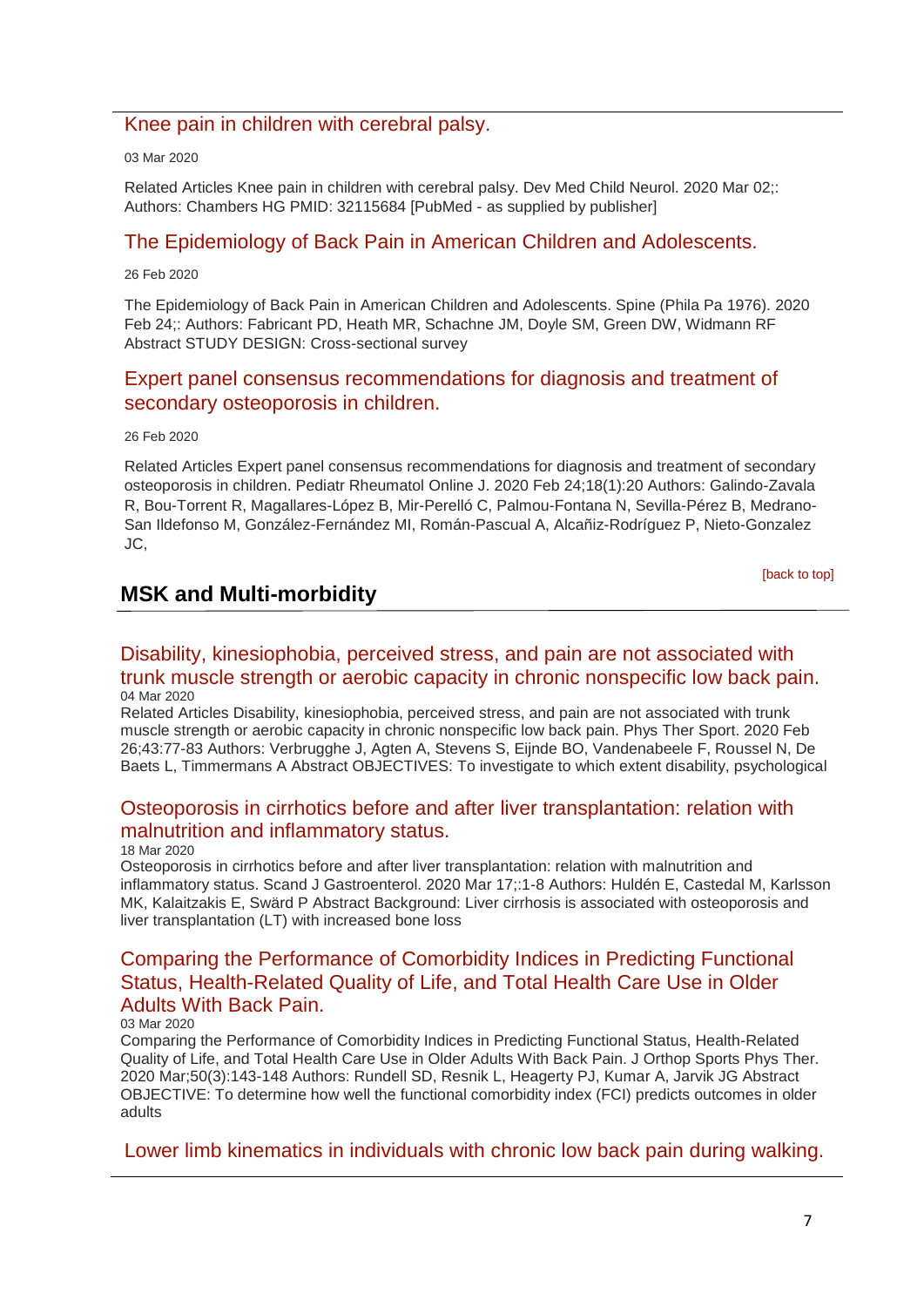03 Mar 2020

Lower limb kinematics in individuals with chronic low back pain during walking. J Electromyogr Kinesiol. 2020 Feb 17;51:102404 Authors: Rahimi A, Arab AM, Nourbakhsh MR, Hosseini SM, Forghany S Abstract Several investigators have suggested the presence of a link between Chronic Low Back Pain (CLBP) and lower limbs kinematics that can contribute to functional limitations and disability

### [The influence of restless legs symptoms on musculoskeletal pain in](http://transit.linexsystems.com/track/click/30370861/ca.linexsystems.com?p=eyJzIjoibmtvLXZvczBEa0ZkbFRCNmwyM1NpcHpKU01vIiwidiI6MSwicCI6IntcInVcIjozMDM3MDg2MSxcInZcIjoxLFwidXJsXCI6XCJodHRwOlxcXC9cXFwvY2EubGluZXhzeXN0ZW1zLmNvbVxcXC9jb250ZW50c1xcXC90cmFuc2l0XFxcLzM2NDIxMDQ1NDU_dXNlcl9pZD00NDM1MTUmbG9nPTc5Y2ZhYjYyNGM2ZjAyMDU3MTQ2YzFjZGFkZmYyZWRmJnA9OTMyOTMzMjUmbT0xJmM9MzUyOTEwOTY3NSZvcmdfaWQ9MTc0ODFcIixcImlkXCI6XCIzMTZmODY5MDRhMTE0N2Y3ODcxZDgyZTE3YWVkOTczZlwiLFwidXJsX2lkc1wiOltcIjA1ZTliM2YxZjk4OTA1NGZlM2JjODI0YWQ4ZmExYjhmMWYyMzVkMTNcIl19In0)  [depression.](http://transit.linexsystems.com/track/click/30370861/ca.linexsystems.com?p=eyJzIjoibmtvLXZvczBEa0ZkbFRCNmwyM1NpcHpKU01vIiwidiI6MSwicCI6IntcInVcIjozMDM3MDg2MSxcInZcIjoxLFwidXJsXCI6XCJodHRwOlxcXC9cXFwvY2EubGluZXhzeXN0ZW1zLmNvbVxcXC9jb250ZW50c1xcXC90cmFuc2l0XFxcLzM2NDIxMDQ1NDU_dXNlcl9pZD00NDM1MTUmbG9nPTc5Y2ZhYjYyNGM2ZjAyMDU3MTQ2YzFjZGFkZmYyZWRmJnA9OTMyOTMzMjUmbT0xJmM9MzUyOTEwOTY3NSZvcmdfaWQ9MTc0ODFcIixcImlkXCI6XCIzMTZmODY5MDRhMTE0N2Y3ODcxZDgyZTE3YWVkOTczZlwiLFwidXJsX2lkc1wiOltcIjA1ZTliM2YxZjk4OTA1NGZlM2JjODI0YWQ4ZmExYjhmMWYyMzVkMTNcIl19In0)

28 Feb 2020

The influence of restless legs symptoms on musculoskeletal pain in depression. Scand J Pain. 2020 Feb 27;: Authors: Auvinen P, Koponen H, Kautiainen H, Korniloff K, Ahonen T, Vanhala M, Mäntyselkä P Abstract Background and aims Restless legs syndrome is a sensorimotor disorder associated with mental health conditions notably depression

### [Association of musculoskeletal pain with poor sleep quality in public school](http://transit.linexsystems.com/track/click/30370861/ca.linexsystems.com?p=eyJzIjoiZ1F1akVkSlQ2ck1aWnRfNGpRZy1wUGY2Z09zIiwidiI6MSwicCI6IntcInVcIjozMDM3MDg2MSxcInZcIjoxLFwidXJsXCI6XCJodHRwOlxcXC9cXFwvY2EubGluZXhzeXN0ZW1zLmNvbVxcXC9jb250ZW50c1xcXC90cmFuc2l0XFxcLzM2NDU1NDMwNjU_dXNlcl9pZD00NDM1MTUmbG9nPTc5Y2ZhYjYyNGM2ZjAyMDU3MTQ2YzFjZGFkZmYyZWRmJnA9OTMyOTMzMjUmbT0xJmM9MzUyOTEwODUyNSZvcmdfaWQ9MTc0ODFcIixcImlkXCI6XCIzMTZmODY5MDRhMTE0N2Y3ODcxZDgyZTE3YWVkOTczZlwiLFwidXJsX2lkc1wiOltcIjA1ZTliM2YxZjk4OTA1NGZlM2JjODI0YWQ4ZmExYjhmMWYyMzVkMTNcIl19In0)  [teachers.](http://transit.linexsystems.com/track/click/30370861/ca.linexsystems.com?p=eyJzIjoiZ1F1akVkSlQ2ck1aWnRfNGpRZy1wUGY2Z09zIiwidiI6MSwicCI6IntcInVcIjozMDM3MDg2MSxcInZcIjoxLFwidXJsXCI6XCJodHRwOlxcXC9cXFwvY2EubGluZXhzeXN0ZW1zLmNvbVxcXC9jb250ZW50c1xcXC90cmFuc2l0XFxcLzM2NDU1NDMwNjU_dXNlcl9pZD00NDM1MTUmbG9nPTc5Y2ZhYjYyNGM2ZjAyMDU3MTQ2YzFjZGFkZmYyZWRmJnA9OTMyOTMzMjUmbT0xJmM9MzUyOTEwODUyNSZvcmdfaWQ9MTc0ODFcIixcImlkXCI6XCIzMTZmODY5MDRhMTE0N2Y3ODcxZDgyZTE3YWVkOTczZlwiLFwidXJsX2lkc1wiOltcIjA1ZTliM2YxZjk4OTA1NGZlM2JjODI0YWQ4ZmExYjhmMWYyMzVkMTNcIl19In0)

03 Mar 2020

Association of musculoskeletal pain with poor sleep quality in public school teachers. Work. 2020 Feb 26;: Authors: de Souza JM, de A Pinto RZ, Tebar WR, Gil FCS, Delfino LD, Morelhão PK, da Silva CCM, Oliveira CBS, Christofaro DGD Abstract BACKGROUND: Teachers perform repetitive movements all day, which can cause pain in body regions

## [Gut microbiota and obesity: Impact of antibiotics and prebiotics and potential](http://transit.linexsystems.com/track/click/30370861/ca.linexsystems.com?p=eyJzIjoiT2U0S0hpQTJvekRKWjJPaURCYVF4R2xNUFJVIiwidiI6MSwicCI6IntcInVcIjozMDM3MDg2MSxcInZcIjoxLFwidXJsXCI6XCJodHRwOlxcXC9cXFwvY2EubGluZXhzeXN0ZW1zLmNvbVxcXC9jb250ZW50c1xcXC90cmFuc2l0XFxcLzM2NDA3Mzk4NjU_dXNlcl9pZD00NDM1MTUmbG9nPTc5Y2ZhYjYyNGM2ZjAyMDU3MTQ2YzFjZGFkZmYyZWRmJnA9OTMyOTMzMjUmbT0xJmM9MzUyOTEwOTY3NSZvcmdfaWQ9MTc0ODFcIixcImlkXCI6XCIzMTZmODY5MDRhMTE0N2Y3ODcxZDgyZTE3YWVkOTczZlwiLFwidXJsX2lkc1wiOltcIjA1ZTliM2YxZjk4OTA1NGZlM2JjODI0YWQ4ZmExYjhmMWYyMzVkMTNcIl19In0)  [for musculoskeletal health.](http://transit.linexsystems.com/track/click/30370861/ca.linexsystems.com?p=eyJzIjoiT2U0S0hpQTJvekRKWjJPaURCYVF4R2xNUFJVIiwidiI6MSwicCI6IntcInVcIjozMDM3MDg2MSxcInZcIjoxLFwidXJsXCI6XCJodHRwOlxcXC9cXFwvY2EubGluZXhzeXN0ZW1zLmNvbVxcXC9jb250ZW50c1xcXC90cmFuc2l0XFxcLzM2NDA3Mzk4NjU_dXNlcl9pZD00NDM1MTUmbG9nPTc5Y2ZhYjYyNGM2ZjAyMDU3MTQ2YzFjZGFkZmYyZWRmJnA9OTMyOTMzMjUmbT0xJmM9MzUyOTEwOTY3NSZvcmdfaWQ9MTc0ODFcIixcImlkXCI6XCIzMTZmODY5MDRhMTE0N2Y3ODcxZDgyZTE3YWVkOTczZlwiLFwidXJsX2lkc1wiOltcIjA1ZTliM2YxZjk4OTA1NGZlM2JjODI0YWQ4ZmExYjhmMWYyMzVkMTNcIl19In0)

27 Feb 2020

Related Articles Gut microbiota and obesity: Impact of antibiotics and prebiotics and potential for musculoskeletal health. J Sport Health Sci. 2020 Mar;9(2):110-118 Authors: Klancic T, Reimer RA Abstract Obesity is a complex disease with multiple contributing factors

[\[back to top\]](#page-0-1)

## **MSK Health and Inequalities**

## [Gender Differences in Surgery for Work-Related Musculoskeletal Injury: A](http://transit.linexsystems.com/track/click/30370861/ca.linexsystems.com?p=eyJzIjoiT3VTMk5yWUpNdUNBVENXTm1SYWJGb21BVllzIiwidiI6MSwicCI6IntcInVcIjozMDM3MDg2MSxcInZcIjoxLFwidXJsXCI6XCJodHRwOlxcXC9cXFwvY2EubGluZXhzeXN0ZW1zLmNvbVxcXC9jb250ZW50c1xcXC90cmFuc2l0XFxcLzM2NjA3ODY1NjU_dXNlcl9pZD00NDM1MTUmbG9nPTc5Y2ZhYjYyNGM2ZjAyMDU3MTQ2YzFjZGFkZmYyZWRmJnA9OTMyOTMzMjUmbT0xJmM9MzUyOTEwOTg3NSZvcmdfaWQ9MTc0ODFcIixcImlkXCI6XCIzMTZmODY5MDRhMTE0N2Y3ODcxZDgyZTE3YWVkOTczZlwiLFwidXJsX2lkc1wiOltcIjA1ZTliM2YxZjk4OTA1NGZlM2JjODI0YWQ4ZmExYjhmMWYyMzVkMTNcIl19In0)  [Population-Based Cohort Study.](http://transit.linexsystems.com/track/click/30370861/ca.linexsystems.com?p=eyJzIjoiT3VTMk5yWUpNdUNBVENXTm1SYWJGb21BVllzIiwidiI6MSwicCI6IntcInVcIjozMDM3MDg2MSxcInZcIjoxLFwidXJsXCI6XCJodHRwOlxcXC9cXFwvY2EubGluZXhzeXN0ZW1zLmNvbVxcXC9jb250ZW50c1xcXC90cmFuc2l0XFxcLzM2NjA3ODY1NjU_dXNlcl9pZD00NDM1MTUmbG9nPTc5Y2ZhYjYyNGM2ZjAyMDU3MTQ2YzFjZGFkZmYyZWRmJnA9OTMyOTMzMjUmbT0xJmM9MzUyOTEwOTg3NSZvcmdfaWQ9MTc0ODFcIixcImlkXCI6XCIzMTZmODY5MDRhMTE0N2Y3ODcxZDgyZTE3YWVkOTczZlwiLFwidXJsX2lkc1wiOltcIjA1ZTliM2YxZjk4OTA1NGZlM2JjODI0YWQ4ZmExYjhmMWYyMzVkMTNcIl19In0)

17 Mar 2020

Related Articles Gender Differences in Surgery for Work-Related Musculoskeletal Injury: A Population-Based Cohort Study. Healthc Policy. 2020 Feb;15(3):47-62 Authors: Jones AM, Koehoorn M, Mcleod CB Abstract OBJECTIVE: The objective of this study is to examine if women are less likely than men to receive surgery following work-related musculoskeletal injury in the Canadian province of British

## [Effects of obesity on breast size, thoracic spine structure and function, upper](http://transit.linexsystems.com/track/click/30370861/ca.linexsystems.com?p=eyJzIjoiV2ZMdVcwQ1VFV2F5blV0TXNXMlg5bzRiakhBIiwidiI6MSwicCI6IntcInVcIjozMDM3MDg2MSxcInZcIjoxLFwidXJsXCI6XCJodHRwOlxcXC9cXFwvY2EubGluZXhzeXN0ZW1zLmNvbVxcXC9jb250ZW50c1xcXC90cmFuc2l0XFxcLzM2NDA3Mzk4NzU_dXNlcl9pZD00NDM1MTUmbG9nPTc5Y2ZhYjYyNGM2ZjAyMDU3MTQ2YzFjZGFkZmYyZWRmJnA9OTMyOTMzMjUmbT0xJmM9MzUyOTEwODUyNSZvcmdfaWQ9MTc0ODFcIixcImlkXCI6XCIzMTZmODY5MDRhMTE0N2Y3ODcxZDgyZTE3YWVkOTczZlwiLFwidXJsX2lkc1wiOltcIjA1ZTliM2YxZjk4OTA1NGZlM2JjODI0YWQ4ZmExYjhmMWYyMzVkMTNcIl19In0)  [torso musculoskeletal pain and physical activity in women.](http://transit.linexsystems.com/track/click/30370861/ca.linexsystems.com?p=eyJzIjoiV2ZMdVcwQ1VFV2F5blV0TXNXMlg5bzRiakhBIiwidiI6MSwicCI6IntcInVcIjozMDM3MDg2MSxcInZcIjoxLFwidXJsXCI6XCJodHRwOlxcXC9cXFwvY2EubGluZXhzeXN0ZW1zLmNvbVxcXC9jb250ZW50c1xcXC90cmFuc2l0XFxcLzM2NDA3Mzk4NzU_dXNlcl9pZD00NDM1MTUmbG9nPTc5Y2ZhYjYyNGM2ZjAyMDU3MTQ2YzFjZGFkZmYyZWRmJnA9OTMyOTMzMjUmbT0xJmM9MzUyOTEwODUyNSZvcmdfaWQ9MTc0ODFcIixcImlkXCI6XCIzMTZmODY5MDRhMTE0N2Y3ODcxZDgyZTE3YWVkOTczZlwiLFwidXJsX2lkc1wiOltcIjA1ZTliM2YxZjk4OTA1NGZlM2JjODI0YWQ4ZmExYjhmMWYyMzVkMTNcIl19In0)

### 27 Feb 2020

Related Articles Effects of obesity on breast size, thoracic spine structure and function, upper torso musculoskeletal pain and physical activity in women. J Sport Health Sci. 2020 Mar;9(2):140-148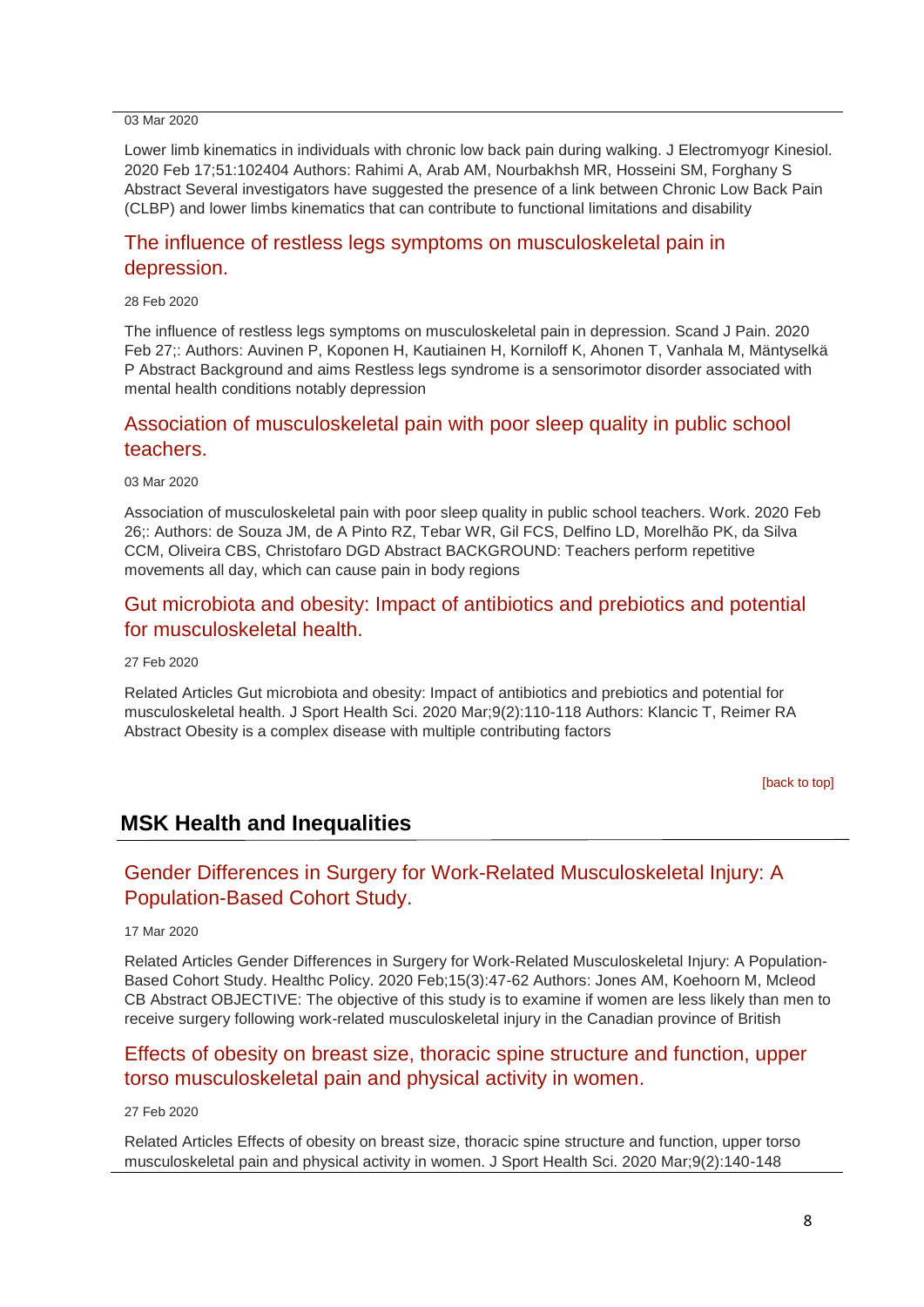Authors: Steele JR, Coltman CE, McGhee DE Abstract Purpose: This study investigated the effects of obesity on breast size, thoracic spine structure and function, upper torso musculoskeletal pain and

### [Ultrasound of sports injuries of the musculoskeletal system: gender differences.](http://transit.linexsystems.com/track/click/30370861/ca.linexsystems.com?p=eyJzIjoiOFV6QUFGRUo0Sk1mUnVFbnQwYjBaRHlZOEkwIiwidiI6MSwicCI6IntcInVcIjozMDM3MDg2MSxcInZcIjoxLFwidXJsXCI6XCJodHRwOlxcXC9cXFwvY2EubGluZXhzeXN0ZW1zLmNvbVxcXC9jb250ZW50c1xcXC90cmFuc2l0XFxcLzM2NDgyNTU1MjU_dXNlcl9pZD00NDM1MTUmbG9nPTc5Y2ZhYjYyNGM2ZjAyMDU3MTQ2YzFjZGFkZmYyZWRmJnA9OTMyOTMzMjUmbT0xJmM9MzUyOTEwODUyNSZvcmdfaWQ9MTc0ODFcIixcImlkXCI6XCIzMTZmODY5MDRhMTE0N2Y3ODcxZDgyZTE3YWVkOTczZlwiLFwidXJsX2lkc1wiOltcIjA1ZTliM2YxZjk4OTA1NGZlM2JjODI0YWQ4ZmExYjhmMWYyMzVkMTNcIl19In0)

#### 05 Mar 2020

Ultrasound of sports injuries of the musculoskeletal system: gender differences. J Ultrasound. 2020 Mar 04;: Authors: Robotti G, Draghi F, Bortolotto C, Canepa MG Abstract In recent years, women and girls are increasing their sport participation, and female sports are becoming more challenging

## [Self-perceived Fracture Risk in the Global Longitudinal Study of Osteoporosis](http://transit.linexsystems.com/track/click/30370861/ca.linexsystems.com?p=eyJzIjoib05iUXYzdnR6ZktDYmNvdWZISmt0YUZHVzJzIiwidiI6MSwicCI6IntcInVcIjozMDM3MDg2MSxcInZcIjoxLFwidXJsXCI6XCJodHRwOlxcXC9cXFwvY2EubGluZXhzeXN0ZW1zLmNvbVxcXC9jb250ZW50c1xcXC90cmFuc2l0XFxcLzM2NTA3NDQxMDU_dXNlcl9pZD00NDM1MTUmbG9nPTc5Y2ZhYjYyNGM2ZjAyMDU3MTQ2YzFjZGFkZmYyZWRmJnA9OTMyOTMzMjUmbT0xJmM9MzUyOTEwODkxNSZvcmdfaWQ9MTc0ODFcIixcImlkXCI6XCIzMTZmODY5MDRhMTE0N2Y3ODcxZDgyZTE3YWVkOTczZlwiLFwidXJsX2lkc1wiOltcIjA1ZTliM2YxZjk4OTA1NGZlM2JjODI0YWQ4ZmExYjhmMWYyMzVkMTNcIl19In0)  [in Women: Its Correlates and Relationship with Bone Microarchitecture.](http://transit.linexsystems.com/track/click/30370861/ca.linexsystems.com?p=eyJzIjoib05iUXYzdnR6ZktDYmNvdWZISmt0YUZHVzJzIiwidiI6MSwicCI6IntcInVcIjozMDM3MDg2MSxcInZcIjoxLFwidXJsXCI6XCJodHRwOlxcXC9cXFwvY2EubGluZXhzeXN0ZW1zLmNvbVxcXC9jb250ZW50c1xcXC90cmFuc2l0XFxcLzM2NTA3NDQxMDU_dXNlcl9pZD00NDM1MTUmbG9nPTc5Y2ZhYjYyNGM2ZjAyMDU3MTQ2YzFjZGFkZmYyZWRmJnA9OTMyOTMzMjUmbT0xJmM9MzUyOTEwODkxNSZvcmdfaWQ9MTc0ODFcIixcImlkXCI6XCIzMTZmODY5MDRhMTE0N2Y3ODcxZDgyZTE3YWVkOTczZlwiLFwidXJsX2lkc1wiOltcIjA1ZTliM2YxZjk4OTA1NGZlM2JjODI0YWQ4ZmExYjhmMWYyMzVkMTNcIl19In0)

#### 08 Mar 2020

Related Articles Self-perceived Fracture Risk in the Global Longitudinal Study of Osteoporosis in Women: Its Correlates and Relationship with Bone Microarchitecture. Calcif Tissue Int. 2020 Mar 05;: Authors: Litwic AE, Westbury LD, Carter S, Ward KA, Cooper C, Dennison EM Abstract The purpose of this study is to examine correlates of self-perceived fracture risk (SPR) and relationships between

## [Understanding the musculoskeletal injury risk of women in combat: the effect of](http://transit.linexsystems.com/track/click/30370861/ca.linexsystems.com?p=eyJzIjoiYVMzTjlIWlhJdWJ4Z2g2Q1NxQklLR2VBZ2xBIiwidiI6MSwicCI6IntcInVcIjozMDM3MDg2MSxcInZcIjoxLFwidXJsXCI6XCJodHRwOlxcXC9cXFwvY2EubGluZXhzeXN0ZW1zLmNvbVxcXC9jb250ZW50c1xcXC90cmFuc2l0XFxcLzM2NDM0OTM1OTU_dXNlcl9pZD00NDM1MTUmbG9nPTc5Y2ZhYjYyNGM2ZjAyMDU3MTQ2YzFjZGFkZmYyZWRmJnA9OTMyOTMzMjUmbT0xJmM9MzUyOTEwODkxNSZvcmdfaWQ9MTc0ODFcIixcImlkXCI6XCIzMTZmODY5MDRhMTE0N2Y3ODcxZDgyZTE3YWVkOTczZlwiLFwidXJsX2lkc1wiOltcIjA1ZTliM2YxZjk4OTA1NGZlM2JjODI0YWQ4ZmExYjhmMWYyMzVkMTNcIl19In0)  [infantry training and sex on musculoskeletal injury incidence during British](http://transit.linexsystems.com/track/click/30370861/ca.linexsystems.com?p=eyJzIjoiYVMzTjlIWlhJdWJ4Z2g2Q1NxQklLR2VBZ2xBIiwidiI6MSwicCI6IntcInVcIjozMDM3MDg2MSxcInZcIjoxLFwidXJsXCI6XCJodHRwOlxcXC9cXFwvY2EubGluZXhzeXN0ZW1zLmNvbVxcXC9jb250ZW50c1xcXC90cmFuc2l0XFxcLzM2NDM0OTM1OTU_dXNlcl9pZD00NDM1MTUmbG9nPTc5Y2ZhYjYyNGM2ZjAyMDU3MTQ2YzFjZGFkZmYyZWRmJnA9OTMyOTMzMjUmbT0xJmM9MzUyOTEwODkxNSZvcmdfaWQ9MTc0ODFcIixcImlkXCI6XCIzMTZmODY5MDRhMTE0N2Y3ODcxZDgyZTE3YWVkOTczZlwiLFwidXJsX2lkc1wiOltcIjA1ZTliM2YxZjk4OTA1NGZlM2JjODI0YWQ4ZmExYjhmMWYyMzVkMTNcIl19In0) [Army basic training.](http://transit.linexsystems.com/track/click/30370861/ca.linexsystems.com?p=eyJzIjoiYVMzTjlIWlhJdWJ4Z2g2Q1NxQklLR2VBZ2xBIiwidiI6MSwicCI6IntcInVcIjozMDM3MDg2MSxcInZcIjoxLFwidXJsXCI6XCJodHRwOlxcXC9cXFwvY2EubGluZXhzeXN0ZW1zLmNvbVxcXC9jb250ZW50c1xcXC90cmFuc2l0XFxcLzM2NDM0OTM1OTU_dXNlcl9pZD00NDM1MTUmbG9nPTc5Y2ZhYjYyNGM2ZjAyMDU3MTQ2YzFjZGFkZmYyZWRmJnA9OTMyOTMzMjUmbT0xJmM9MzUyOTEwODkxNSZvcmdfaWQ9MTc0ODFcIixcImlkXCI6XCIzMTZmODY5MDRhMTE0N2Y3ODcxZDgyZTE3YWVkOTczZlwiLFwidXJsX2lkc1wiOltcIjA1ZTliM2YxZjk4OTA1NGZlM2JjODI0YWQ4ZmExYjhmMWYyMzVkMTNcIl19In0)

### 01 Mar 2020

Related Articles Understanding the musculoskeletal injury risk of women in combat: the effect of infantry training and sex on musculoskeletal injury incidence during British Army basic training. BMJ Mil Health. 2020 Feb 27;: Authors: O'Leary TJ, Wardle SL, Rawcliffe AJ, Chapman S, Mole J, Greeves JP Abstract INTRODUCTION: Until recently, women were excluded from British combat roles

[\[back to top\]](#page-0-1)

## **MSK Health and Nutrition**

## [Influence of combined vitamin D3 supplementation and resistance exercise](http://transit.linexsystems.com/track/click/30370861/ca.linexsystems.com?p=eyJzIjoid1E5U3lQRk5NX1MxVzd5OE1qdjFvY3E3QWFRIiwidiI6MSwicCI6IntcInVcIjozMDM3MDg2MSxcInZcIjoxLFwidXJsXCI6XCJodHRwOlxcXC9cXFwvY2EubGluZXhzeXN0ZW1zLmNvbVxcXC9jb250ZW50c1xcXC90cmFuc2l0XFxcLzM2NjYyNzc3MzU_dXNlcl9pZD00NDM1MTUmbG9nPTc5Y2ZhYjYyNGM2ZjAyMDU3MTQ2YzFjZGFkZmYyZWRmJnA9OTMyOTMzMjUmbT0xJmM9MzUyOTEwODUyNSZvcmdfaWQ9MTc0ODFcIixcImlkXCI6XCIzMTZmODY5MDRhMTE0N2Y3ODcxZDgyZTE3YWVkOTczZlwiLFwidXJsX2lkc1wiOltcIjA1ZTliM2YxZjk4OTA1NGZlM2JjODI0YWQ4ZmExYjhmMWYyMzVkMTNcIl19In0)  [training on musculoskeletal health in older men and women \(EXVITD\): protocol](http://transit.linexsystems.com/track/click/30370861/ca.linexsystems.com?p=eyJzIjoid1E5U3lQRk5NX1MxVzd5OE1qdjFvY3E3QWFRIiwidiI6MSwicCI6IntcInVcIjozMDM3MDg2MSxcInZcIjoxLFwidXJsXCI6XCJodHRwOlxcXC9cXFwvY2EubGluZXhzeXN0ZW1zLmNvbVxcXC9jb250ZW50c1xcXC90cmFuc2l0XFxcLzM2NjYyNzc3MzU_dXNlcl9pZD00NDM1MTUmbG9nPTc5Y2ZhYjYyNGM2ZjAyMDU3MTQ2YzFjZGFkZmYyZWRmJnA9OTMyOTMzMjUmbT0xJmM9MzUyOTEwODUyNSZvcmdfaWQ9MTc0ODFcIixcImlkXCI6XCIzMTZmODY5MDRhMTE0N2Y3ODcxZDgyZTE3YWVkOTczZlwiLFwidXJsX2lkc1wiOltcIjA1ZTliM2YxZjk4OTA1NGZlM2JjODI0YWQ4ZmExYjhmMWYyMzVkMTNcIl19In0)  [for a randomised controlled trial.](http://transit.linexsystems.com/track/click/30370861/ca.linexsystems.com?p=eyJzIjoid1E5U3lQRk5NX1MxVzd5OE1qdjFvY3E3QWFRIiwidiI6MSwicCI6IntcInVcIjozMDM3MDg2MSxcInZcIjoxLFwidXJsXCI6XCJodHRwOlxcXC9cXFwvY2EubGluZXhzeXN0ZW1zLmNvbVxcXC9jb250ZW50c1xcXC90cmFuc2l0XFxcLzM2NjYyNzc3MzU_dXNlcl9pZD00NDM1MTUmbG9nPTc5Y2ZhYjYyNGM2ZjAyMDU3MTQ2YzFjZGFkZmYyZWRmJnA9OTMyOTMzMjUmbT0xJmM9MzUyOTEwODUyNSZvcmdfaWQ9MTc0ODFcIixcImlkXCI6XCIzMTZmODY5MDRhMTE0N2Y3ODcxZDgyZTE3YWVkOTczZlwiLFwidXJsX2lkc1wiOltcIjA1ZTliM2YxZjk4OTA1NGZlM2JjODI0YWQ4ZmExYjhmMWYyMzVkMTNcIl19In0)

### 22 Mar 2020

Related Articles Influence of combined vitamin D3 supplementation and resistance exercise training on musculoskeletal health in older men and women (EXVITD): protocol for a randomised controlled trial. BMJ Open

## [Evidence-Based Role of Nutrients and Antioxidants for Chronic Pain](http://transit.linexsystems.com/track/click/30370861/ca.linexsystems.com?p=eyJzIjoiSjN4MXBSNnVUMmoydDRCYTVRWVl4NWMwOE84IiwidiI6MSwicCI6IntcInVcIjozMDM3MDg2MSxcInZcIjoxLFwidXJsXCI6XCJodHRwOlxcXC9cXFwvY2EubGluZXhzeXN0ZW1zLmNvbVxcXC9jb250ZW50c1xcXC90cmFuc2l0XFxcLzM2NTU1OTg0NDU_dXNlcl9pZD00NDM1MTUmbG9nPTc5Y2ZhYjYyNGM2ZjAyMDU3MTQ2YzFjZGFkZmYyZWRmJnA9OTMyOTMzMjUmbT0xJmM9MzUyOTEwODUyNSZvcmdfaWQ9MTc0ODFcIixcImlkXCI6XCIzMTZmODY5MDRhMTE0N2Y3ODcxZDgyZTE3YWVkOTczZlwiLFwidXJsX2lkc1wiOltcIjA1ZTliM2YxZjk4OTA1NGZlM2JjODI0YWQ4ZmExYjhmMWYyMzVkMTNcIl19In0)  [Management in Musculoskeletal Frailty and Sarcopenia in Aging.](http://transit.linexsystems.com/track/click/30370861/ca.linexsystems.com?p=eyJzIjoiSjN4MXBSNnVUMmoydDRCYTVRWVl4NWMwOE84IiwidiI6MSwicCI6IntcInVcIjozMDM3MDg2MSxcInZcIjoxLFwidXJsXCI6XCJodHRwOlxcXC9cXFwvY2EubGluZXhzeXN0ZW1zLmNvbVxcXC9jb250ZW50c1xcXC90cmFuc2l0XFxcLzM2NTU1OTg0NDU_dXNlcl9pZD00NDM1MTUmbG9nPTc5Y2ZhYjYyNGM2ZjAyMDU3MTQ2YzFjZGFkZmYyZWRmJnA9OTMyOTMzMjUmbT0xJmM9MzUyOTEwODUyNSZvcmdfaWQ9MTc0ODFcIixcImlkXCI6XCIzMTZmODY5MDRhMTE0N2Y3ODcxZDgyZTE3YWVkOTczZlwiLFwidXJsX2lkc1wiOltcIjA1ZTliM2YxZjk4OTA1NGZlM2JjODI0YWQ4ZmExYjhmMWYyMzVkMTNcIl19In0)

### 12 Mar 2020

Related Articles Evidence-Based Role of Nutrients and Antioxidants for Chronic Pain Management in Musculoskeletal Frailty and Sarcopenia in Aging. Geriatrics (Basel). 2020 Mar 06;5(1): Authors: Perna S, Alalwan TA, Al-Thawadi S, Negro M, Parimbelli M, Cerullo G, Gasparri C, Guerriero F, Infantino V, Diana M, D'Antona G, Rondanelli M Abstract Musculoskeletal disorders in aging and pain are closely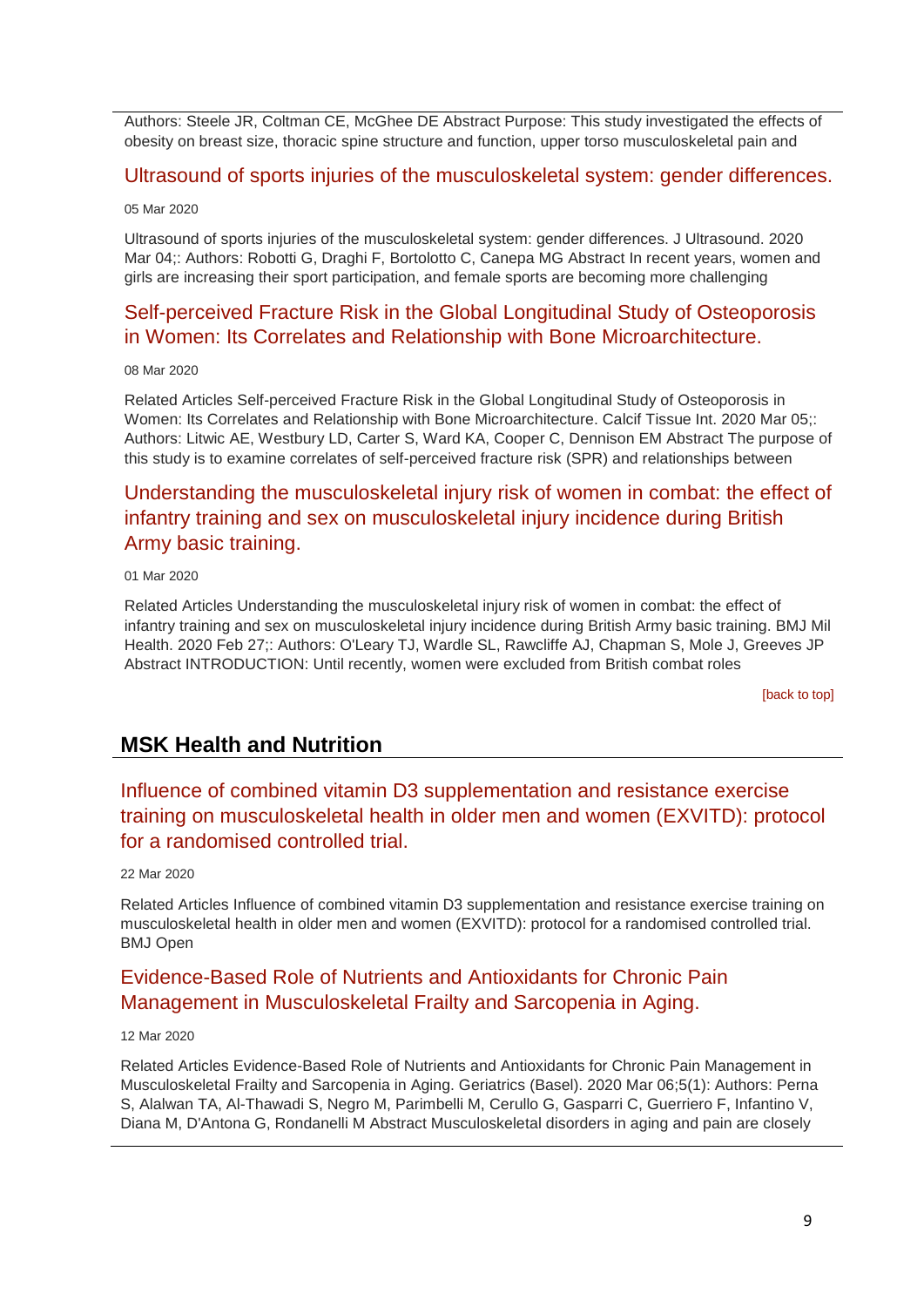## [Is a 'healthy diet' and a 'calcium-rich diet' the same thing? Qualitative study](http://transit.linexsystems.com/track/click/30370861/ca.linexsystems.com?p=eyJzIjoickR0MUNJWlNWeXJ0bjhaZ3l0Y0p6cWN4aDNvIiwidiI6MSwicCI6IntcInVcIjozMDM3MDg2MSxcInZcIjoxLFwidXJsXCI6XCJodHRwOlxcXC9cXFwvY2EubGluZXhzeXN0ZW1zLmNvbVxcXC9jb250ZW50c1xcXC90cmFuc2l0XFxcLzM2NDgyNTUzMzU_dXNlcl9pZD00NDM1MTUmbG9nPTc5Y2ZhYjYyNGM2ZjAyMDU3MTQ2YzFjZGFkZmYyZWRmJnA9OTMyOTMzMjUmbT0xJmM9MzUyOTExMDAyNSZvcmdfaWQ9MTc0ODFcIixcImlkXCI6XCIzMTZmODY5MDRhMTE0N2Y3ODcxZDgyZTE3YWVkOTczZlwiLFwidXJsX2lkc1wiOltcIjA1ZTliM2YxZjk4OTA1NGZlM2JjODI0YWQ4ZmExYjhmMWYyMzVkMTNcIl19In0)  [examining perceptions of a calcium-rich diet in individuals who have received](http://transit.linexsystems.com/track/click/30370861/ca.linexsystems.com?p=eyJzIjoickR0MUNJWlNWeXJ0bjhaZ3l0Y0p6cWN4aDNvIiwidiI6MSwicCI6IntcInVcIjozMDM3MDg2MSxcInZcIjoxLFwidXJsXCI6XCJodHRwOlxcXC9cXFwvY2EubGluZXhzeXN0ZW1zLmNvbVxcXC9jb250ZW50c1xcXC90cmFuc2l0XFxcLzM2NDgyNTUzMzU_dXNlcl9pZD00NDM1MTUmbG9nPTc5Y2ZhYjYyNGM2ZjAyMDU3MTQ2YzFjZGFkZmYyZWRmJnA9OTMyOTMzMjUmbT0xJmM9MzUyOTExMDAyNSZvcmdfaWQ9MTc0ODFcIixcImlkXCI6XCIzMTZmODY5MDRhMTE0N2Y3ODcxZDgyZTE3YWVkOTczZlwiLFwidXJsX2lkc1wiOltcIjA1ZTliM2YxZjk4OTA1NGZlM2JjODI0YWQ4ZmExYjhmMWYyMzVkMTNcIl19In0)  [bone health education.](http://transit.linexsystems.com/track/click/30370861/ca.linexsystems.com?p=eyJzIjoickR0MUNJWlNWeXJ0bjhaZ3l0Y0p6cWN4aDNvIiwidiI6MSwicCI6IntcInVcIjozMDM3MDg2MSxcInZcIjoxLFwidXJsXCI6XCJodHRwOlxcXC9cXFwvY2EubGluZXhzeXN0ZW1zLmNvbVxcXC9jb250ZW50c1xcXC90cmFuc2l0XFxcLzM2NDgyNTUzMzU_dXNlcl9pZD00NDM1MTUmbG9nPTc5Y2ZhYjYyNGM2ZjAyMDU3MTQ2YzFjZGFkZmYyZWRmJnA9OTMyOTMzMjUmbT0xJmM9MzUyOTExMDAyNSZvcmdfaWQ9MTc0ODFcIixcImlkXCI6XCIzMTZmODY5MDRhMTE0N2Y3ODcxZDgyZTE3YWVkOTczZlwiLFwidXJsX2lkc1wiOltcIjA1ZTliM2YxZjk4OTA1NGZlM2JjODI0YWQ4ZmExYjhmMWYyMzVkMTNcIl19In0)

#### 05 Mar 2020

Related Articles Is a 'healthy diet' and a 'calcium-rich diet' the same thing? Qualitative study examining perceptions of a calcium-rich diet in individuals who have received bone health education. J Hum Nutr Diet

## [Do Nutritional Factors Interact with Chronic Musculoskeletal Pain? A](http://transit.linexsystems.com/track/click/30370861/ca.linexsystems.com?p=eyJzIjoiTG5rUjhQaDhDVWtpalQwTzBsU2I1alliWDFBIiwidiI6MSwicCI6IntcInVcIjozMDM3MDg2MSxcInZcIjoxLFwidXJsXCI6XCJodHRwOlxcXC9cXFwvY2EubGluZXhzeXN0ZW1zLmNvbVxcXC9jb250ZW50c1xcXC90cmFuc2l0XFxcLzM2NTQyNDU2NjU_dXNlcl9pZD00NDM1MTUmbG9nPTc5Y2ZhYjYyNGM2ZjAyMDU3MTQ2YzFjZGFkZmYyZWRmJnA9OTMyOTMzMjUmbT0xJmM9MzUyOTEwODkxNSZvcmdfaWQ9MTc0ODFcIixcImlkXCI6XCIzMTZmODY5MDRhMTE0N2Y3ODcxZDgyZTE3YWVkOTczZlwiLFwidXJsX2lkc1wiOltcIjA1ZTliM2YxZjk4OTA1NGZlM2JjODI0YWQ4ZmExYjhmMWYyMzVkMTNcIl19In0)  [Systematic Review.](http://transit.linexsystems.com/track/click/30370861/ca.linexsystems.com?p=eyJzIjoiTG5rUjhQaDhDVWtpalQwTzBsU2I1alliWDFBIiwidiI6MSwicCI6IntcInVcIjozMDM3MDg2MSxcInZcIjoxLFwidXJsXCI6XCJodHRwOlxcXC9cXFwvY2EubGluZXhzeXN0ZW1zLmNvbVxcXC9jb250ZW50c1xcXC90cmFuc2l0XFxcLzM2NTQyNDU2NjU_dXNlcl9pZD00NDM1MTUmbG9nPTc5Y2ZhYjYyNGM2ZjAyMDU3MTQ2YzFjZGFkZmYyZWRmJnA9OTMyOTMzMjUmbT0xJmM9MzUyOTEwODkxNSZvcmdfaWQ9MTc0ODFcIixcImlkXCI6XCIzMTZmODY5MDRhMTE0N2Y3ODcxZDgyZTE3YWVkOTczZlwiLFwidXJsX2lkc1wiOltcIjA1ZTliM2YxZjk4OTA1NGZlM2JjODI0YWQ4ZmExYjhmMWYyMzVkMTNcIl19In0)

### 11 Mar 2020

Related Articles Do Nutritional Factors Interact with Chronic Musculoskeletal Pain? A Systematic Review. J Clin Med. 2020 Mar 05;9(3): Authors: Elma Ö, Yilmaz ST, Deliens T, Coppieters I, Clarys P, Nijs J, Malfliet A Abstract Dietary patterns may play an important role in musculoskeletal well-being

## [The Influence of Maternal Levels of Vitamin D and Adiponectin on](http://transit.linexsystems.com/track/click/30370861/ca.linexsystems.com?p=eyJzIjoiUURNSEVQVWNHZGxmX2hQSHpUM05YUlN0dkxNIiwidiI6MSwicCI6IntcInVcIjozMDM3MDg2MSxcInZcIjoxLFwidXJsXCI6XCJodHRwOlxcXC9cXFwvY2EubGluZXhzeXN0ZW1zLmNvbVxcXC9jb250ZW50c1xcXC90cmFuc2l0XFxcLzM2NDMxOTU1NTU_dXNlcl9pZD00NDM1MTUmbG9nPTc5Y2ZhYjYyNGM2ZjAyMDU3MTQ2YzFjZGFkZmYyZWRmJnA9OTMyOTMzMjUmbT0xJmM9MzUyOTExMDAyNSZvcmdfaWQ9MTc0ODFcIixcImlkXCI6XCIzMTZmODY5MDRhMTE0N2Y3ODcxZDgyZTE3YWVkOTczZlwiLFwidXJsX2lkc1wiOltcIjA1ZTliM2YxZjk4OTA1NGZlM2JjODI0YWQ4ZmExYjhmMWYyMzVkMTNcIl19In0)  [Anthropometrical Measures and Bone Health in Offspring.](http://transit.linexsystems.com/track/click/30370861/ca.linexsystems.com?p=eyJzIjoiUURNSEVQVWNHZGxmX2hQSHpUM05YUlN0dkxNIiwidiI6MSwicCI6IntcInVcIjozMDM3MDg2MSxcInZcIjoxLFwidXJsXCI6XCJodHRwOlxcXC9cXFwvY2EubGluZXhzeXN0ZW1zLmNvbVxcXC9jb250ZW50c1xcXC90cmFuc2l0XFxcLzM2NDMxOTU1NTU_dXNlcl9pZD00NDM1MTUmbG9nPTc5Y2ZhYjYyNGM2ZjAyMDU3MTQ2YzFjZGFkZmYyZWRmJnA9OTMyOTMzMjUmbT0xJmM9MzUyOTExMDAyNSZvcmdfaWQ9MTc0ODFcIixcImlkXCI6XCIzMTZmODY5MDRhMTE0N2Y3ODcxZDgyZTE3YWVkOTczZlwiLFwidXJsX2lkc1wiOltcIjA1ZTliM2YxZjk4OTA1NGZlM2JjODI0YWQ4ZmExYjhmMWYyMzVkMTNcIl19In0)

01 Mar 2020

Related Articles The Influence of Maternal Levels of Vitamin D and Adiponectin on Anthropometrical Measures and Bone Health in Offspring. Pril (Makedon Akad Nauk Umet Odd Med Nauki). 2019 Dec 01;40(3):91-98 Authors: Velkavrh M, Paro-Panjan D, Benedik E, Mis NF, Godnov U, Salamon AS Abstract BACKGROUND: From the conception onward, certain parameters associated with maternal health may affect

## [Seasonal variation in vitamin D status, bone health and athletic performance in](http://transit.linexsystems.com/track/click/30370861/ca.linexsystems.com?p=eyJzIjoiV1l6eGRmNnBPem1DelI0Z3F1dkRGT1pXUFZrIiwidiI6MSwicCI6IntcInVcIjozMDM3MDg2MSxcInZcIjoxLFwidXJsXCI6XCJodHRwOlxcXC9cXFwvY2EubGluZXhzeXN0ZW1zLmNvbVxcXC9jb250ZW50c1xcXC90cmFuc2l0XFxcLzM2NTgyMDI3MjU_dXNlcl9pZD00NDM1MTUmbG9nPTc5Y2ZhYjYyNGM2ZjAyMDU3MTQ2YzFjZGFkZmYyZWRmJnA9OTMyOTMzMjUmbT0xJmM9MzUyOTExMDAyNSZvcmdfaWQ9MTc0ODFcIixcImlkXCI6XCIzMTZmODY5MDRhMTE0N2Y3ODcxZDgyZTE3YWVkOTczZlwiLFwidXJsX2lkc1wiOltcIjA1ZTliM2YxZjk4OTA1NGZlM2JjODI0YWQ4ZmExYjhmMWYyMzVkMTNcIl19In0)  [competitive university student athletes: a longitudinal study.](http://transit.linexsystems.com/track/click/30370861/ca.linexsystems.com?p=eyJzIjoiV1l6eGRmNnBPem1DelI0Z3F1dkRGT1pXUFZrIiwidiI6MSwicCI6IntcInVcIjozMDM3MDg2MSxcInZcIjoxLFwidXJsXCI6XCJodHRwOlxcXC9cXFwvY2EubGluZXhzeXN0ZW1zLmNvbVxcXC9jb250ZW50c1xcXC90cmFuc2l0XFxcLzM2NTgyMDI3MjU_dXNlcl9pZD00NDM1MTUmbG9nPTc5Y2ZhYjYyNGM2ZjAyMDU3MTQ2YzFjZGFkZmYyZWRmJnA9OTMyOTMzMjUmbT0xJmM9MzUyOTExMDAyNSZvcmdfaWQ9MTc0ODFcIixcImlkXCI6XCIzMTZmODY5MDRhMTE0N2Y3ODcxZDgyZTE3YWVkOTczZlwiLFwidXJsX2lkc1wiOltcIjA1ZTliM2YxZjk4OTA1NGZlM2JjODI0YWQ4ZmExYjhmMWYyMzVkMTNcIl19In0)

15 Mar 2020

Related Articles Seasonal variation in vitamin D status, bone health and athletic performance in competitive university student athletes: a longitudinal study. J Nutr Sci. 2020 Feb 10;9:e8 Authors: Wilson-Barnes SL, Hunt JEA, Williams EL, Allison SJ, Wild JJ, Wainwright J, Lanham-New SA, Manders RJF Abstract Vitamin D deficiency has been commonly reported in elite athletes, but the vitamin D

## [Healing of vitamin D deficiency rickets complicating hypophosphatasia suggests](http://transit.linexsystems.com/track/click/30370861/ca.linexsystems.com?p=eyJzIjoiaXF5eDBJRjdvaGJRcHMySmdUbWJDUVU2ME93IiwidiI6MSwicCI6IntcInVcIjozMDM3MDg2MSxcInZcIjoxLFwidXJsXCI6XCJodHRwOlxcXC9cXFwvY2EubGluZXhzeXN0ZW1zLmNvbVxcXC9jb250ZW50c1xcXC90cmFuc2l0XFxcLzM2NjcyNzY1OTU_dXNlcl9pZD00NDM1MTUmbG9nPTc5Y2ZhYjYyNGM2ZjAyMDU3MTQ2YzFjZGFkZmYyZWRmJnA9OTMyOTMzMjUmbT0xJmM9MzUyOTExMDAyNSZvcmdfaWQ9MTc0ODFcIixcImlkXCI6XCIzMTZmODY5MDRhMTE0N2Y3ODcxZDgyZTE3YWVkOTczZlwiLFwidXJsX2lkc1wiOltcIjA1ZTliM2YxZjk4OTA1NGZlM2JjODI0YWQ4ZmExYjhmMWYyMzVkMTNcIl19In0)  [a role beyond circulating mineral sufficiency for vitamin D in musculoskeletal](http://transit.linexsystems.com/track/click/30370861/ca.linexsystems.com?p=eyJzIjoiaXF5eDBJRjdvaGJRcHMySmdUbWJDUVU2ME93IiwidiI6MSwicCI6IntcInVcIjozMDM3MDg2MSxcInZcIjoxLFwidXJsXCI6XCJodHRwOlxcXC9cXFwvY2EubGluZXhzeXN0ZW1zLmNvbVxcXC9jb250ZW50c1xcXC90cmFuc2l0XFxcLzM2NjcyNzY1OTU_dXNlcl9pZD00NDM1MTUmbG9nPTc5Y2ZhYjYyNGM2ZjAyMDU3MTQ2YzFjZGFkZmYyZWRmJnA9OTMyOTMzMjUmbT0xJmM9MzUyOTExMDAyNSZvcmdfaWQ9MTc0ODFcIixcImlkXCI6XCIzMTZmODY5MDRhMTE0N2Y3ODcxZDgyZTE3YWVkOTczZlwiLFwidXJsX2lkc1wiOltcIjA1ZTliM2YxZjk4OTA1NGZlM2JjODI0YWQ4ZmExYjhmMWYyMzVkMTNcIl19In0)  [health.](http://transit.linexsystems.com/track/click/30370861/ca.linexsystems.com?p=eyJzIjoiaXF5eDBJRjdvaGJRcHMySmdUbWJDUVU2ME93IiwidiI6MSwicCI6IntcInVcIjozMDM3MDg2MSxcInZcIjoxLFwidXJsXCI6XCJodHRwOlxcXC9cXFwvY2EubGluZXhzeXN0ZW1zLmNvbVxcXC9jb250ZW50c1xcXC90cmFuc2l0XFxcLzM2NjcyNzY1OTU_dXNlcl9pZD00NDM1MTUmbG9nPTc5Y2ZhYjYyNGM2ZjAyMDU3MTQ2YzFjZGFkZmYyZWRmJnA9OTMyOTMzMjUmbT0xJmM9MzUyOTExMDAyNSZvcmdfaWQ9MTc0ODFcIixcImlkXCI6XCIzMTZmODY5MDRhMTE0N2Y3ODcxZDgyZTE3YWVkOTczZlwiLFwidXJsX2lkc1wiOltcIjA1ZTliM2YxZjk4OTA1NGZlM2JjODI0YWQ4ZmExYjhmMWYyMzVkMTNcIl19In0)

### 23 Mar 2020

Healing of vitamin D deficiency rickets complicating hypophosphatasia suggests a role beyond circulating mineral sufficiency for vitamin D in musculoskeletal health. Bone. 2020 Mar 18;:115322 Authors: Lin EL, Gottesman GS, McAlister WH, Bijanki VN, Mack KE, Griffin DM, Mumm S, Whyte MP Abstract Hypophosphatasia (HPP) is the metabolic bone disease caused by loss-of-function mutation(s) of the ALPL

[\[back to top\]](#page-0-1)

## <span id="page-9-0"></span>**MSK Health and Workplace Wellbeing**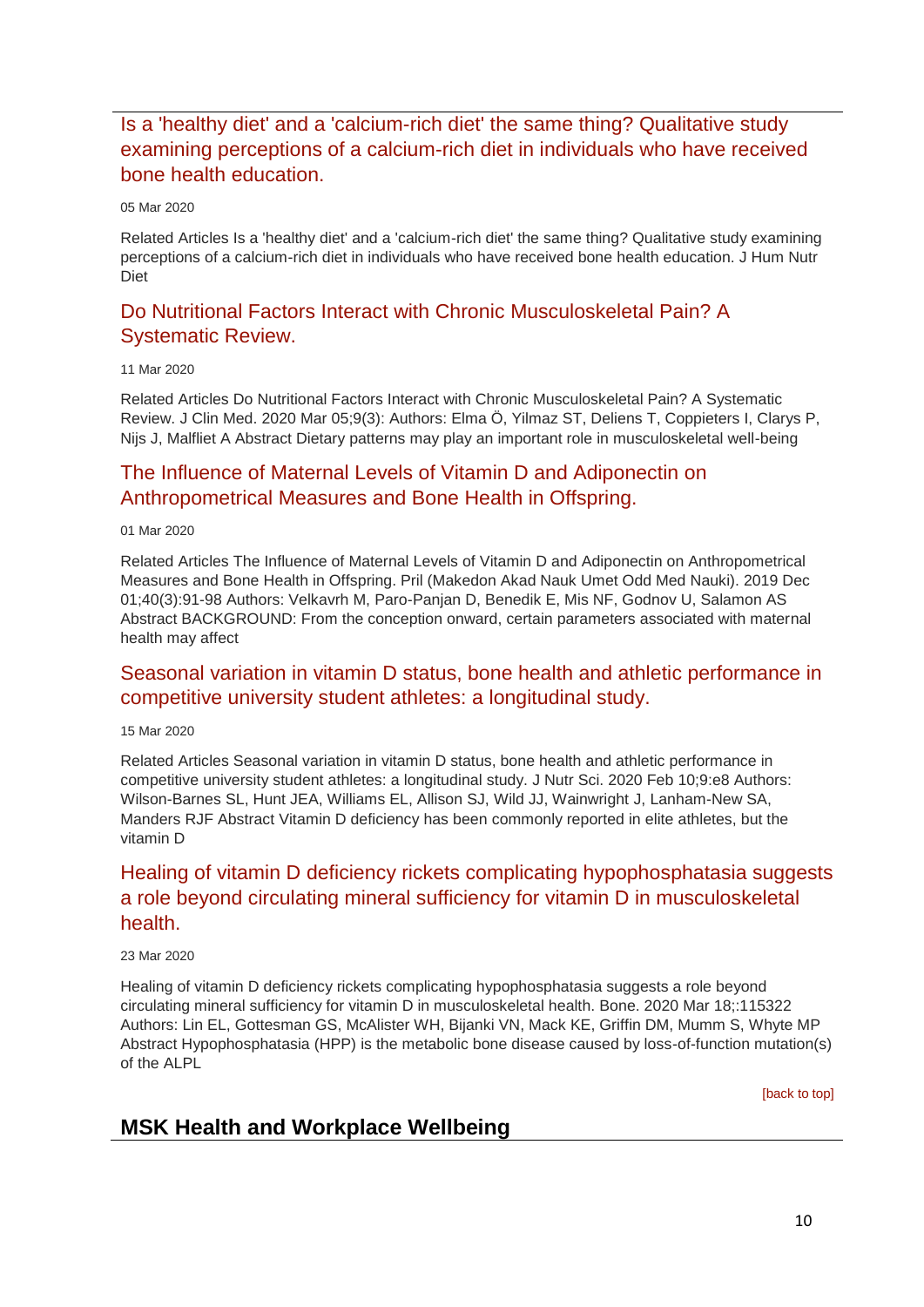## [Acute and chronic musculoskeletal pain situations among the working](http://transit.linexsystems.com/track/click/30370861/ca.linexsystems.com?p=eyJzIjoidzJTc3ozVzZMMmQzNUdsV0JnS3ZwNHBOUUE4IiwidiI6MSwicCI6IntcInVcIjozMDM3MDg2MSxcInZcIjoxLFwidXJsXCI6XCJodHRwOlxcXC9cXFwvY2EubGluZXhzeXN0ZW1zLmNvbVxcXC9jb250ZW50c1xcXC90cmFuc2l0XFxcLzM2NDMxOTQ4OTU_dXNlcl9pZD00NDM1MTUmbG9nPTc5Y2ZhYjYyNGM2ZjAyMDU3MTQ2YzFjZGFkZmYyZWRmJnA9OTMyOTMzMjUmbT0xJmM9MzUyOTEwODUyNSZvcmdfaWQ9MTc0ODFcIixcImlkXCI6XCIzMTZmODY5MDRhMTE0N2Y3ODcxZDgyZTE3YWVkOTczZlwiLFwidXJsX2lkc1wiOltcIjA1ZTliM2YxZjk4OTA1NGZlM2JjODI0YWQ4ZmExYjhmMWYyMzVkMTNcIl19In0)  [population and their pain education needs: an exploratory study.](http://transit.linexsystems.com/track/click/30370861/ca.linexsystems.com?p=eyJzIjoidzJTc3ozVzZMMmQzNUdsV0JnS3ZwNHBOUUE4IiwidiI6MSwicCI6IntcInVcIjozMDM3MDg2MSxcInZcIjoxLFwidXJsXCI6XCJodHRwOlxcXC9cXFwvY2EubGluZXhzeXN0ZW1zLmNvbVxcXC9jb250ZW50c1xcXC90cmFuc2l0XFxcLzM2NDMxOTQ4OTU_dXNlcl9pZD00NDM1MTUmbG9nPTc5Y2ZhYjYyNGM2ZjAyMDU3MTQ2YzFjZGFkZmYyZWRmJnA9OTMyOTMzMjUmbT0xJmM9MzUyOTEwODUyNSZvcmdfaWQ9MTc0ODFcIixcImlkXCI6XCIzMTZmODY5MDRhMTE0N2Y3ODcxZDgyZTE3YWVkOTczZlwiLFwidXJsX2lkc1wiOltcIjA1ZTliM2YxZjk4OTA1NGZlM2JjODI0YWQ4ZmExYjhmMWYyMzVkMTNcIl19In0)

#### 01 Mar 2020

Related Articles Acute and chronic musculoskeletal pain situations among the working population and their pain education needs: an exploratory study. Fam Pract. 2020 Feb 28;: Authors: Tang SK, Tse MMY, Leung SF, Fotis T Abstract BACKGROUND: Pain affects a person's physical and psychological well-being, work performance and productivity

## [The mediating effect of work-life interference on the relationship between](http://transit.linexsystems.com/track/click/30370861/ca.linexsystems.com?p=eyJzIjoidlZOaEdYTWtwWW0zdHhJc0FJNTNzUjdBdlRVIiwidiI6MSwicCI6IntcInVcIjozMDM3MDg2MSxcInZcIjoxLFwidXJsXCI6XCJodHRwOlxcXC9cXFwvY2EubGluZXhzeXN0ZW1zLmNvbVxcXC9jb250ZW50c1xcXC90cmFuc2l0XFxcLzM2NDU1NTExMzU_dXNlcl9pZD00NDM1MTUmbG9nPTc5Y2ZhYjYyNGM2ZjAyMDU3MTQ2YzFjZGFkZmYyZWRmJnA9OTMyOTMzMjUmbT0xJmM9MzUyOTExMTIyNSZvcmdfaWQ9MTc0ODFcIixcImlkXCI6XCIzMTZmODY5MDRhMTE0N2Y3ODcxZDgyZTE3YWVkOTczZlwiLFwidXJsX2lkc1wiOltcIjA1ZTliM2YxZjk4OTA1NGZlM2JjODI0YWQ4ZmExYjhmMWYyMzVkMTNcIl19In0)  [work-time control and depressive and musculoskeletal symptoms.](http://transit.linexsystems.com/track/click/30370861/ca.linexsystems.com?p=eyJzIjoidlZOaEdYTWtwWW0zdHhJc0FJNTNzUjdBdlRVIiwidiI6MSwicCI6IntcInVcIjozMDM3MDg2MSxcInZcIjoxLFwidXJsXCI6XCJodHRwOlxcXC9cXFwvY2EubGluZXhzeXN0ZW1zLmNvbVxcXC9jb250ZW50c1xcXC90cmFuc2l0XFxcLzM2NDU1NTExMzU_dXNlcl9pZD00NDM1MTUmbG9nPTc5Y2ZhYjYyNGM2ZjAyMDU3MTQ2YzFjZGFkZmYyZWRmJnA9OTMyOTMzMjUmbT0xJmM9MzUyOTExMTIyNSZvcmdfaWQ9MTc0ODFcIixcImlkXCI6XCIzMTZmODY5MDRhMTE0N2Y3ODcxZDgyZTE3YWVkOTczZlwiLFwidXJsX2lkc1wiOltcIjA1ZTliM2YxZjk4OTA1NGZlM2JjODI0YWQ4ZmExYjhmMWYyMzVkMTNcIl19In0)

#### 03 Mar 2020

The mediating effect of work-life interference on the relationship between work-time control and depressive and musculoskeletal symptoms. Scand J Work Environ Health. 2020 Jan 30;: Authors: Albrecht SC, Kecklund G, Leineweber C Abstract Objectives Evidence shows that work-time control (WTC) affects health but underlying mechanisms are still unclear

### [Work-related musculoskeletal disorders among clinical laboratory workers.](http://transit.linexsystems.com/track/click/30370861/ca.linexsystems.com?p=eyJzIjoiZFprcnVGOWF1Yk9wYjQwcU1GYUJlRWMxM000IiwidiI6MSwicCI6IntcInVcIjozMDM3MDg2MSxcInZcIjoxLFwidXJsXCI6XCJodHRwOlxcXC9cXFwvY2EubGluZXhzeXN0ZW1zLmNvbVxcXC9jb250ZW50c1xcXC90cmFuc2l0XFxcLzM2NDMxOTU4MjU_dXNlcl9pZD00NDM1MTUmbG9nPTc5Y2ZhYjYyNGM2ZjAyMDU3MTQ2YzFjZGFkZmYyZWRmJnA9OTMyOTMzMjUmbT0xJmM9MzUyOTExMTIyNSZvcmdfaWQ9MTc0ODFcIixcImlkXCI6XCIzMTZmODY5MDRhMTE0N2Y3ODcxZDgyZTE3YWVkOTczZlwiLFwidXJsX2lkc1wiOltcIjA1ZTliM2YxZjk4OTA1NGZlM2JjODI0YWQ4ZmExYjhmMWYyMzVkMTNcIl19In0)

### 01 Mar 2020

Related Articles Work-related musculoskeletal disorders among clinical laboratory workers. Avicenna J Med. 2020 Jan-Mar;10(1):29-34 Authors: AlNekhilan AF, AlTamimi AM, AlAqeel BY, AlHawery AA, AlFadhel SF, Masuadi EM Abstract Aims and Objectives: The aim of this study was to estimate the prevalence and risk factors of work-related musculoskeletal disorders (WMSDs) among clinical laboratory

## [Is Repetitive Workload a Risk Factor for Upper Extremity Musculoskeletal](http://transit.linexsystems.com/track/click/30370861/ca.linexsystems.com?p=eyJzIjoiZ0ZRV3VoMkNrRGJPQ19NMnZLekx0cGZ0ajhRIiwidiI6MSwicCI6IntcInVcIjozMDM3MDg2MSxcInZcIjoxLFwidXJsXCI6XCJodHRwOlxcXC9cXFwvY2EubGluZXhzeXN0ZW1zLmNvbVxcXC9jb250ZW50c1xcXC90cmFuc2l0XFxcLzM2NDA3Mzk2MzU_dXNlcl9pZD00NDM1MTUmbG9nPTc5Y2ZhYjYyNGM2ZjAyMDU3MTQ2YzFjZGFkZmYyZWRmJnA9OTMyOTMzMjUmbT0xJmM9MzUyOTEwODkxNSZvcmdfaWQ9MTc0ODFcIixcImlkXCI6XCIzMTZmODY5MDRhMTE0N2Y3ODcxZDgyZTE3YWVkOTczZlwiLFwidXJsX2lkc1wiOltcIjA1ZTliM2YxZjk4OTA1NGZlM2JjODI0YWQ4ZmExYjhmMWYyMzVkMTNcIl19In0)  [Disorders in Surgical Device Mechanics? A Cross-Sectional Analysis.](http://transit.linexsystems.com/track/click/30370861/ca.linexsystems.com?p=eyJzIjoiZ0ZRV3VoMkNrRGJPQ19NMnZLekx0cGZ0ajhRIiwidiI6MSwicCI6IntcInVcIjozMDM3MDg2MSxcInZcIjoxLFwidXJsXCI6XCJodHRwOlxcXC9cXFwvY2EubGluZXhzeXN0ZW1zLmNvbVxcXC9jb250ZW50c1xcXC90cmFuc2l0XFxcLzM2NDA3Mzk2MzU_dXNlcl9pZD00NDM1MTUmbG9nPTc5Y2ZhYjYyNGM2ZjAyMDU3MTQ2YzFjZGFkZmYyZWRmJnA9OTMyOTMzMjUmbT0xJmM9MzUyOTEwODkxNSZvcmdfaWQ9MTc0ODFcIixcImlkXCI6XCIzMTZmODY5MDRhMTE0N2Y3ODcxZDgyZTE3YWVkOTczZlwiLFwidXJsX2lkc1wiOltcIjA1ZTliM2YxZjk4OTA1NGZlM2JjODI0YWQ4ZmExYjhmMWYyMzVkMTNcIl19In0)

#### 27 Feb 2020

Related Articles Is Repetitive Workload a Risk Factor for Upper Extremity Musculoskeletal Disorders in Surgical Device Mechanics? A Cross-Sectional Analysis. Int J Environ Res Public Health. 2020 Feb 21;17(4): Authors: Lotter O, Lieb T, Breul V, Molsner J Abstract To assess the prevalence of upper extremity work-related musculoskeletal disorders (WMSDs) among surgical device mechanics compared to

## [Video-based learning versus traditional lecture-based learning for](http://transit.linexsystems.com/track/click/30370861/ca.linexsystems.com?p=eyJzIjoiTXpOWmlSeHI4a0dqY00zZzU4SU5HNVVQSkQ4IiwidiI6MSwicCI6IntcInVcIjozMDM3MDg2MSxcInZcIjoxLFwidXJsXCI6XCJodHRwOlxcXC9cXFwvY2EubGluZXhzeXN0ZW1zLmNvbVxcXC9jb250ZW50c1xcXC90cmFuc2l0XFxcLzM2NTA5NTc5ODU_dXNlcl9pZD00NDM1MTUmbG9nPTc5Y2ZhYjYyNGM2ZjAyMDU3MTQ2YzFjZGFkZmYyZWRmJnA9OTMyOTMzMjUmbT0xJmM9MzUyOTEwOTg3NSZvcmdfaWQ9MTc0ODFcIixcImlkXCI6XCIzMTZmODY5MDRhMTE0N2Y3ODcxZDgyZTE3YWVkOTczZlwiLFwidXJsX2lkc1wiOltcIjA1ZTliM2YxZjk4OTA1NGZlM2JjODI0YWQ4ZmExYjhmMWYyMzVkMTNcIl19In0)  [osteoporosis education: a randomized controlled trial.](http://transit.linexsystems.com/track/click/30370861/ca.linexsystems.com?p=eyJzIjoiTXpOWmlSeHI4a0dqY00zZzU4SU5HNVVQSkQ4IiwidiI6MSwicCI6IntcInVcIjozMDM3MDg2MSxcInZcIjoxLFwidXJsXCI6XCJodHRwOlxcXC9cXFwvY2EubGluZXhzeXN0ZW1zLmNvbVxcXC9jb250ZW50c1xcXC90cmFuc2l0XFxcLzM2NTA5NTc5ODU_dXNlcl9pZD00NDM1MTUmbG9nPTc5Y2ZhYjYyNGM2ZjAyMDU3MTQ2YzFjZGFkZmYyZWRmJnA9OTMyOTMzMjUmbT0xJmM9MzUyOTEwOTg3NSZvcmdfaWQ9MTc0ODFcIixcImlkXCI6XCIzMTZmODY5MDRhMTE0N2Y3ODcxZDgyZTE3YWVkOTczZlwiLFwidXJsX2lkc1wiOltcIjA1ZTliM2YxZjk4OTA1NGZlM2JjODI0YWQ4ZmExYjhmMWYyMzVkMTNcIl19In0)

#### 08 Mar 2020

Related Articles Video-based learning versus traditional lecture-based learning for osteoporosis education: a randomized controlled trial. Aging Clin Exp Res. 2020 Mar 06;: Authors: Chotiyarnwong P, Boonnasa W, Chotiyarnwong C, Unnanuntana A Abstract BACKGROUND: Patient education about osteoporosis is an important component of osteoporosis treatment

## [Collaborating with radiographers to address their work-related](http://transit.linexsystems.com/track/click/30370861/ca.linexsystems.com?p=eyJzIjoibXhUT0sycmtwa0FsN1R4bkY0b0Vqd2FyYUowIiwidiI6MSwicCI6IntcInVcIjozMDM3MDg2MSxcInZcIjoxLFwidXJsXCI6XCJodHRwOlxcXC9cXFwvY2EubGluZXhzeXN0ZW1zLmNvbVxcXC9jb250ZW50c1xcXC90cmFuc2l0XFxcLzM2NjA3ODY0NDU_dXNlcl9pZD00NDM1MTUmbG9nPTc5Y2ZhYjYyNGM2ZjAyMDU3MTQ2YzFjZGFkZmYyZWRmJnA9OTMyOTMzMjUmbT0xJmM9MzUyOTExMTIyNSZvcmdfaWQ9MTc0ODFcIixcImlkXCI6XCIzMTZmODY5MDRhMTE0N2Y3ODcxZDgyZTE3YWVkOTczZlwiLFwidXJsX2lkc1wiOltcIjA1ZTliM2YxZjk4OTA1NGZlM2JjODI0YWQ4ZmExYjhmMWYyMzVkMTNcIl19In0)  [musculoskeletal discomfort.](http://transit.linexsystems.com/track/click/30370861/ca.linexsystems.com?p=eyJzIjoibXhUT0sycmtwa0FsN1R4bkY0b0Vqd2FyYUowIiwidiI6MSwicCI6IntcInVcIjozMDM3MDg2MSxcInZcIjoxLFwidXJsXCI6XCJodHRwOlxcXC9cXFwvY2EubGluZXhzeXN0ZW1zLmNvbVxcXC9jb250ZW50c1xcXC90cmFuc2l0XFxcLzM2NjA3ODY0NDU_dXNlcl9pZD00NDM1MTUmbG9nPTc5Y2ZhYjYyNGM2ZjAyMDU3MTQ2YzFjZGFkZmYyZWRmJnA9OTMyOTMzMjUmbT0xJmM9MzUyOTExMTIyNSZvcmdfaWQ9MTc0ODFcIixcImlkXCI6XCIzMTZmODY5MDRhMTE0N2Y3ODcxZDgyZTE3YWVkOTczZlwiLFwidXJsX2lkc1wiOltcIjA1ZTliM2YxZjk4OTA1NGZlM2JjODI0YWQ4ZmExYjhmMWYyMzVkMTNcIl19In0)

### 17 Mar 2020

Related Articles Collaborating with radiographers to address their work-related musculoskeletal discomfort. Appl Ergon. 2020 May;85:103069 Authors: Sommerich CM, Lavender SA, Evans KD, Sanders EB, Joines S, Lamar S, Radin Umar RZ, Yen WT, Park S Abstract The prevalence of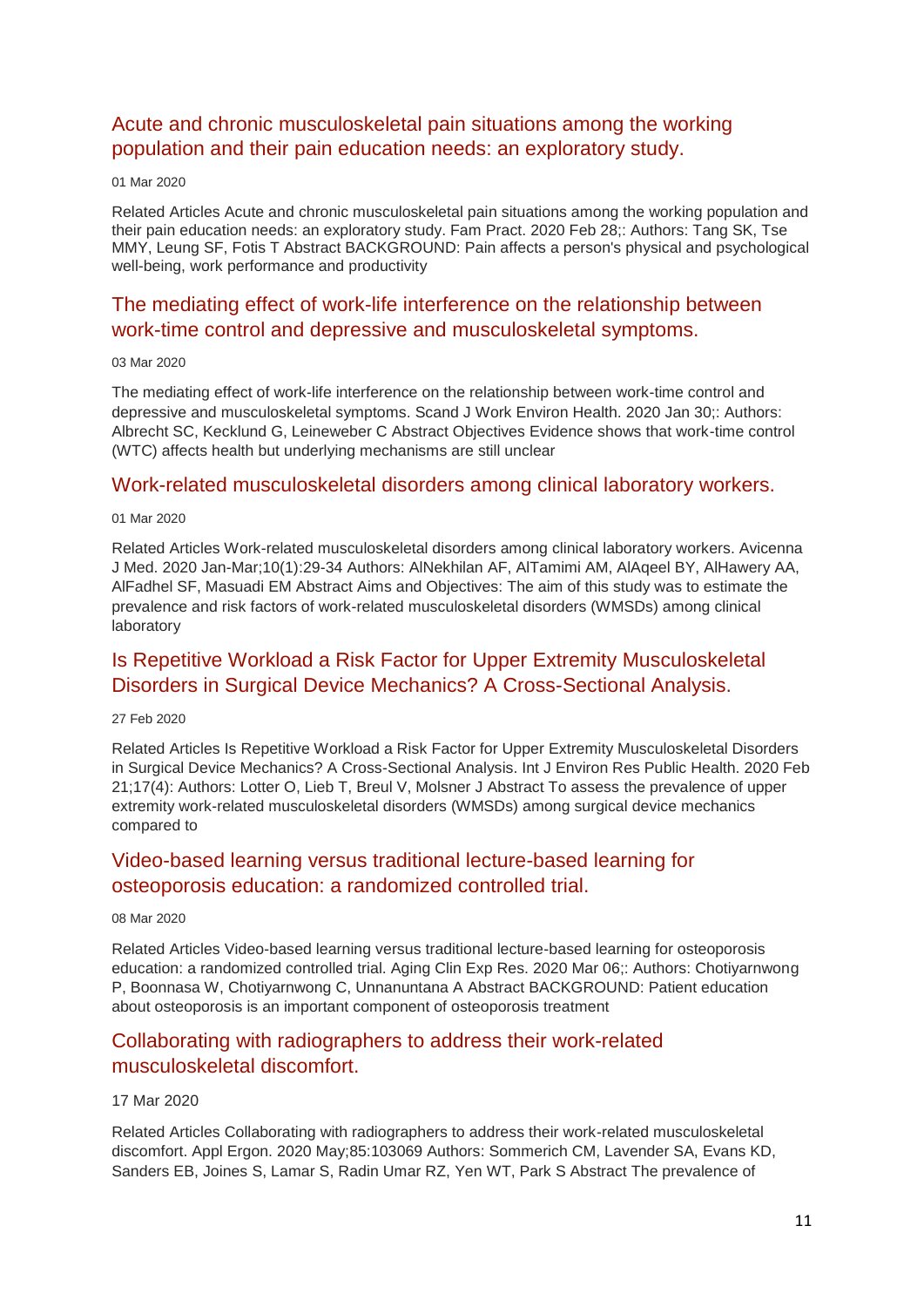musculoskeletal (MSK) symptoms in radiographers is high, similar to other healthcare occupations that involve high levels of

## [A Preventive Program for Work-related Musculoskeletal Disorders Among](http://transit.linexsystems.com/track/click/30370861/ca.linexsystems.com?p=eyJzIjoiczRvdFJFWkczWVQxS3VLOGd0V3RHemlBajN3IiwidiI6MSwicCI6IntcInVcIjozMDM3MDg2MSxcInZcIjoxLFwidXJsXCI6XCJodHRwOlxcXC9cXFwvY2EubGluZXhzeXN0ZW1zLmNvbVxcXC9jb250ZW50c1xcXC90cmFuc2l0XFxcLzM2NjYyODQzMDU_dXNlcl9pZD00NDM1MTUmbG9nPTc5Y2ZhYjYyNGM2ZjAyMDU3MTQ2YzFjZGFkZmYyZWRmJnA9OTMyOTMzMjUmbT0xJmM9MzUyOTExMTIyNSZvcmdfaWQ9MTc0ODFcIixcImlkXCI6XCIzMTZmODY5MDRhMTE0N2Y3ODcxZDgyZTE3YWVkOTczZlwiLFwidXJsX2lkc1wiOltcIjA1ZTliM2YxZjk4OTA1NGZlM2JjODI0YWQ4ZmExYjhmMWYyMzVkMTNcIl19In0)  [Surgeons: Outcomes of a Randomized Controlled Clinical Trial.](http://transit.linexsystems.com/track/click/30370861/ca.linexsystems.com?p=eyJzIjoiczRvdFJFWkczWVQxS3VLOGd0V3RHemlBajN3IiwidiI6MSwicCI6IntcInVcIjozMDM3MDg2MSxcInZcIjoxLFwidXJsXCI6XCJodHRwOlxcXC9cXFwvY2EubGluZXhzeXN0ZW1zLmNvbVxcXC9jb250ZW50c1xcXC90cmFuc2l0XFxcLzM2NjYyODQzMDU_dXNlcl9pZD00NDM1MTUmbG9nPTc5Y2ZhYjYyNGM2ZjAyMDU3MTQ2YzFjZGFkZmYyZWRmJnA9OTMyOTMzMjUmbT0xJmM9MzUyOTExMTIyNSZvcmdfaWQ9MTc0ODFcIixcImlkXCI6XCIzMTZmODY5MDRhMTE0N2Y3ODcxZDgyZTE3YWVkOTczZlwiLFwidXJsX2lkc1wiOltcIjA1ZTliM2YxZjk4OTA1NGZlM2JjODI0YWQ4ZmExYjhmMWYyMzVkMTNcIl19In0)

22 Mar 2020

Related Articles A Preventive Program for Work-related Musculoskeletal Disorders Among Surgeons: Outcomes of a Randomized Controlled Clinical Trial. Ann Surg. 2019 12;270(6):969-975 Authors: Giagio S, Volpe G, Pillastrini P, Gasparre G, Frizziero A, Squizzato F Abstract OBJECTIVE: To evaluate the effectiveness of a program to reduce work-related musculoskeletal disorders (WRMSD) among surgeons

### [Association between physical work demands and work ability in](http://transit.linexsystems.com/track/click/30370861/ca.linexsystems.com?p=eyJzIjoiSDh2dEpZd2FLVW13WGdHN2tVbnEzbXVjOFRNIiwidiI6MSwicCI6IntcInVcIjozMDM3MDg2MSxcInZcIjoxLFwidXJsXCI6XCJodHRwOlxcXC9cXFwvY2EubGluZXhzeXN0ZW1zLmNvbVxcXC9jb250ZW50c1xcXC90cmFuc2l0XFxcLzM2NjA3Nzg2MDU_dXNlcl9pZD00NDM1MTUmbG9nPTc5Y2ZhYjYyNGM2ZjAyMDU3MTQ2YzFjZGFkZmYyZWRmJnA9OTMyOTMzMjUmbT0xJmM9MzUyOTExMTIyNSZvcmdfaWQ9MTc0ODFcIixcImlkXCI6XCIzMTZmODY5MDRhMTE0N2Y3ODcxZDgyZTE3YWVkOTczZlwiLFwidXJsX2lkc1wiOltcIjA1ZTliM2YxZjk4OTA1NGZlM2JjODI0YWQ4ZmExYjhmMWYyMzVkMTNcIl19In0) workers with [musculoskeletal pain: cross-sectional study.](http://transit.linexsystems.com/track/click/30370861/ca.linexsystems.com?p=eyJzIjoiSDh2dEpZd2FLVW13WGdHN2tVbnEzbXVjOFRNIiwidiI6MSwicCI6IntcInVcIjozMDM3MDg2MSxcInZcIjoxLFwidXJsXCI6XCJodHRwOlxcXC9cXFwvY2EubGluZXhzeXN0ZW1zLmNvbVxcXC9jb250ZW50c1xcXC90cmFuc2l0XFxcLzM2NjA3Nzg2MDU_dXNlcl9pZD00NDM1MTUmbG9nPTc5Y2ZhYjYyNGM2ZjAyMDU3MTQ2YzFjZGFkZmYyZWRmJnA9OTMyOTMzMjUmbT0xJmM9MzUyOTExMTIyNSZvcmdfaWQ9MTc0ODFcIixcImlkXCI6XCIzMTZmODY5MDRhMTE0N2Y3ODcxZDgyZTE3YWVkOTczZlwiLFwidXJsX2lkc1wiOltcIjA1ZTliM2YxZjk4OTA1NGZlM2JjODI0YWQ4ZmExYjhmMWYyMzVkMTNcIl19In0)

### 17 Mar 2020

Related Articles Association between physical work demands and work ability in workers with musculoskeletal pain: cross-sectional study. BMC Musculoskelet Disord. 2020 Mar 14;21(1):166 Authors: Skovlund SV, Bláfoss R, Sundstrup E, Andersen LL Abstract BACKGROUND: Musculoskeletal pain is common in the working population and may affect the work ability, especially among those with high physical

[\[back to top\]](#page-0-1)

## **Outcomes and Cost Effectiveness**

## [Cost-effectiveness of pain management services for chronic low back pain: a](http://transit.linexsystems.com/track/click/30370861/ca.linexsystems.com?p=eyJzIjoiVU9GUHRsYjJNSTVFLTNEWE5PNVZXeGxCb21NIiwidiI6MSwicCI6IntcInVcIjozMDM3MDg2MSxcInZcIjoxLFwidXJsXCI6XCJodHRwOlxcXC9cXFwvY2EubGluZXhzeXN0ZW1zLmNvbVxcXC9jb250ZW50c1xcXC90cmFuc2l0XFxcLzM2NTgyMDI0MjU_dXNlcl9pZD00NDM1MTUmbG9nPTc5Y2ZhYjYyNGM2ZjAyMDU3MTQ2YzFjZGFkZmYyZWRmJnA9OTMyOTMzMjUmbT0xJmM9MzUyOTEwODkxNSZvcmdfaWQ9MTc0ODFcIixcImlkXCI6XCIzMTZmODY5MDRhMTE0N2Y3ODcxZDgyZTE3YWVkOTczZlwiLFwidXJsX2lkc1wiOltcIjA1ZTliM2YxZjk4OTA1NGZlM2JjODI0YWQ4ZmExYjhmMWYyMzVkMTNcIl19In0)  [systematic review of published studies.](http://transit.linexsystems.com/track/click/30370861/ca.linexsystems.com?p=eyJzIjoiVU9GUHRsYjJNSTVFLTNEWE5PNVZXeGxCb21NIiwidiI6MSwicCI6IntcInVcIjozMDM3MDg2MSxcInZcIjoxLFwidXJsXCI6XCJodHRwOlxcXC9cXFwvY2EubGluZXhzeXN0ZW1zLmNvbVxcXC9jb250ZW50c1xcXC90cmFuc2l0XFxcLzM2NTgyMDI0MjU_dXNlcl9pZD00NDM1MTUmbG9nPTc5Y2ZhYjYyNGM2ZjAyMDU3MTQ2YzFjZGFkZmYyZWRmJnA9OTMyOTMzMjUmbT0xJmM9MzUyOTEwODkxNSZvcmdfaWQ9MTc0ODFcIixcImlkXCI6XCIzMTZmODY5MDRhMTE0N2Y3ODcxZDgyZTE3YWVkOTczZlwiLFwidXJsX2lkc1wiOltcIjA1ZTliM2YxZjk4OTA1NGZlM2JjODI0YWQ4ZmExYjhmMWYyMzVkMTNcIl19In0)

#### 15 Mar 2020

Related Articles Cost-effectiveness of pain management services for chronic low back pain: a systematic review of published studies. BMC Health Serv Res. 2020 Mar 12;20(1):194 Authors: AlMazrou SH, Elliott RA, Knaggs RD, AlAujan SS Abstract BACKGROUND: Chronic low back pain (CLBP) is a highly prevalent condition that has substantial impact on patients, the healthcare system and society

## [Clinical outcomes and cost-effectiveness of massage chair therapy versus](http://transit.linexsystems.com/track/click/30370861/ca.linexsystems.com?p=eyJzIjoiem03WlhDZVdPUlJXLTEyd2ZSOU1BaUFIX2pjIiwidiI6MSwicCI6IntcInVcIjozMDM3MDg2MSxcInZcIjoxLFwidXJsXCI6XCJodHRwOlxcXC9cXFwvY2EubGluZXhzeXN0ZW1zLmNvbVxcXC9jb250ZW50c1xcXC90cmFuc2l0XFxcLzM2NjYyNzgyMzU_dXNlcl9pZD00NDM1MTUmbG9nPTc5Y2ZhYjYyNGM2ZjAyMDU3MTQ2YzFjZGFkZmYyZWRmJnA9OTMyOTMzMjUmbT0xJmM9MzUyOTEwODUyNSZvcmdfaWQ9MTc0ODFcIixcImlkXCI6XCIzMTZmODY5MDRhMTE0N2Y3ODcxZDgyZTE3YWVkOTczZlwiLFwidXJsX2lkc1wiOltcIjA1ZTliM2YxZjk4OTA1NGZlM2JjODI0YWQ4ZmExYjhmMWYyMzVkMTNcIl19In0)  [basic physiotherapy in lower back pain patients: A randomized controlled trial.](http://transit.linexsystems.com/track/click/30370861/ca.linexsystems.com?p=eyJzIjoiem03WlhDZVdPUlJXLTEyd2ZSOU1BaUFIX2pjIiwidiI6MSwicCI6IntcInVcIjozMDM3MDg2MSxcInZcIjoxLFwidXJsXCI6XCJodHRwOlxcXC9cXFwvY2EubGluZXhzeXN0ZW1zLmNvbVxcXC9jb250ZW50c1xcXC90cmFuc2l0XFxcLzM2NjYyNzgyMzU_dXNlcl9pZD00NDM1MTUmbG9nPTc5Y2ZhYjYyNGM2ZjAyMDU3MTQ2YzFjZGFkZmYyZWRmJnA9OTMyOTMzMjUmbT0xJmM9MzUyOTEwODUyNSZvcmdfaWQ9MTc0ODFcIixcImlkXCI6XCIzMTZmODY5MDRhMTE0N2Y3ODcxZDgyZTE3YWVkOTczZlwiLFwidXJsX2lkc1wiOltcIjA1ZTliM2YxZjk4OTA1NGZlM2JjODI0YWQ4ZmExYjhmMWYyMzVkMTNcIl19In0)

#### 22 Mar 2020

Related Articles Clinical outcomes and cost-effectiveness of massage chair therapy versus basic physiotherapy in lower back pain patients: A randomized controlled trial. Medicine (Baltimore). 2020 Mar;99(12):e19514 Authors: Kim SK, Min A, Jeon C, Kim T, Cho S, Lee SC, Lee CK Abstract INTRODUCTION: Low back pain is a chronic recurrent symptom, which can lower the patient's quality of life

## [How Do Physical Therapists Measure Treatment Outcomes in Adults With](http://transit.linexsystems.com/track/click/30370861/ca.linexsystems.com?p=eyJzIjoiVnMtb0ZJZElSeVV2cVhkdkJlWExCMEZLdUM4IiwidiI6MSwicCI6IntcInVcIjozMDM3MDg2MSxcInZcIjoxLFwidXJsXCI6XCJodHRwOlxcXC9cXFwvY2EubGluZXhzeXN0ZW1zLmNvbVxcXC9jb250ZW50c1xcXC90cmFuc2l0XFxcLzM2NDU1NTA5NzU_dXNlcl9pZD00NDM1MTUmbG9nPTc5Y2ZhYjYyNGM2ZjAyMDU3MTQ2YzFjZGFkZmYyZWRmJnA9OTMyOTMzMjUmbT0xJmM9MzUyOTEwODUyNSZvcmdfaWQ9MTc0ODFcIixcImlkXCI6XCIzMTZmODY5MDRhMTE0N2Y3ODcxZDgyZTE3YWVkOTczZlwiLFwidXJsX2lkc1wiOltcIjA1ZTliM2YxZjk4OTA1NGZlM2JjODI0YWQ4ZmExYjhmMWYyMzVkMTNcIl19In0)  [Chronic Low Back Pain? A Systematic Review.](http://transit.linexsystems.com/track/click/30370861/ca.linexsystems.com?p=eyJzIjoiVnMtb0ZJZElSeVV2cVhkdkJlWExCMEZLdUM4IiwidiI6MSwicCI6IntcInVcIjozMDM3MDg2MSxcInZcIjoxLFwidXJsXCI6XCJodHRwOlxcXC9cXFwvY2EubGluZXhzeXN0ZW1zLmNvbVxcXC9jb250ZW50c1xcXC90cmFuc2l0XFxcLzM2NDU1NTA5NzU_dXNlcl9pZD00NDM1MTUmbG9nPTc5Y2ZhYjYyNGM2ZjAyMDU3MTQ2YzFjZGFkZmYyZWRmJnA9OTMyOTMzMjUmbT0xJmM9MzUyOTEwODUyNSZvcmdfaWQ9MTc0ODFcIixcImlkXCI6XCIzMTZmODY5MDRhMTE0N2Y3ODcxZDgyZTE3YWVkOTczZlwiLFwidXJsX2lkc1wiOltcIjA1ZTliM2YxZjk4OTA1NGZlM2JjODI0YWQ4ZmExYjhmMWYyMzVkMTNcIl19In0)

### 03 Mar 2020

Related Articles How Do Physical Therapists Measure Treatment Outcomes in Adults With Chronic Low Back Pain? A Systematic Review. Phys Ther. 2020 Mar 02;: Authors: Pires D, Cruz EB, Gomes LA, Nunes C Abstract BACKGROUND: There is an increasing recognition of the importance of using